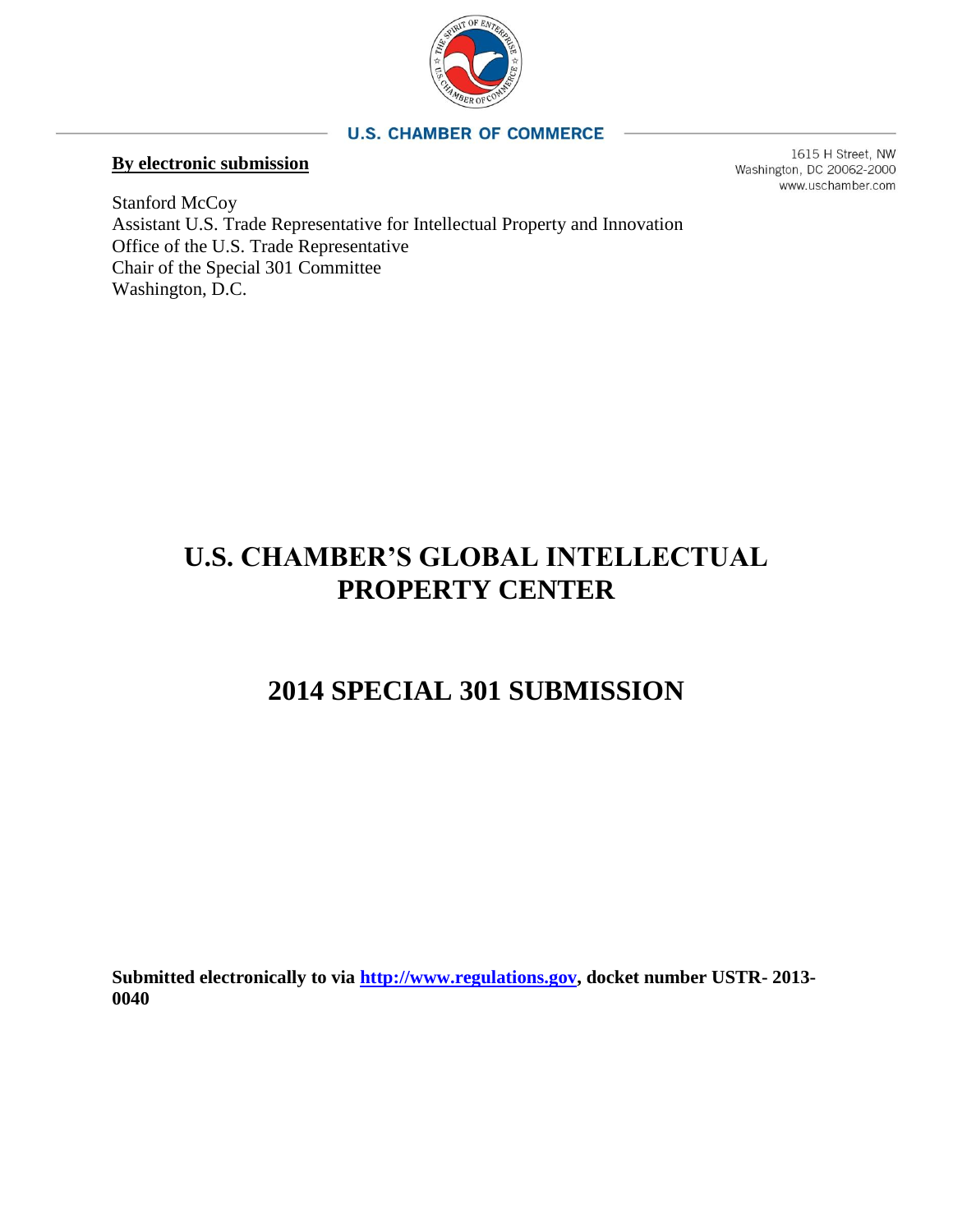# **TABLE OF CONTENTS**

## [IMPORTANCE OF INTELLECTUAL PROPERTY TO JOBS, ECONOMIC DEVELOPMENT,](#page-4-0)  [AND COMPETITIVENESS](#page-4-0) 6

[THE GLOBAL INTELLECTUAL PROPERTY CENTER INTERNATIONAL IP INDEX](#page-5-0) 7

## [CHALLENGES TO INTELLECTUAL PROPERTY PROTECTION AND](#page-6-0) ENFORCEMENT 8

[Erosion of Intellectual Property Rights](#page-6-1) 8 [Public Perception and Trends](#page-6-2) 8 [The Multilateral Environment14](#page-12-0) [Importance of Bilateral and Regional Free Trade Agreements 14](#page-12-1) [Internet Issues](#page-13-0) 15 [Rogue Sites/Notorious Markets](#page-15-0) 17 [Baseline of Protection](#page-16-0) 18 [Voluntary Agreements](#page-17-0) 19

## [ENFORCEMENT](#page-18-0) 20

[Free Trade Zones](#page-18-1) 20 [Transshipment](#page-19-0) 21

## [RESOURCES NEEDED TO PROVIDE EFFECTIVE PROTECTION](#page-22-0) 24

## COUNTRY ASSESSMENT 26

[Brazil](#page-24-0) 26 [Canada](#page-28-0) 30 [China](#page-31-0) 33 [India](#page-52-0) 54 [Mexico](#page-63-0) 65 [Russia](#page-66-0) 68 [Ukraine](#page-69-0) 71 [South Africa](#page-71-0) 73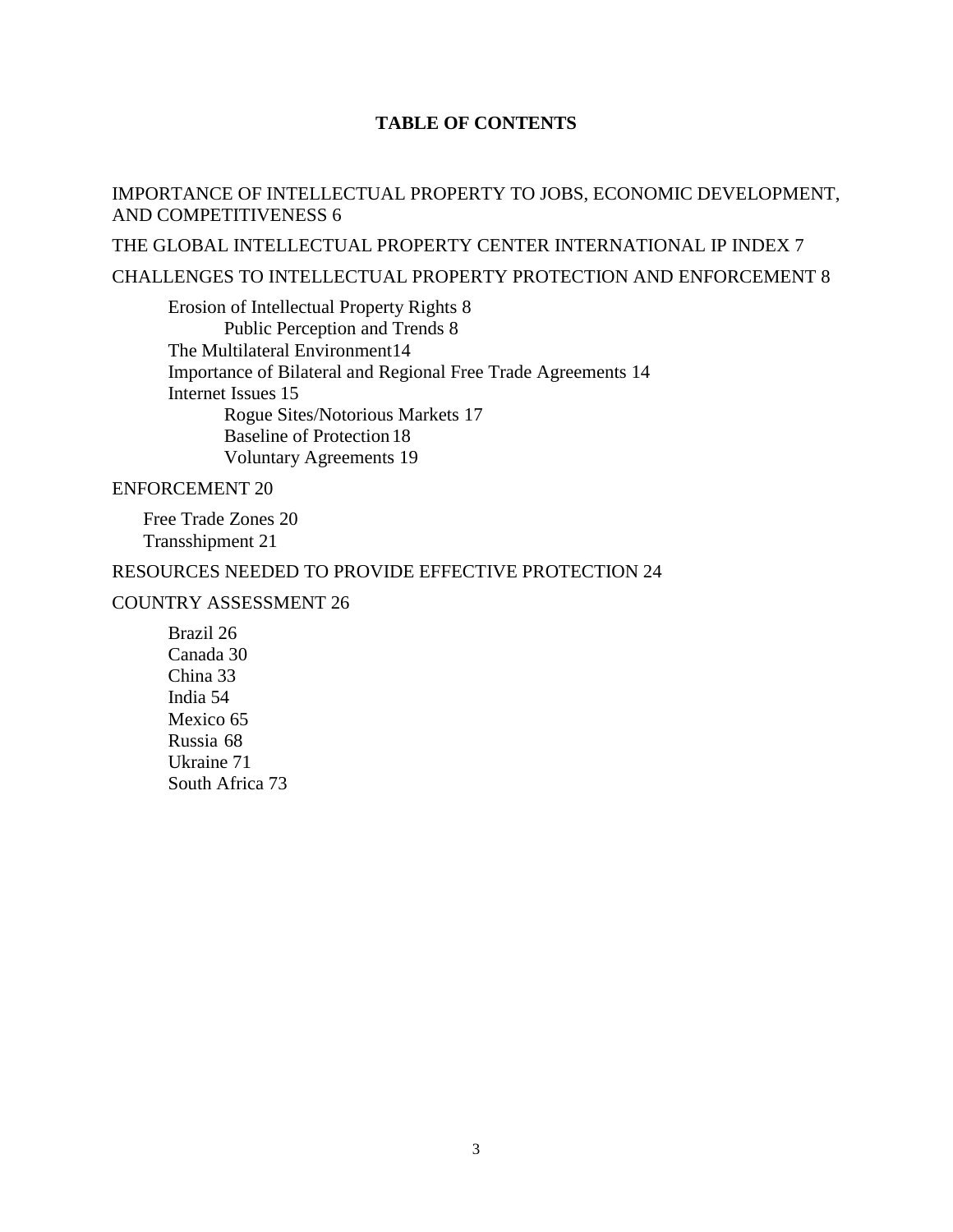#### February 7, 2014

Stanford K. McCoy Assistant U.S. Trade Representative for Intellectual Property and Innovation Office of the U.S. Trade Representative Washington, DC

Re: 2014 Special 301 *Identification of Countries Under Section 182 of the Trade Act of 1974: Request for Public Comment and Announcement of Public Hearing*, Office of the United States Trade Representative

Dear Mr. McCoy:

The U.S. Chamber of Commerce's (Chamber) Global Intellectual Property Center (GIPC), in cooperation with the Chamber's International Division, is pleased to submit written comments in response to the Office of the U.S. Trade Representative's (USTR) 2014 Special Review: *Identification of Countries Under Section 182 of the Trade Act of 1974: Request for Public Comment and Announcement of Public Hearing.* The goal of our submission is to highlight key challenges faced overseas by U.S. creative and innovative industries seeking to create high quality U.S. jobs, grow our economy and increase exports, and urge the U.S. Government to continue to use all available means to work with our trading partners to address these challenges.

The Chamber is the world's largest business federation representing the interests of more than 3 million businesses of all sizes, sectors, and regions, as well as state and local chambers and industry associations. It also houses the largest international staff within any business association providing global coverage to advance the many policy interests of our members. In 2007, the Chamber established the GIPC to lead a worldwide effort to champion intellectual property as vital to creating jobs, saving lives, advancing global economic growth, and generating breakthrough solutions to global challenges.

Intellectual property is critical to U.S. economic development and competitiveness. Intellectual property-intensive companies account for nearly 35 percent of the United States gross domestic output, drive 60 percent of U.S. exports, and support 40 million direct and indirect American jobs. It is also critical to promoting innovative and creative economies around the globe.

The GIPC set out to create an intellectual property roadmap for countries seeking to foster robust intellectual property policies that facilitate the creation of jobs, continued innovation, and access to new technologies. The result, the GIPC's 2014 International IP Index: *Charting the Course* (Index) is an empirical assessment of the strengths and weaknesses of 25 economically and regionally diverse countries. We highlight India as a country with particular challenges with respect to intellectual property protections. Because India has not shown a record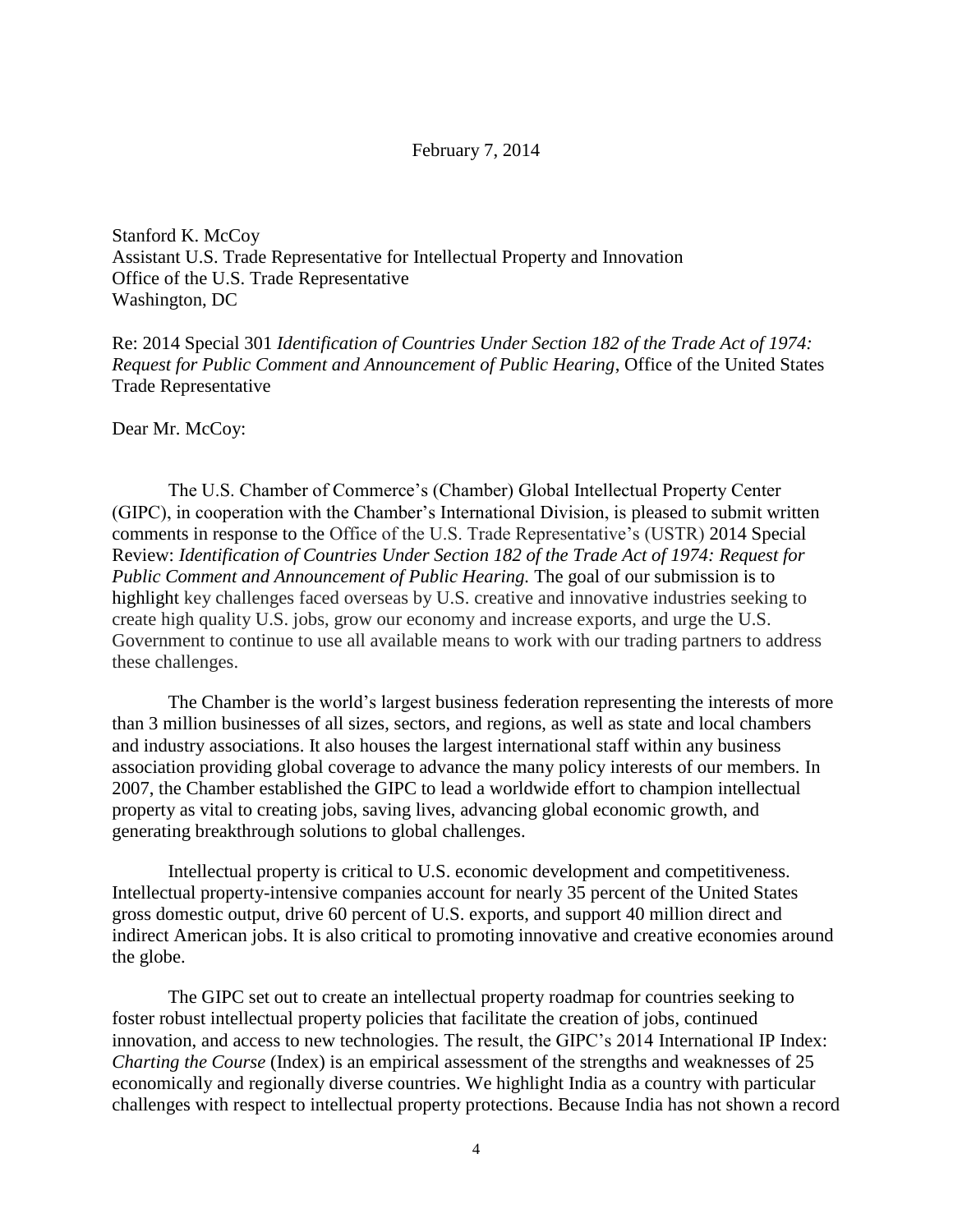of engagement on these issues and the environment has deteriorated significantly since last year, we are now recommending that India be designated a Priority Foreign Country. Please find within this submission specific policy examples across a range of industry sectors which are affecting the IP community in India and causing concerns throughout the business community.

Our submission seeks to highlight both systemic as well as country-specific challenges. In particular, we emphasize growing concerns about the erosion of intellectual property rights not only in particular countries but also in multilateral settings; particular challenges posed by theft of intellectual property on the Internet; the need to improve enforcement efforts and promote greater resources for the protection of intellectual property; and the importance of intellectual property. We included 8 countries in this report. These geographies were chosen due to the sheer size of the market, the scope of the market, or specific intellectual property issues within the country.

The Special 301 Report is a critical tool that shines a spotlight on inadequate and ineffective intellectual property protection and enforcement in countries around the globe. We encourage the U.S. Government to use this blueprint, combined with all other available trade mechanisms and dialogues, to secure meaningful action by our trading partners to improve their respective intellectual property environments. The Chamber looks forward to working with the U.S. Government to ensure that all necessary steps are taken to achieve this goal.

Sincerely,

ANT HASCARIANN

David Hirschmann Senior Vice President, U.S. Chamber of Commerce President and CEO, U.S. Chamber's Global Intellectual Property Center

Myron Brilliant Senior Vice President, U.S. Chamber of Commerce International Division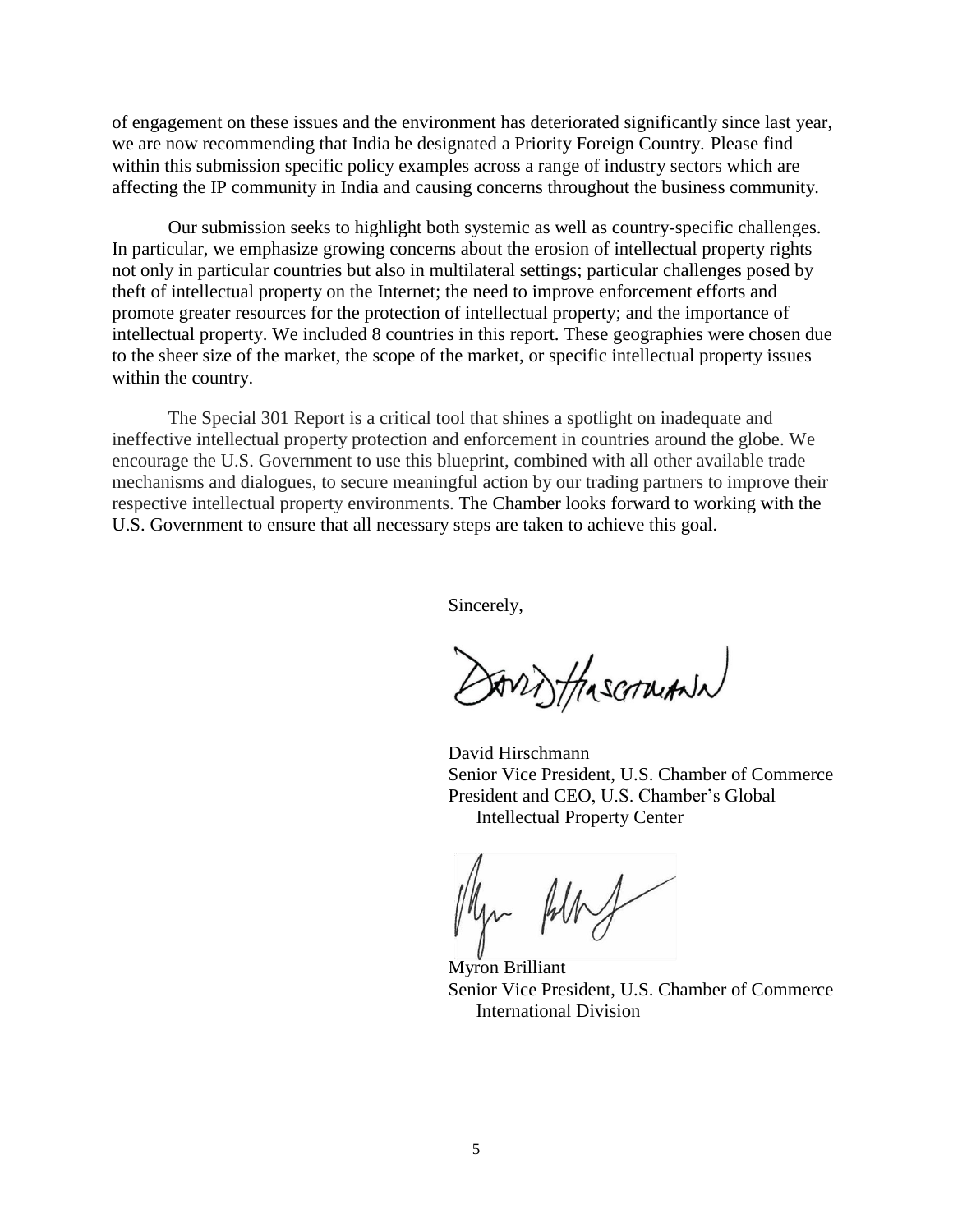# <span id="page-4-0"></span>**Importance of Intellectual Property to Jobs, Economic Development, and Competitiveness**

Today's global intellectual property system is designed to incentivize individuals and businesses small and large to invest in innovation and creativity that enrich our lives. The resources applied to research and development (R&D) and the creative process fuel innovative and creative industries, which, in turn, lead to novel creations – from lifesaving medicines and environmentally friendly technologies, to first-class entertainment and a range of attractive consumer goods. These stimulate the economy, create jobs, and enhance competitiveness.

Intellectual property-intensive companies account for nearly 35 percent of the United States' gross domestic output, drive 60 percent of U.S. exports, and support 40 million American jobs. The global intellectual property system is designed to spur creativity and innovation and to promote the spread of knowledge by protecting creators' and inventors' rights. This time-proven system also helps provide assurance to consumers that the products they use are authentic, safe, and effective. Further, sound intellectual property policies and the enforcement of intellectual property in the United States and abroad are essential to advancing the United States and the global economic recovery, driving America's competitiveness and export growth, and creating high-quality, high-paying American jobs.

America's intellectual property-intensive industries and the workers they employ are facing increasing challenges in bringing their ideas and innovations to the international marketplace, due to unpredictable and insufficient intellectual property regimes in a number of foreign markets. Our innovative economy faces growing threats from counterfeiting and piracy networks operating both online and in the traditional marketplace. Moreover, some foreign governments are actively seeking to weaken intellectual property in their own countries and in multilateral institutions, thereby undermining the ability of businesses to innovate, to continue to bring the newest and most effective technologies to market, and to differentiate brands.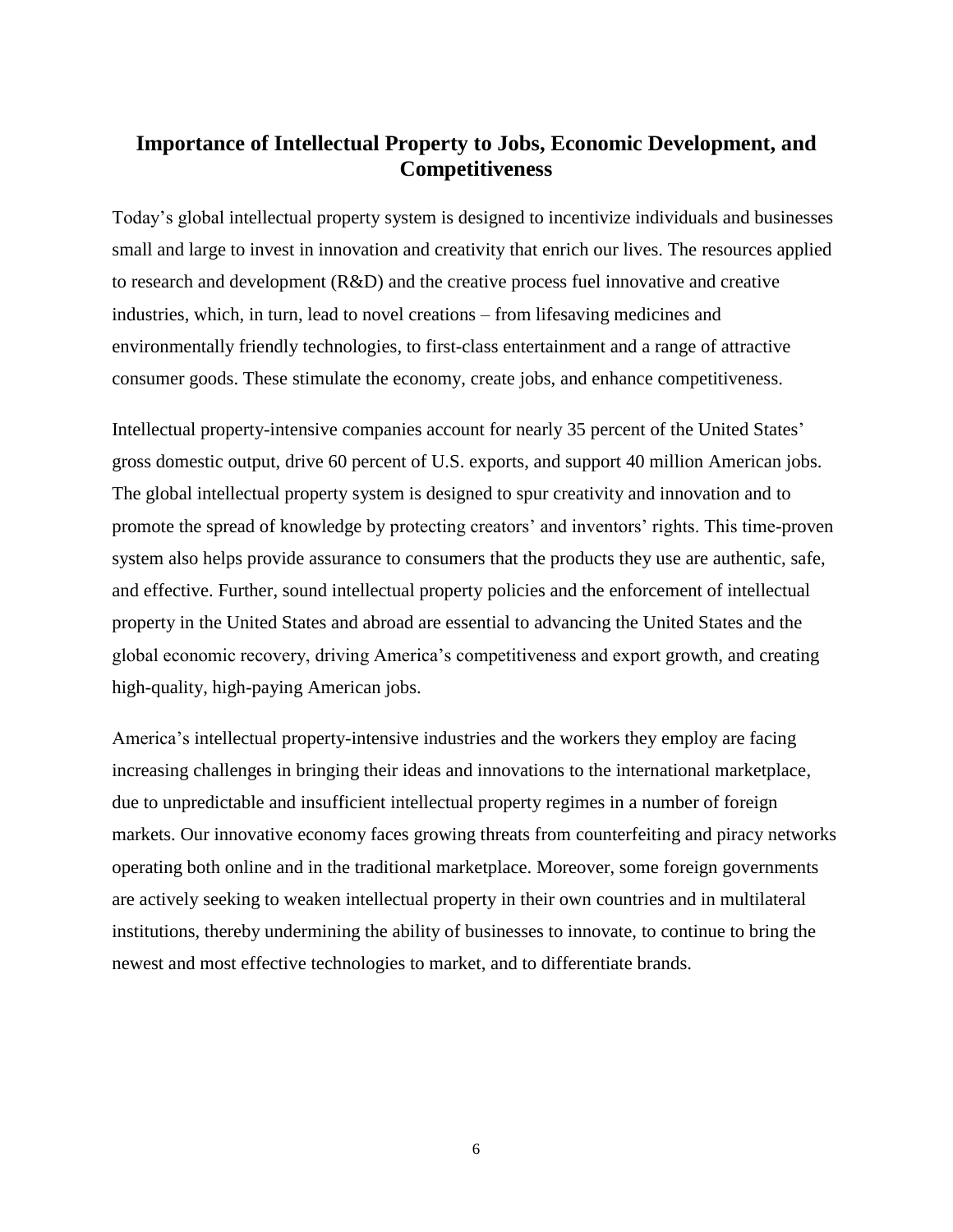# <span id="page-5-0"></span>**The Global Intellectual Property Center International IP Index**

The Chamber is committed to promoting environments that foster innovation and creativity in the U.S. and abroad. Earlier this year, the Chamber's GIPC released the 2014 International IP Index, *Charting the Course* (Index)<sup>[1]</sup>, which provides a roadmap for countries seeking to create jobs, promote economic growth and investment and build innovative and creative economies. This cross-disciplinary, empirical assessment of intellectual property protection and enforcement in 25 countries provides a snapshot of what countries are doing well and what they can be doing better.

The Index identifies 30 factors that are indicative of an intellectual property environment that fosters growth and development and applies those factors to a geographically and developmentally diverse group of countries. These countries are: Argentina, Australia, Brazil, Canada, Chile, China, Colombia, France, Indonesia, India, Japan, Malaysia, Mexico, New Zealand, Nigeria, Russia, Singapore, South Africa, Thailand, Turkey, Ukraine, United Arab Emirates, the United Kingdom, the United States, and Vietnam.

The Index is not intended to be an industry Special 301 Report, and as such, not all countries included in the Index are included in the Chamber's Special 301 submission. The Index is also not meant to be a comprehensive guide of all factors that make up a robust intellectual property protection and enforcement system. Rather, the Index provides a useful tool to these counties evaluating the strengths and deficiencies in their intellectual property environments.

We have attached a copy of the Index to our submission to provide further evidence to support the issues raised throughout our submission.

l

<sup>[1]</sup> U.S. Chamber of Commerce. (2013). GIPC International IP Index: *Charting the Course.*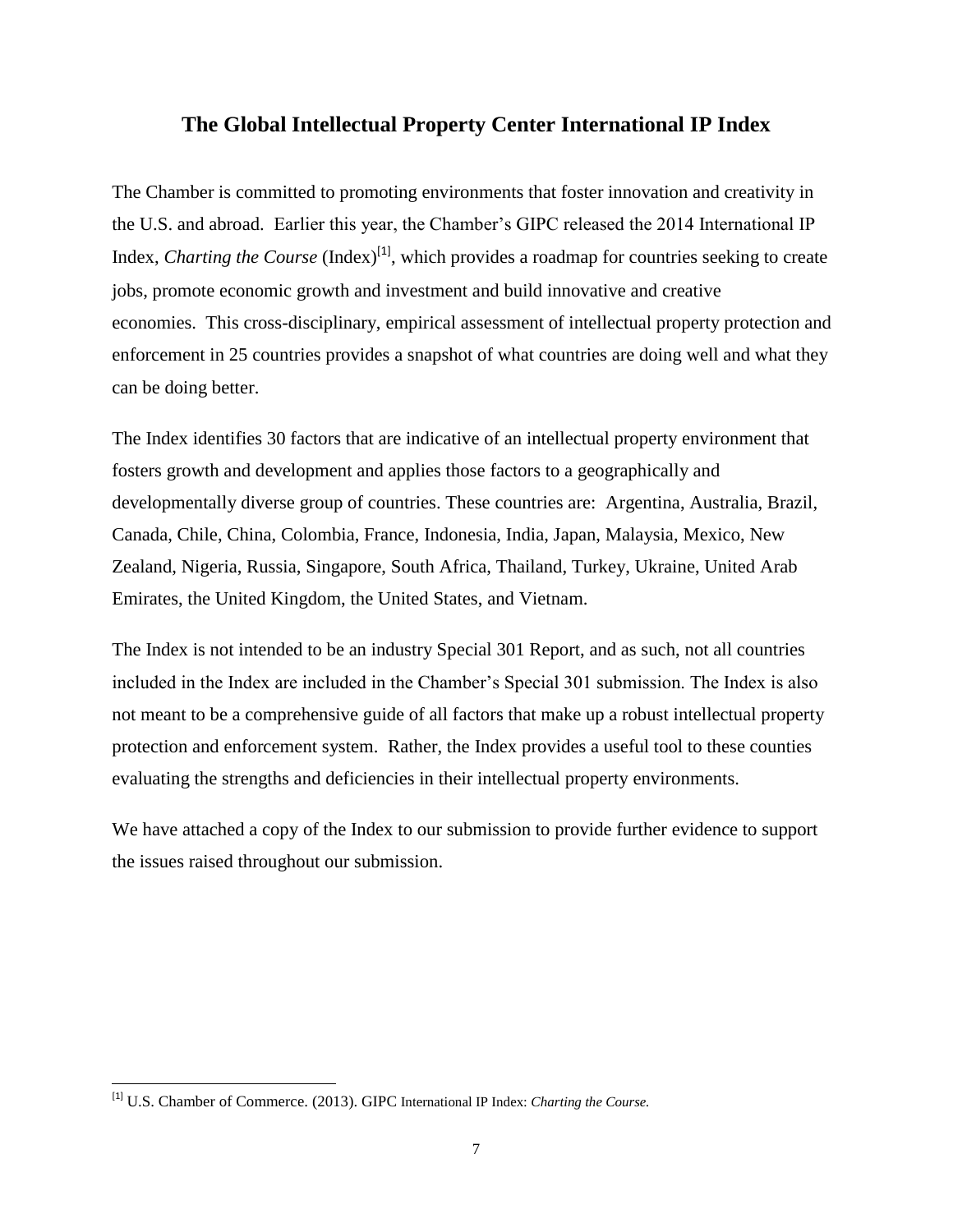## **Challenges to Intellectual Property Protection and Enforcement**

#### <span id="page-6-1"></span><span id="page-6-0"></span>**Erosion of Intellectual Property Rights**

#### <span id="page-6-2"></span>*Public Perception and Trends*

The Chamber is a strong advocate for the fundamental right of innovators and creators to protect the economic and cultural benefits resulting from their scientific, literary, or artistic works; and, for the right of all businesses to protect and promote their products through established names and marks.

Intellectual property laws have sought for several centuries to protect this right of creators and innovators as a tool to promote the creation and distribution of goods and the advancement of the arts and sciences. Scientists, artists, and other creative minds are asked to share their personal intellectual wealth for the benefit of society and in return are motivated by the market forces enabled by property rights to create new breakthroughs. Intellectual property provides an incentive for individual innovation and serves the public interest by facilitating the creation and dissemination of knowledge and culture.

In recent years, however, there has been a concerted effort to change the public perception and debate on intellectual property, often based on distorted or inaccurate claims and in contradiction to the careful balance already integrated into the system. There are increasing calls globally to limit how innovators are able to protect the property rights in their inventions and creations and even calls to limit the scope of what can be protected. Opponents of effective intellectual property laws claim that these laws are a barrier to the free development and distribution of new technologies or the protection of the environment and public health. These arguments are often erroneous on their own terms – real life experience demonstrates over and over that protection of intellectual property promotes the diffusion of creativity, innovation, and technology. Moreover, the arguments are flawed by failing to acknowledge that the creativity and technology they take for granted may not exist at all or might be unavailable to the public were it not for the certainty and incentives provided by intellectual property law. This attack on the very foundations of intellectual property is dangerous because intellectual property serves not only as a primary engine for growth and jobs, but is also the main incentive and source of solutions to many of the world's most pressing challenges.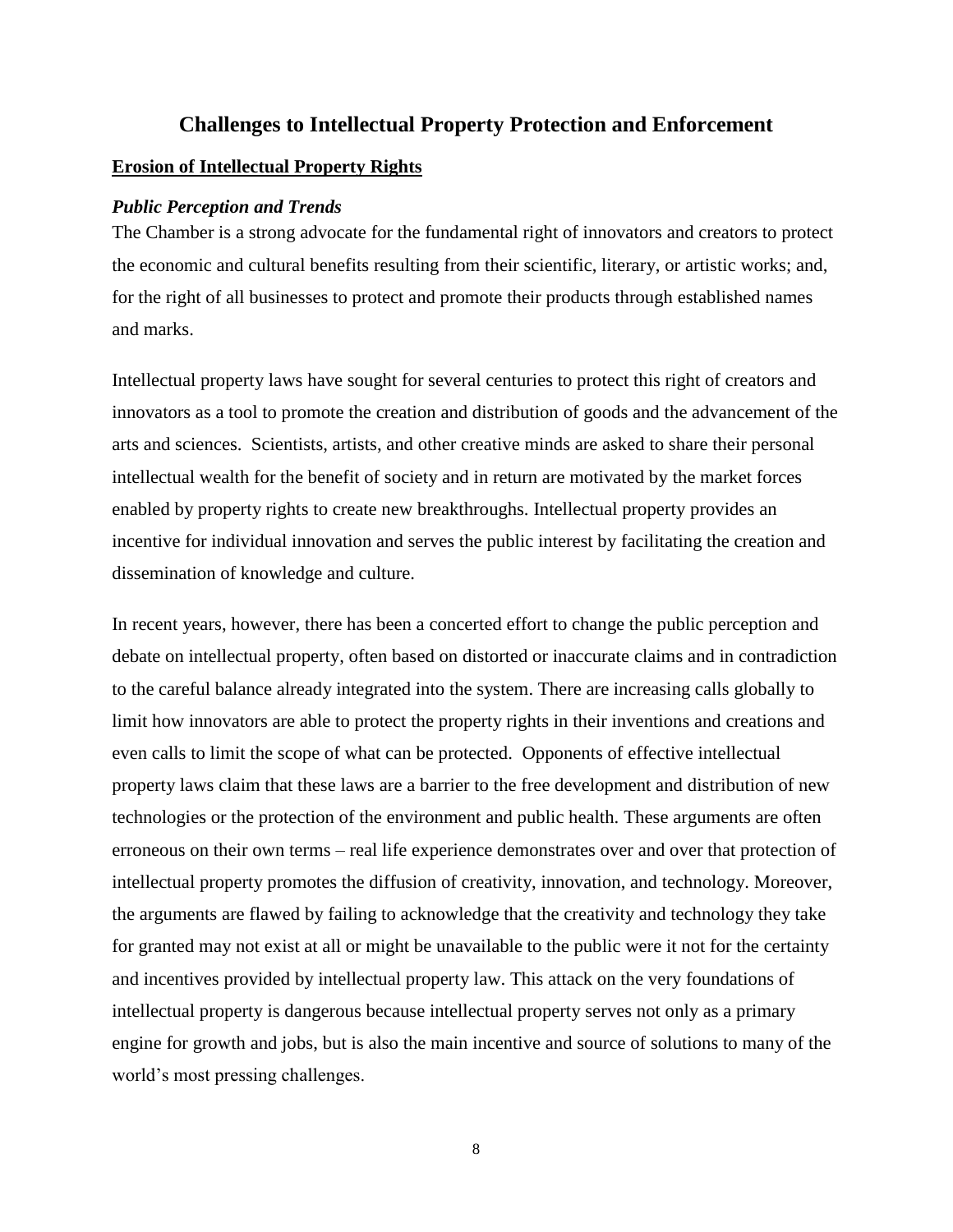It is important for the U.S. Government to remain vigilant against efforts to permit unwarranted exceptions to patent, trademark, and copyright protections that would stifle creativity, innovation, and the development of new technologies that contribute to global well-being and economic growth. Irrespective of the seemingly altruistic-sounding objectives voiced by critics of intellectual property, destroying or undermining the protection of intellectual property will not help achieve these goals. To the contrary, weakening protection for intellectual property is likely to have detrimental impacts on economic growth, jobs, innovation, and the economic rule of law – all of which are interrelated and self-reinforcing.

To underscore the value of protecting and promoting intellectual property, the GIPC has been operating the *IP Delivers* campaign, which provides fact-based research and information reflecting the realities of intellectual property in the marketplace. It is critical that policy makers and their constituencies have access to balanced and practical assessments of the current and future state of intellectual property protection and the economic growth and innovation it fuels.

This year, the GIPC has added an additional resource to *IP Delivers*, the IP Research Database, which facilitates access for policy makers to peer-reviewed and official studies on the impact of intellectual property for the global economy and the innovation environment.

The sections below outline some particular areas of concern, many of which are referenced in our country assessments and we provide our recommended actions.

## **Copyrights**

l

Increasing theft of digital media over the Internet presents the biggest threat to copyright protection. Estimates indicate that nearly as much as 25 percent of all Internet traffic worldwide is in furtherance of copyright infringement.<sup>1</sup> Another study found that a handful of the top intellectual property-infringing Internet sites received 53 billion page views per year. And, it is a problem that continues to grow. $2^2$ 

<sup>&</sup>lt;sup>1</sup> Technical report: An Estimate of Infringing Use of the Internet, Envisional, January 2011.

<sup>2</sup> MarkMonitor. (2011, January). *Traffic Report: Online Piracy and Counterfeiting*.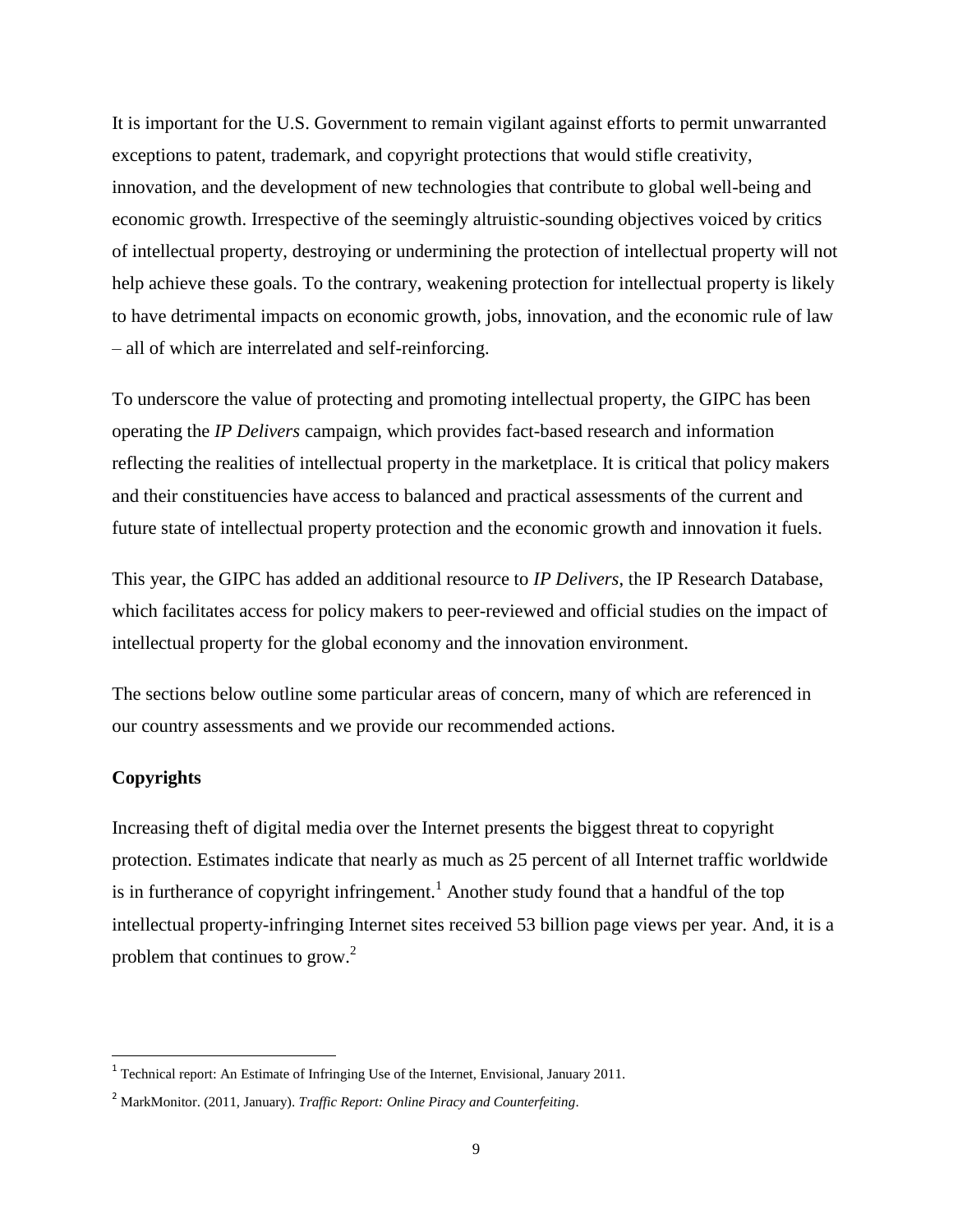In recent years, there has been an effort to attack copyright protection on the Internet by arguments that protecting copyrights amounts to "censorship" or somehow interferes with the human rights of infringers. These arguments demean the concepts they claim to vindicate. Protecting the property of private entities – created through investment of time, capital and talent – against wholesale, massive theft has no comparison or relation to government-sponsored, viewpoint-based censorship for political purposes.

The World Intellectual Property Organization (WIPO) has provided international norms for protecting copyright in the digital economy. Building upon the Berne Convention and the Trade Related Aspects of Intellectual Property Rights (TRIPS) Agreement, the WIPO Copyright Treaty (WCT) and the WIPO Performances and Phonograms Treaty (WPPT) (collectively known as the "WIPO Internet Treaties") provide an essential baseline for copyright protection in the digital era. The global acceptance of those norms was reaffirmed in June 2012 with the adoption of the Beijing Treaty on Audiovisual Performances. The Chamber supports the administration's efforts to continue to urge countries that have not yet done so to ratify and fully implement these treaties.

It is encouraging that the world has once again agreed on the need for vibrant copyright protection in the digital environment. Nonetheless, many of these principles are now nearly two decades old. With constant changes in the physical and online marketplaces, it is clearer than ever that these principles represent the most basic required protections. As USTR undertakes this Special 301 review process, it should also consider the extent to which additional protections are provided in a country, either through voluntary agreements, adoption of "best practices" by relevant organization and business sectors, or by laws or court rulings.

#### **Patents**

 $\overline{a}$ 

Innovations protected by patents continue to face numerous policy challenges on the international stage. Several multilateral institutions have chosen to focus educational papers on encouraging the maximization of intellectual property flexibilities for some technologies protected by patents, such as medicine and clean energy technology.<sup>3</sup> These studies promulgate

<sup>3</sup> Fink, Carsten. (2004, November). *Intellectual Property and the WTO.* siteresources.worldbank.org/.../Resources/.../IPR-WTO\_Fink.doc.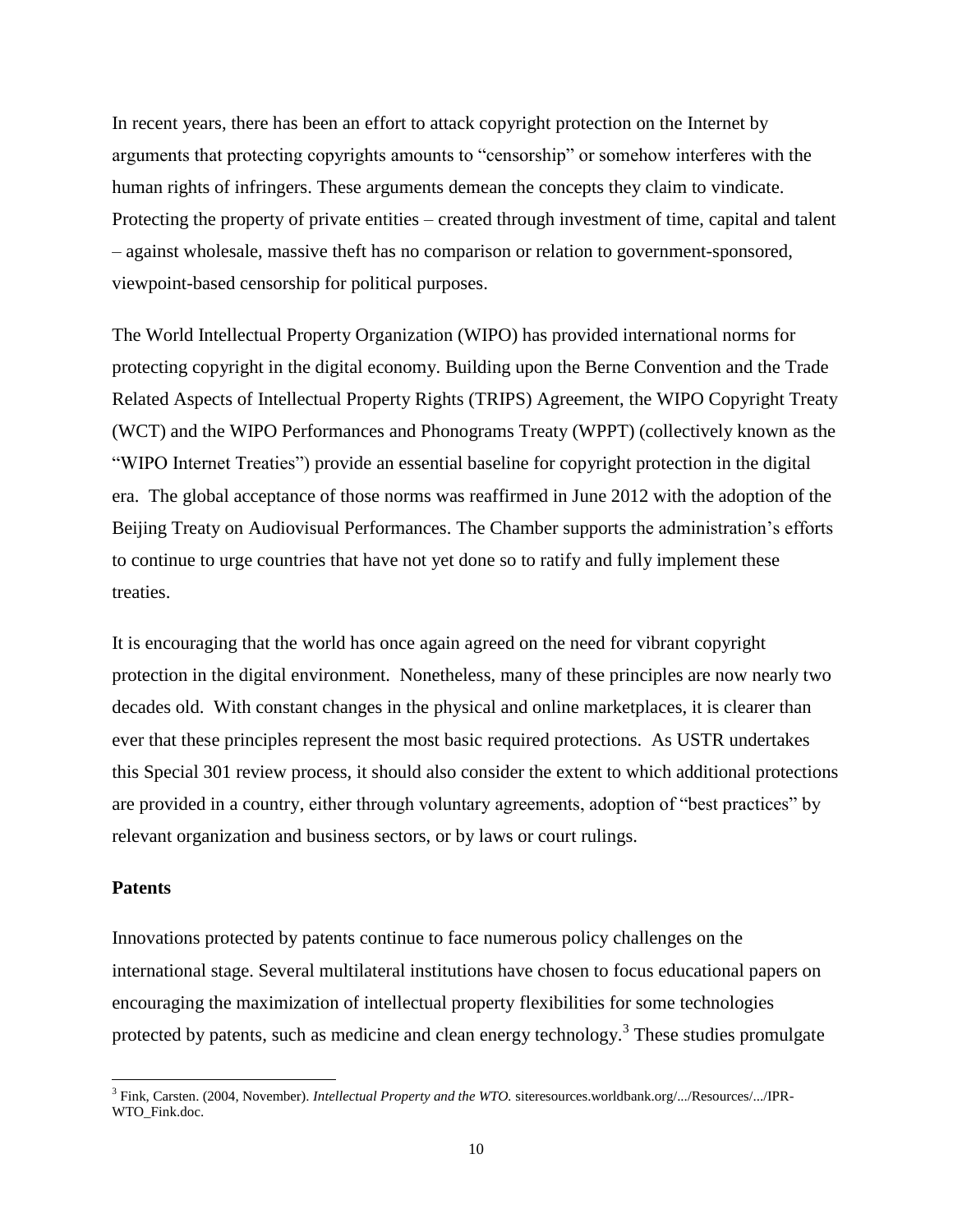the notion that intellectual property is a barrier to access for innovative technologies while making little to no comment on endemic problems such as high import tariff rates and corruption rates as barriers to access. The misconception of intellectual property as a barrier has a potentially negative impact on investment in these areas, which could subsequently lead to less innovation of products to address global challenges.

The patent system provides important incentives for innovation in a wide variety of sectors. Recognizing the importance of patent protection, the Agreement on TRIPS requires World Trade Organization (WTO) Members, as a general rule, to make patents available for inventions in all fields of technology. These rules include important provisions which, when properly implemented, both ensure incentives for innovators and protect the public interest against any possible abuse. It is essential that the U.S. Government remain vigilant to ensure no weakening of patent rights in international fora, in order to avoid hindering innovation and the development and diffusion of technology.

Several country proposals in international fora have already sought to portray intellectual property rights as a barrier to technology transfer and dissemination. Their proposals, as in the case of parallel efforts in the climate change negotiations, would harm a wide range of U.S. industries and technologies and would be counterproductive from an economic, sustainability, and development perspective as well.

Additionally, laws which seek to link disclosure of the source/origin of a genetic resource to patentability requirements are viewed as barriers to the successful development of new products based on genetic resources. The U.S. should promote rules that provide adequate disclosure to competent national authorities and continue to resist rules that would link any such disclosure to the requirements of obtaining a patent. We are also concerned by actions of certain countries that undermine or threaten to eviscerate patent rights, thereby disadvantaging innovative industries.

#### **Trademarks**

There have also been unwarranted efforts to weaken trademark protections in the name of public health. The Chamber is particularly concerned by government policies that reduce or eliminate

11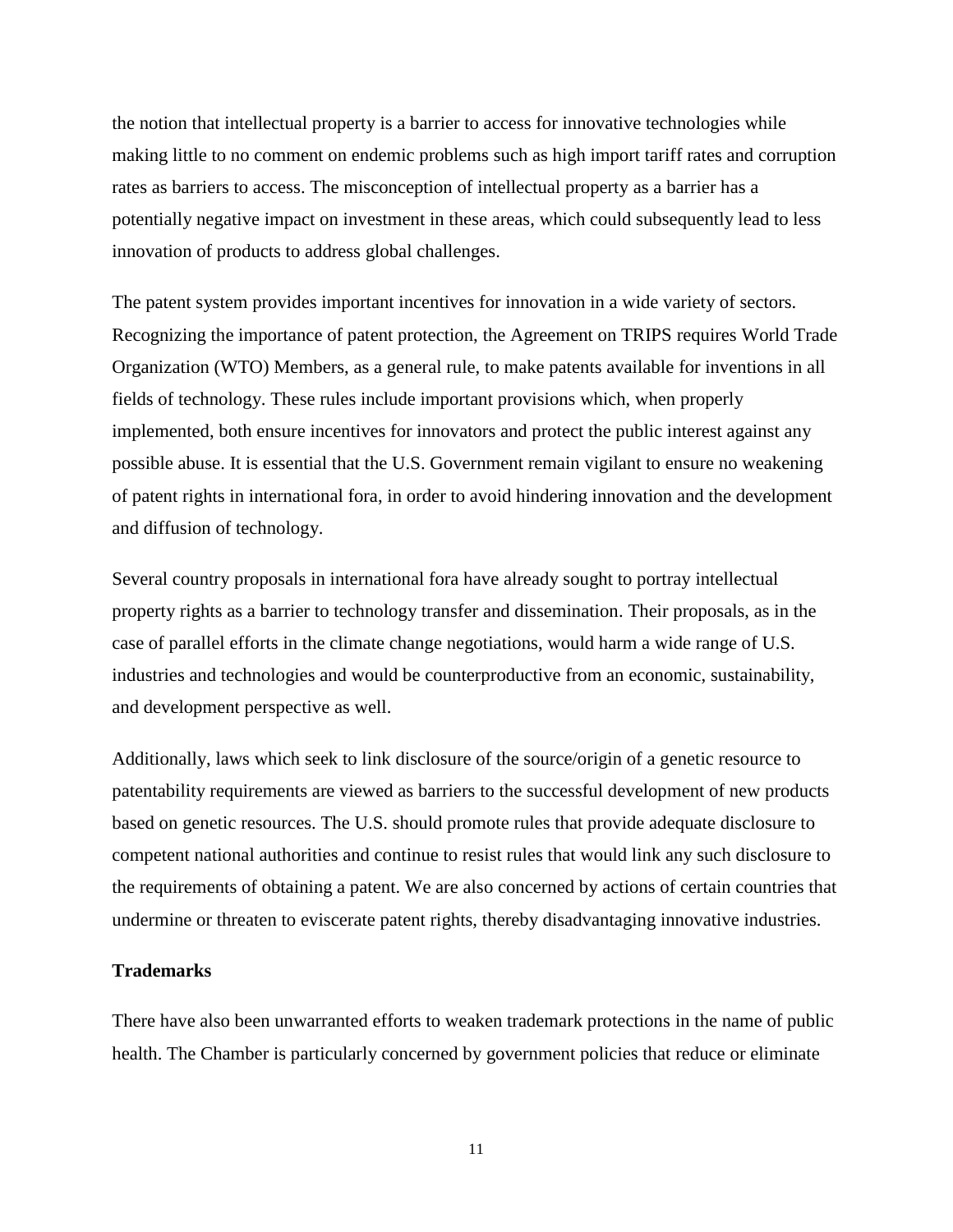the ability of manufacturers to distinguish and consumers to identify trusted and well-known brands.

An unfortunate precedent was set in Australia in November 2011, when the government passed legislation that stripped trademark owners of their ability to use their brand on tobacco products. Although several countries have considered similar legislation, they have subsequently been abandoned or postponed. Australia remains the sole outlier in implementing 'plain packaging' laws and is presently the subject of a WTO dispute settlement case on those laws. While the Chamber supports advancing public health, we are deeply concerned about the approach taken by Australia and the unintended consequences created. First and foremost, we are concerned that the mandated elimination of the use of an entire industry's trademarks is not only inconsistent with international intellectual property obligations, but that this action also establishes a dangerous precedent with implications for a wide range of industries. Government mandated abrogation of legally sanctioned intellectual property, as in the case of Australia's plain packaging law, is both unprecedented and unwarranted and will incentivize additional efforts to erode intellectual property protection.

We urge the U.S. Government to take a stand against efforts to undermine intellectual property in any sector, and for governments to consider narrowly tailored and evidence-based alternatives that effectively protect public health while also defending the international system for protecting trademarks.

#### **Protection of Undisclosed Information**

**Trade Secrets:** In this age of innovation and information, knowledge and know-how are increasingly valuable assets to a company's ability to compete and succeed. These trade secrets often drive inventive activity and are the most valuable assets for many companies today across sectors as diverse as complex manufacturing, climate change technologies, defense, biotech, information technology (IT) services, and food and beverages. Unfortunately, this is a concept that is often not recognized globally.

Although national laws often protect trade secrets from theft or misappropriation by a competitor, many do not prevent *government* action that compels the transfer of such information

12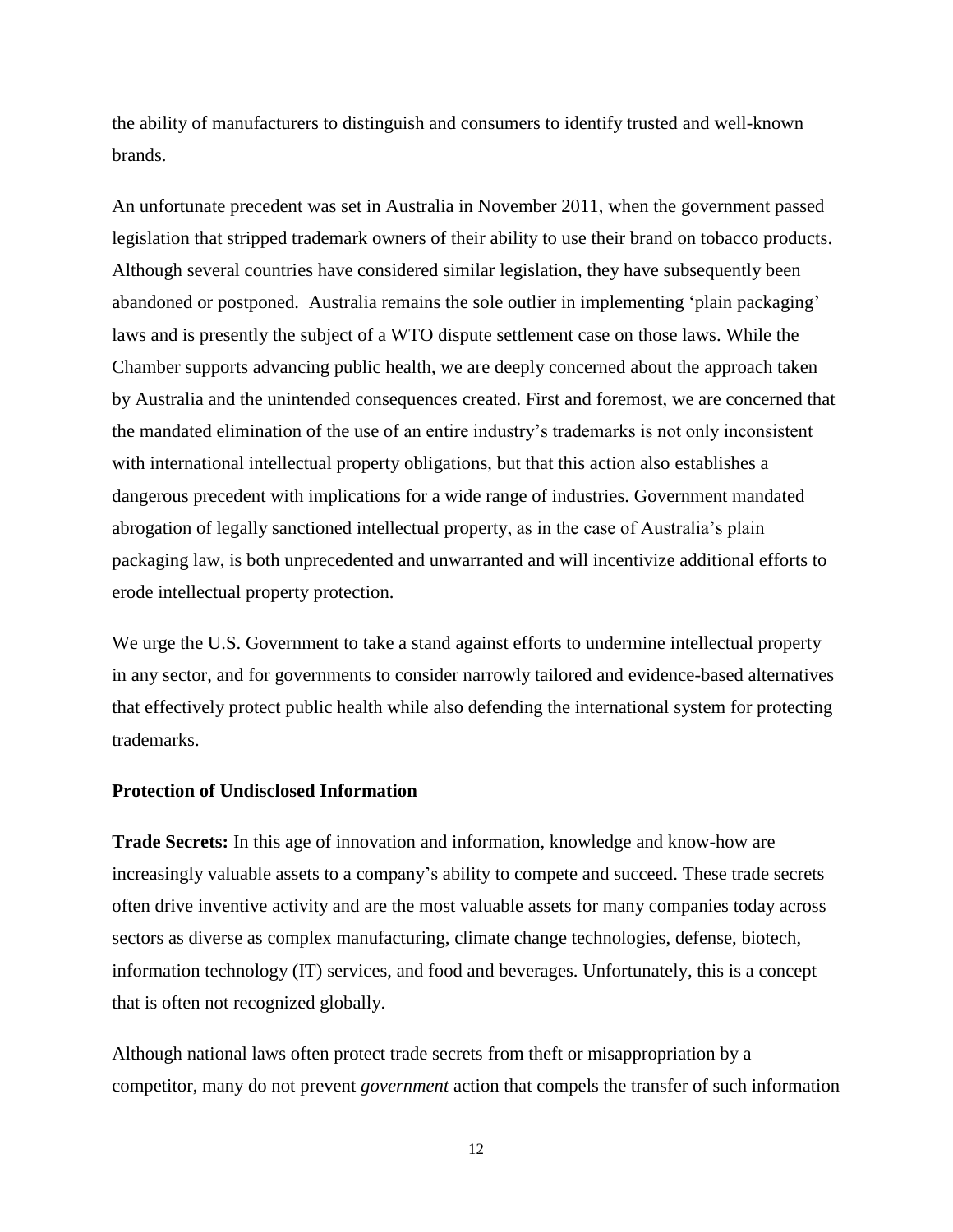from foreign entities to government agencies or domestic firms as a form of industrial policy. Several different industries have recently expressed concern for the loss of trade secrets as a condition of doing business in some of the major emerging markets, including companies in the IT, pharmaceutical, chemical, and healthcare sectors.

Moreover, because of the unique nature of trade secrets, forced disclosure can effectively destroy the value of the right. The entire economic value of a trade secret stems from the competitive advantage conferred by the confidential nature of the information. By definition, once disclosed, trade secrets cannot be recovered. A trade secret does not give its owner an exclusive right to use the information (in contrast, for example, to a patent). As a result, when the information is divulged, its entire value to the owner is lost. The competitive risks created by regulations in emerging markets requiring unnecessarily broad product-related information to obtain government certifications for health, safety, security, or other reasons is compounded by the lack of effective protections requiring those governments to safeguard the information submitted.

We commend the Office of the U.S. Intellectual Property Enforcement Coordinator (IPEC) for recognizing the significant challenges to innovation presented by trade secret theft and economic espionage and the need for a strategy to more efficiently coordinate the U.S. Government's efforts to address these threats. We also commend the recent enactment of two bills which closed a loophole in the protection of trade secrets and enhanced penalties against economic espionage.

**Data Submitted for Market Approval:** The World Trade Organization (WTO) Agreement on Trade-Related Aspects of Intellectual Property Rights (TRIPS) requires that Members protect confidential commercial information contained in regulatory submissions from unfair commercial use and disclosure<sup>4</sup>. There continue to be many challenges in the implementation of these requirements in Member state law. These challenges include: (1) the failure of several jurisdictions to provide an exclusivity period or other protection against "unfair use" and (2) the failure to adequately protect data submitted in marketing approval applications from disclosure. The continuation of policies underpinning these challenges undermines the incentive to innovate in several critical life-science sectors. We urge the U.S. government to continue working with

l

<sup>&</sup>lt;sup>4</sup> WTO TRIPS: Agreement on Trade-Related Aspects of Intellectual Property Rights; Article 39.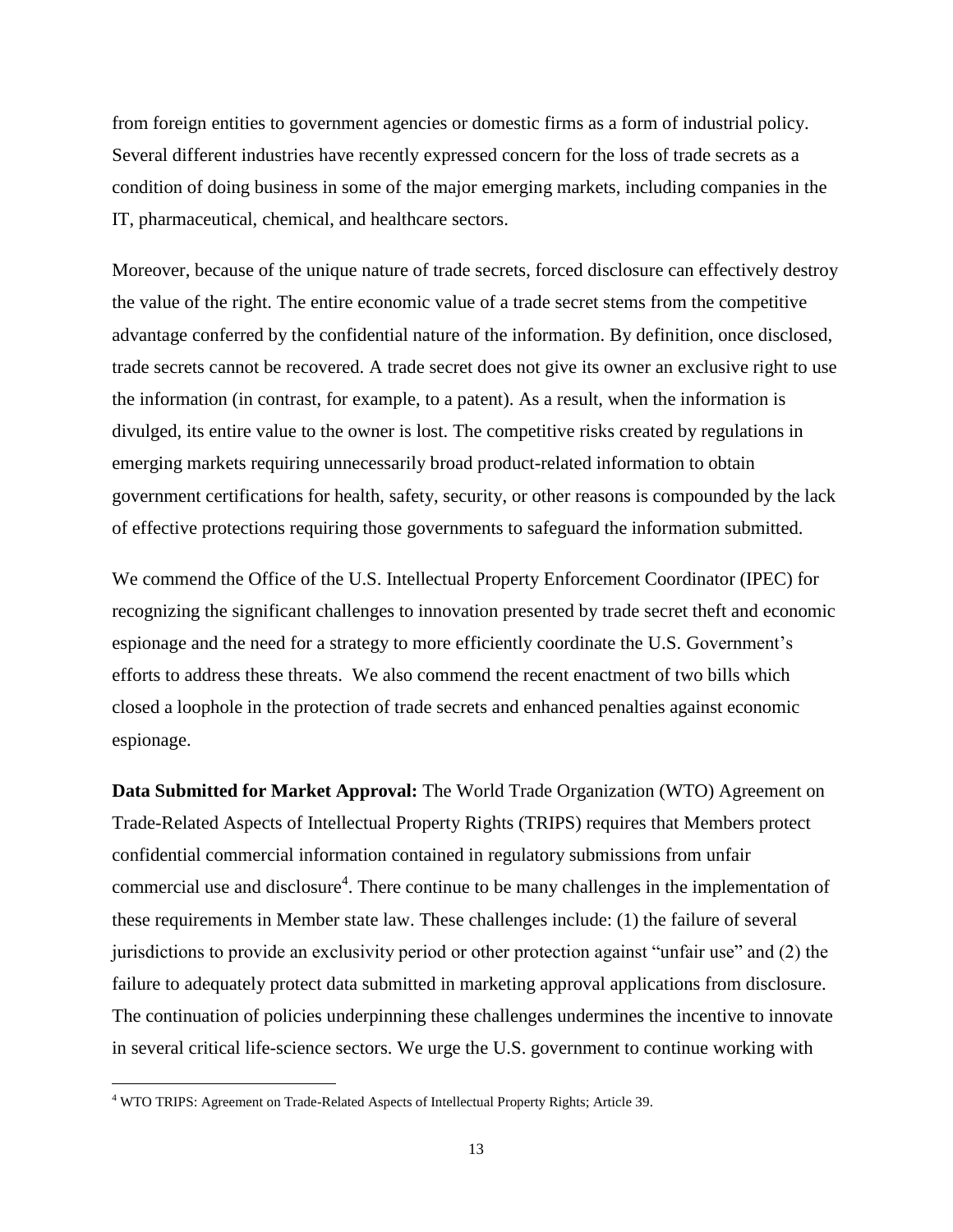our trading partners to ensure meaningful implementation and adherence to the spirit and letter of these international commitments.

**Data Confidentiality:** The current and proposed policies of the European Medicines Agency (EMA) provides unrestricted access to and publish the clinical trial data and other confidential business information (CBI) contained in regulatory submissions for marketing approval. Rather than providing the general public and patient populations with additional useful information on medications, these practices harm patient privacy, undermine the integrity of the regulatory system and undermine incentives for innovation by allowing competitors to gain unfair commercial advantage over innovators.

#### <span id="page-12-0"></span>**The Multilateral Environment**

Specialized multilateral institutions under the United Nations (UN) system continue to play an important role in developing intellectual property policy and encouraging and facilitating the undertaking of international research. However, the effectiveness of these agencies to promote the growth of creative and innovative economies is sometimes hindered by the propagation of a view that intellectual property hinders economic growth and access to solutions to global challenges. Such debates detract from the positive development missions of multilateral institutions, particularly in those whose mission and expertise is specifically focused on improving intellectual property protection. Furthermore, this negative view of intellectual property often accompanies a broader discounting of contributions made by the private sector.

The GIPC has had some successful engagement with UN Organizations in the past year, and we are eager to continue to develop and improve these interactions. However, several organizations in the UN continue to impose or consider limitations on consultation with the private sector, this worrisome trend threatens to undermine the credibility of UN institutions in policy making.

## <span id="page-12-1"></span>**Importance of Bilateral and Regional Free Trade Agreements**

The Chamber is optimistic that regional and bilateral trade agreements can provide new solutions to emerging intellectual property challenges.

The Chamber is supportive of the negotiation of bilateral and regional free trade agreements (FTAs) that can speed up the process of global trade integration and further unify and update intellectual property protections.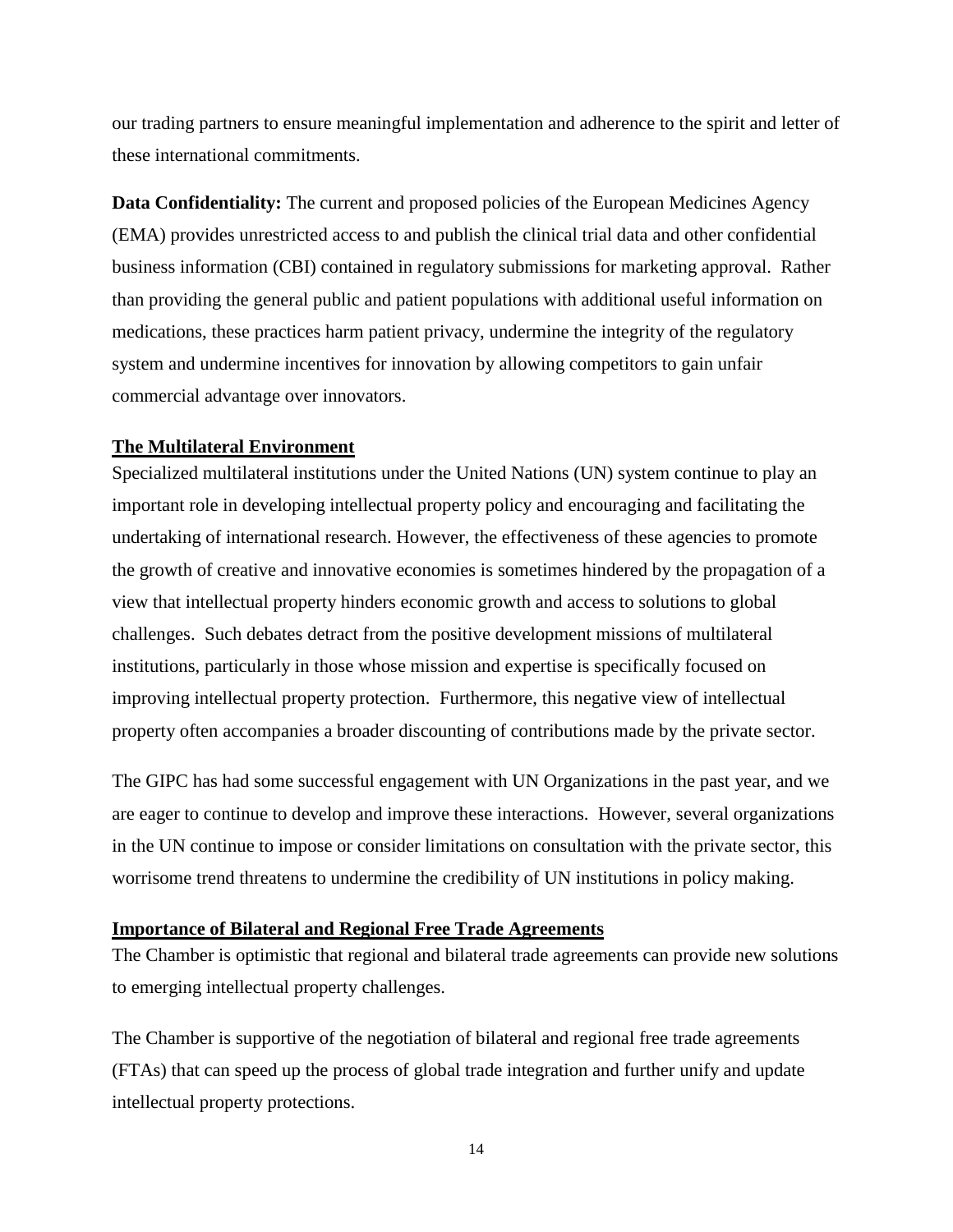The Chamber urges the U.S. Government to look to the United States – Korea Free Trade Agreement (KORUS) $<sup>5</sup>$  intellectual property provisions as a benchmark when negotiating other</sup> bilateral or regional trade agreements. The Trans-Pacific Partnership Agreement (TPP) is the next immediate opportunity where such standards should be pursued and built upon with important trading partners.

The Chamber supports the Transatlantic Trade and Investment Partnership (TTIP) as a vehicle for increasing trade between the United States and the European Union and meaningfully address measures that hinder IP protection and enforcement, such as those driven by industrial policy priorities or that otherwise impede market access and trade or undermine the rights of IP holders.

The TTIP negotiations should assess and address specific areas where both partners can achieve the goals of economic growth and job creation by strengthening IP provisions, recognizing the unique nature of the relationship and the frameworks that each country has already adopted.

#### <span id="page-13-0"></span>**Internet Issues**

l

The Internet has the potential to develop into the greatest marketplace of goods and ideas in history. However, just as legitimate businesses and consumers have embraced the Internet, unfortunately so have irresponsible business practices. The problem of online theft of intellectual property is massive and growing. This is a public policy problem because of the considerable role intellectual property plays in a healthy economy.

Protecting intellectual property is as important on the Internet as it is in the brick-and-mortar world. With the rise and volume of intellectual property-intensive goods being distributed on the Internet, the need to ensure that those goods are legal, authentic, and trustworthy has never been greater. When intellectual property is undermined through counterfeiting or piracy, it is a direct threat to all of the benefits that come with intellectual property, including investment in creativity and innovation, quality products for consumers, enhanced economic growth and highpaying jobs. Protecting intellectual property means protecting America's economic, creative, and innovative achievements across our economy, so it is critical that law enforcement has the tools, resources, and will to fight theft in both the online and physical environments.

<sup>5</sup> Congressional Research Service. *U.S.-South Korea Free Trade Agreement (KORUS FTA): Provisions and Implications.* By William H. Cooper, Mark E. Manyin, Remy Jurenas, and Michaela D. Platzer. 2011 P42-43.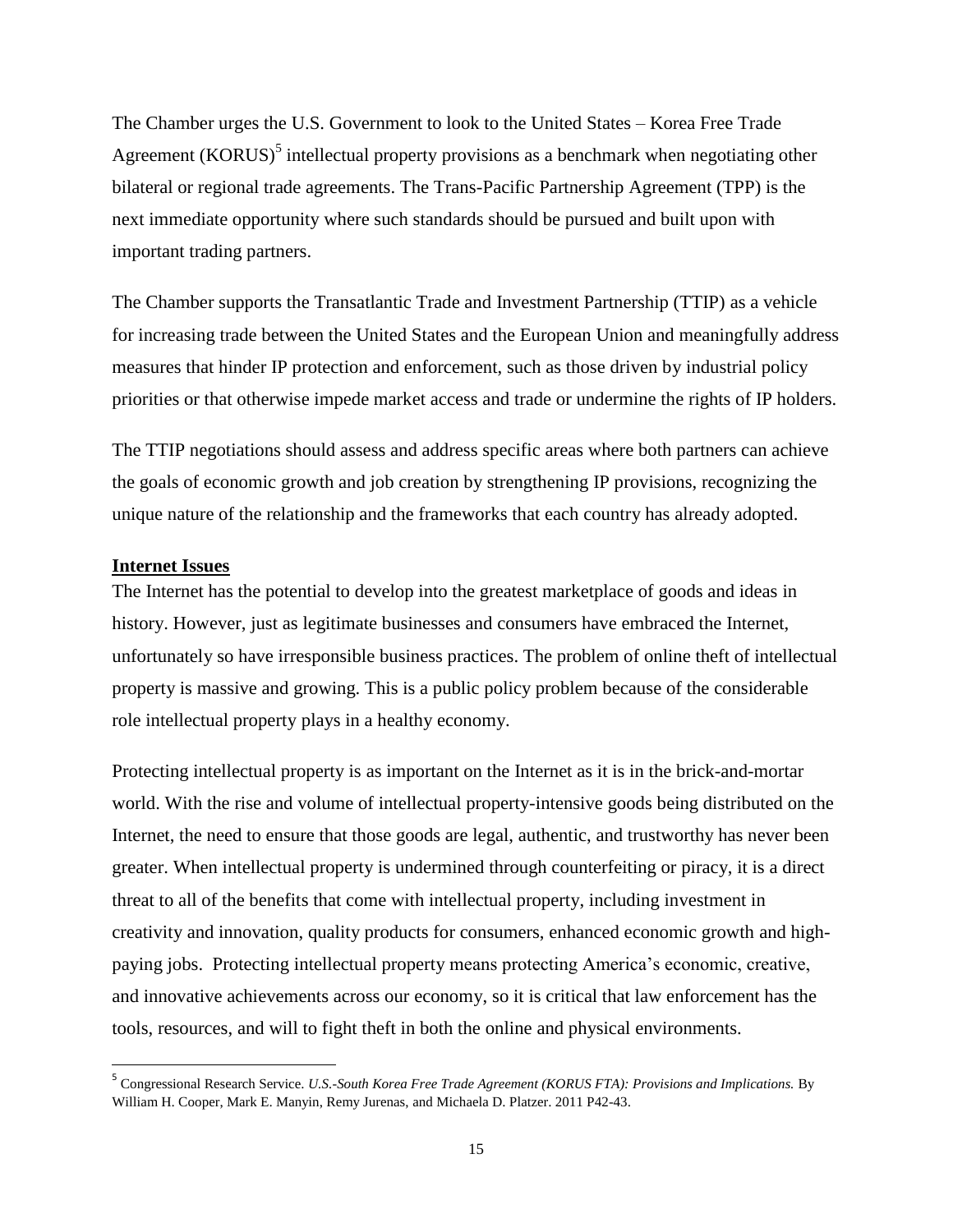Both rights holders and the U.S. enforcement agencies recognize the need to protect these vital interests against theft. Rights holders spend hundreds of millions of dollars in this effort and the U.S. Government has become more active than ever before, as demonstrated by Operation in Our Sites, which has successfully acted against criminals using the Internet as their base of operations in over 1,600 instances. In one of the highlights of Operation In Our Sites, cooperation with certain foreign governments yielded action against criminals offering counterfeit medicine in an incredible 16,000 cases worldwide in one fell swoop. That action underscores that international cooperation on intellectual property enforcement is possible, and when it occurs, it is highly effective. However, this remains the exception rather than the rule.

Enforcement efforts online are complicated by numerous factors. Criminals are very good at hiding their identities and locations. Information in databases such as WhoIs is often entirely fictitious and Internet governance bodies, such as Internet Corporation for Assigned Names and Numbers (ICANN), have done far too little to address this reality. Even in the cases where criminals can be identified, they may well be located in (or flee to) countries with inadequate enforcement systems. Some countries, even some developed countries, lack or have unclear or inadequate laws, while others may impose impractical standards such as numerical thresholds that artificially stifle enforcement efforts. Additionally, some countries lack the will to bring necessary cases to court, sometimes for political reasons and in other cases for more nefarious reasons.

This global patchwork of laws and enforcement efforts invites the criminal enterprises behind online counterfeiting and piracy to shop for a forum in which they can elude justice. As a direct result, these enterprises are able to continue to exploit American consumers and businesses, and further, the continued operation of these criminals undermines domestic enforcement efforts by providing alternatives to the illicit operations that we target here. It is precisely this harm that has given rise to the widespread recognition of the need for tools to disrupt foreign rogue websites, and to implement strategies to take the money out of internet piracy through better and more transparent policies related to ad placement and the provision of financial services to ensure that legitimate enterprises are not unwittingly providing funding to pirate sites.

16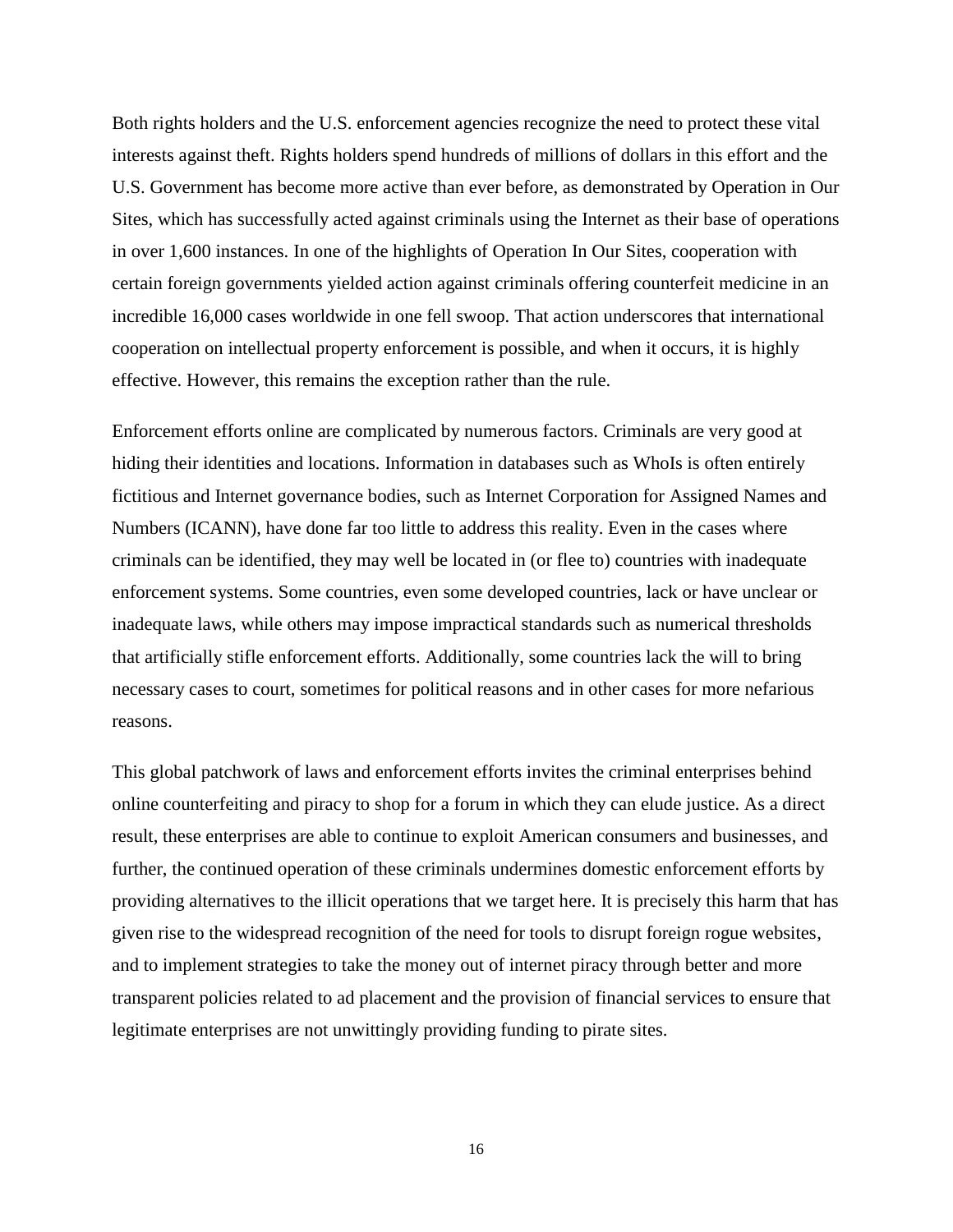#### <span id="page-15-0"></span>*Rogue Sites/Notorious Markets*

Physical markets continue to be important contributors to piracy and counterfeiting, but fighting intellectual property theft on the Internet is imperative. Websites and Internet-based services dedicated to trading in infringing and/or counterfeit goods are a relatively new threat to rights holders, but their potential for harm is far greater than any other previous threat to intellectual property. These "rogue sites" are a plague on openness, safety, and freedom on the Internet, and unfortunately profit off the hard work of America's innovative creative industries and the thousands they employ.

One of the problems is that it is difficult for consumers to determine which websites are legitimate. Rogue sites often have the look and feel of legitimate sites. Indicia of legitimacy can be counterfeited on a website, just as it offers counterfeit goods. Logos of payment processors are frequently displayed, even if the site in fact has no business relationship with the processor. Seals from consumer protection groups and federal agencies are sometimes imitated. Images may be directly copied from legitimate websites, and some rogue sites even display pictures of the presidents or CEOs of the companies from which they are stealing and some websites even copy the advertisements of well-known companies

Rogue sites undercut an intellectual property system that helps provide assurance to consumers that the products they use are authentic, safe, and effective. Consumers can rely on trusted brand names to know instantly the level of safety and quality of the good they are purchasing. When that system is in danger, consumer confidence is undermined.

Rogue sites put customers at risk. Counterfeit goods are frequently produced in unregulated, unsuitable, and even unsanitary conditions. Since they are, by definition, produced by criminals, they may contain unknown and untested substances. Indeed, rogue sites have been found to be selling goods made from noxious materials. For example, perfumes, cosmetics, and even headphones have been manufactured with disturbing and toxic substances. Counterfeit airbags have caused fiery explosions instead of inflating, and counterfeit extension cords pose a serious fire risk. Further, consumers unwittingly put themselves at risk of credit card fraud, identity theft, and malicious computer viruses by visiting websites that offer pirated or counterfeit goods. In a study done by McAfee, 12 percent of all known sites that distribute unauthorized content are

17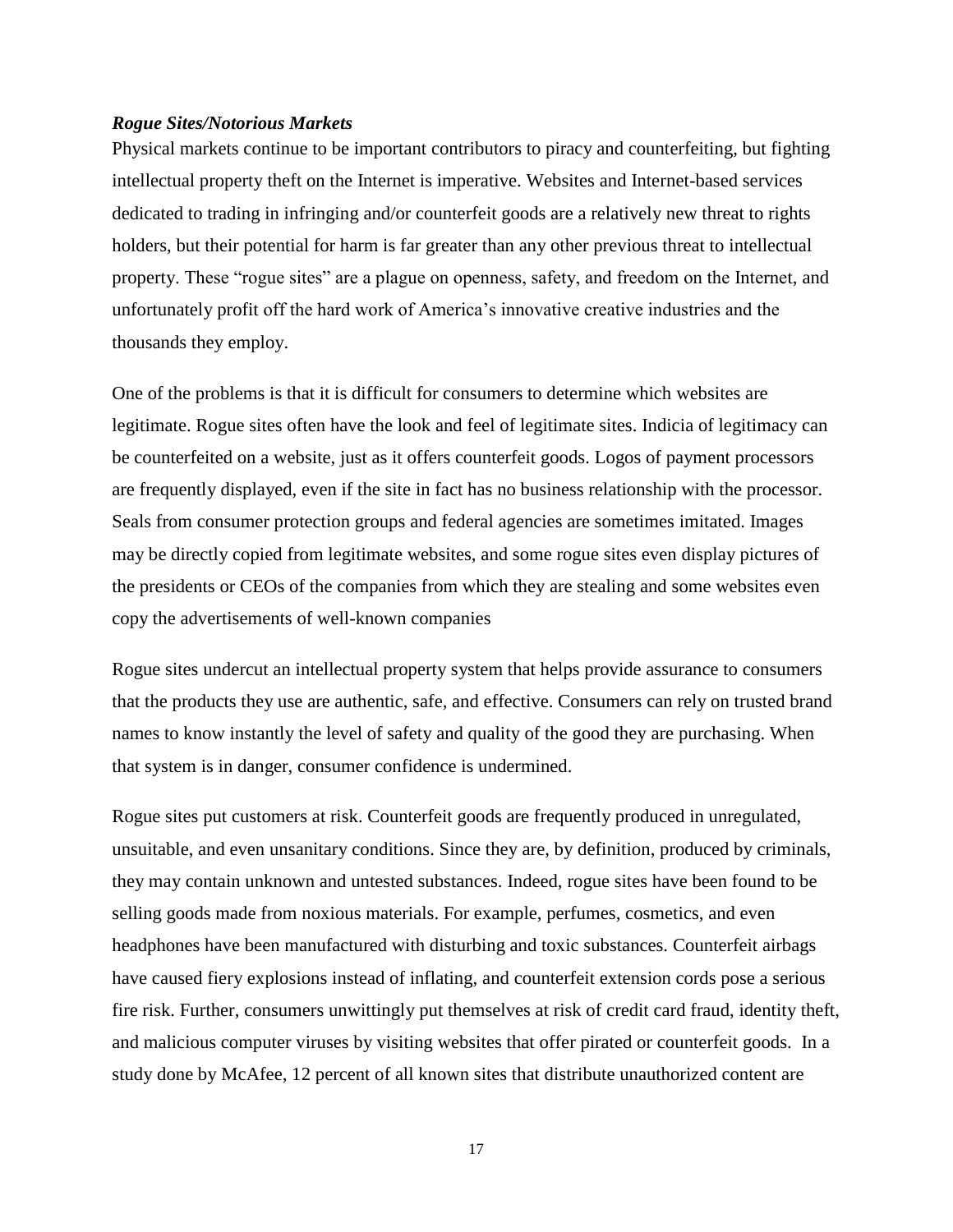actively distributing malware to user who download content. <sup>6</sup>Finally, Internet-based piracy is particularly harmful because a single pirated file on the Internet-based piracy platforms can be the source of massive, ongoing theft of creativity.

USTR has recognized the problem of rogue sites in the context of its prior Special 301 Out-of-Cycle Reviews of Notorious Markets. We urge USTR to factor the Notorious Market findings into the annual Special 301 review and make action by foreign governments to address and fix any Notorious Markets in their jurisdiction a top priority.

Moreover, we are concerned by recent developments in Antigua and Barbuda which would, if implemented, be inconsistent with international intellectual property obligations and promote intellectual property theft online. In addition, state sanctioned theft of intellectual property owned by private entities would only come at great expense to Antigua and Barbuda itself. We urge the U.S. Government to strongly condemn any such actions and to consider all available remedies should Antigua and Barbuda take action to permit the unauthorized distribution of materials protected by intellectual property.

#### <span id="page-16-0"></span>*Baseline of Protection*

l

There are certain baselines concerning minimum protection for and enforcement of intellectual property, including certain elements specifically intended to address the digital and online environments, which all countries should meet.

Many of these standards have been accepted globally as part of major trade and intellectual property agreements and treaties. Some of the major examples include the provisions of the TRIPS Agreement of the WTO and the WIPO Copyright Treaty, and Performances and Phonograms Treaty, commonly known as the WIPO Internet treaties. Other examples reflect widespread and/or regional standards that are quickly becoming globally accepted, such as the provisions of the intellectual property chapters of the United States' FTAs, most notably the KORUS FTA. These modern standards have been accepted on five continents and have been a model for intellectual property protection and enforcement to FTA partners and non-FTA partners, alike.

<sup>&</sup>lt;sup>6</sup> Paula Greve, Digital Music and Movies Report: The True Cost of Free Entertainment, McAfee, 2010.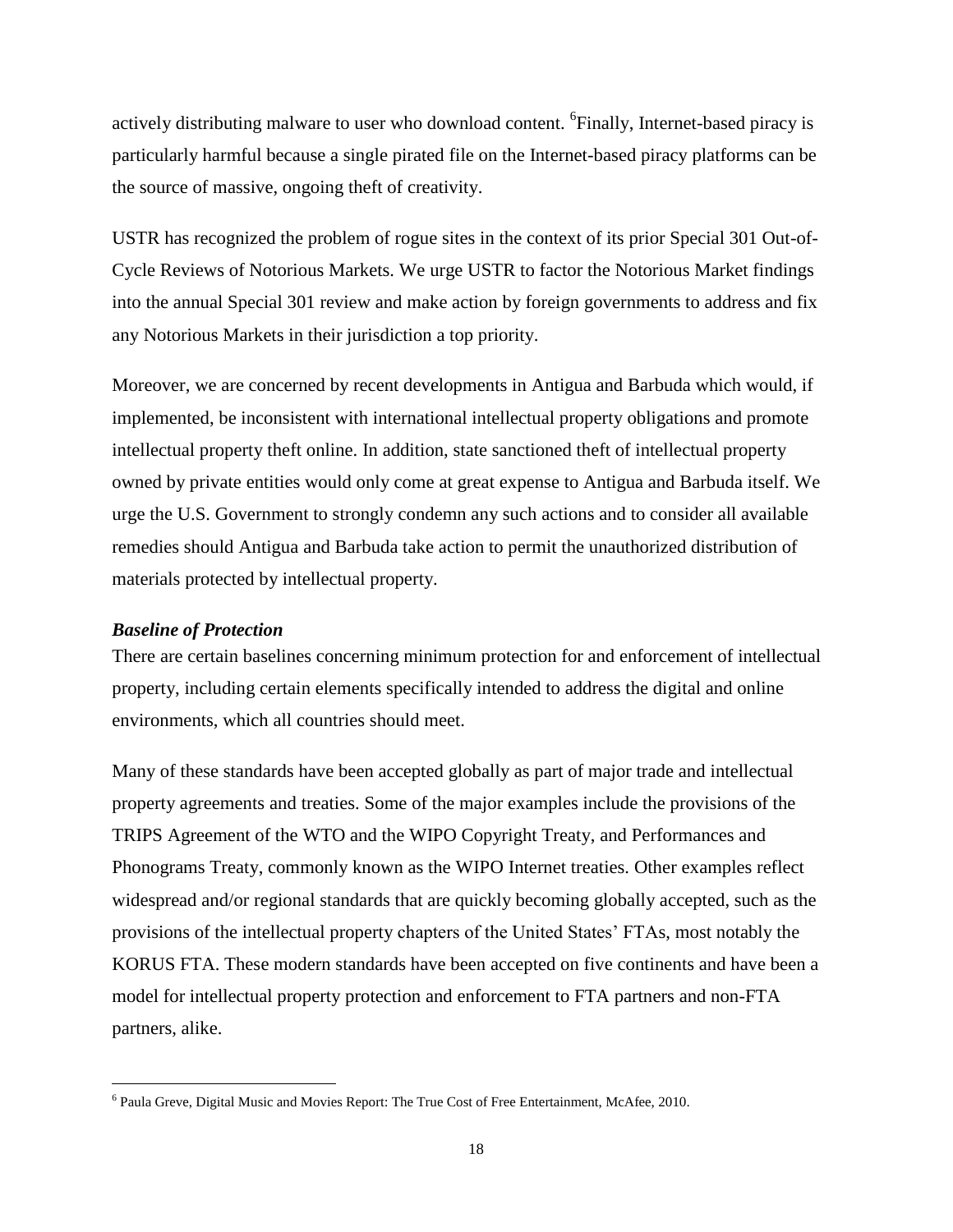Full and complete implementation of these standards is essential to begin to address the forum shopping and flight from jurisdiction to jurisdiction that we have seen repeatedly in the fight against criminals engaged in online intellectual property theft. We urge the USTR to continue to make this a top priority and that where our trading partners consistently fail to meet these standards they be held accountable through all the tools at USTR's disposal.

#### <span id="page-17-0"></span>*Voluntary Agreements*

Beyond the treaties and legal obligations, there is a key role for voluntary agreements among those who recognize that rogue sites are destructive to a free, open, and safe Internet. In the United States in the last two years, we have seen the rise of voluntary practices and/or guidelines regarding the provision of payment processing services and advertising in the context of rogue sites, though in each case implementation has been uneven at best. We are also on the cusp of full implementation of the copyright alert system, a major step forward in cooperation to educate consumers about respect for intellectual property in the online environment.

We believe that these types of voluntary agreements are a critical part of the path forward in the effort to reduce online theft of intellectual property. We believe that businesses, governments, and other stakeholders should promote an environment of accountability, recognizing the need for and encouraging legitimate businesses across different sectors of an economy to take reasonable, voluntary steps to avoid the misuse of their services by criminals. "See no evil" is not a responsible business practice in today's more sophisticated Internet environment.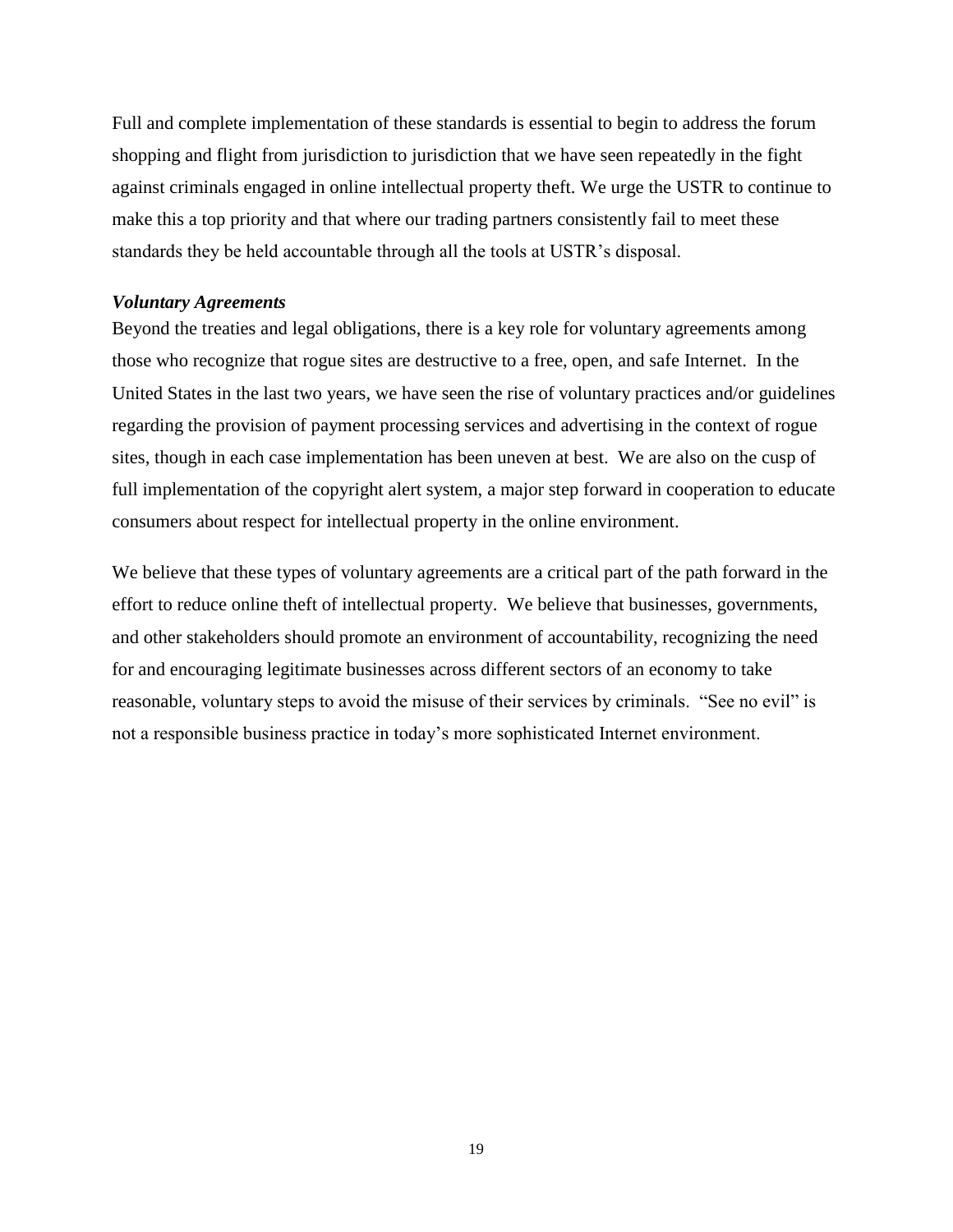# **Enforcement**

<span id="page-18-0"></span>It is important that the United States continue to work with foreign governments in order to promote the enforcement of existing FTAs and laws. In many cases, there have been significant improvements – such as provisions that ensure greater transparency between rights holders and law enforcement and/or provide *ex officio* authority to law enforcement and customs officers to seize counterfeit or pirated goods, but in other cases, we have seen considerable setbacks.

The Chamber is also particularly concerned about the transshipment of illicit goods, including counterfeit products, and the process by which these goods are destroyed once seized.

## <span id="page-18-1"></span>**Free Trade Zones**

Free Trade Zones (FTZs) are generally considered to be "a part of the customs territory of a Contracting Party where any goods introduced are generally regarded, in so far as import duties and taxes are concerned, as being outside the customs territory."<sup>7</sup> FTZs are typically established by governments to promote legitimate trade and offer the advantage of providing a free trading environment "whereby a minimum level of regulation is demanded of those companies approved to operate" therein.<sup>8</sup> "As a result, companies derive a wide range of benefits, for example, exemptions from duty and taxes, simplified administrative procedures, and duty free imports of raw materials, machinery, parts and equipment."<sup>9</sup>

Even though FTZs typically operate within the legal parameters of sovereign law, the reduced enforcement environment of these areas are often exploited by criminals running contraband and counterfeit operations. Given the special status of these areas and the lack – or unwillingness – of authorities or customs police to enforce within them properly, FTZs are a growing concern for brand owners. The Chamber encourages the United States to work with countries to make sure that the FTZs have proper inventory controls, and that customs agents have the authority to confiscate, seize, and destroy goods that are determined to be illicit – without undue requirements placed on right holders to prove the seized goods are counterfeit. In addition, all

l

<sup>&</sup>lt;sup>7</sup> World Customs Organization Glossary of International Customs Terms. (2006, May). http://wcoomdpublications.org/downloadable/download/sample/sample\_id/123/

<sup>8</sup> WCO Guidelines on Controlling Free Zones in Relation to IPR Infringements, Para. 2. (January 12, 2005).

<sup>9</sup> *Ibid*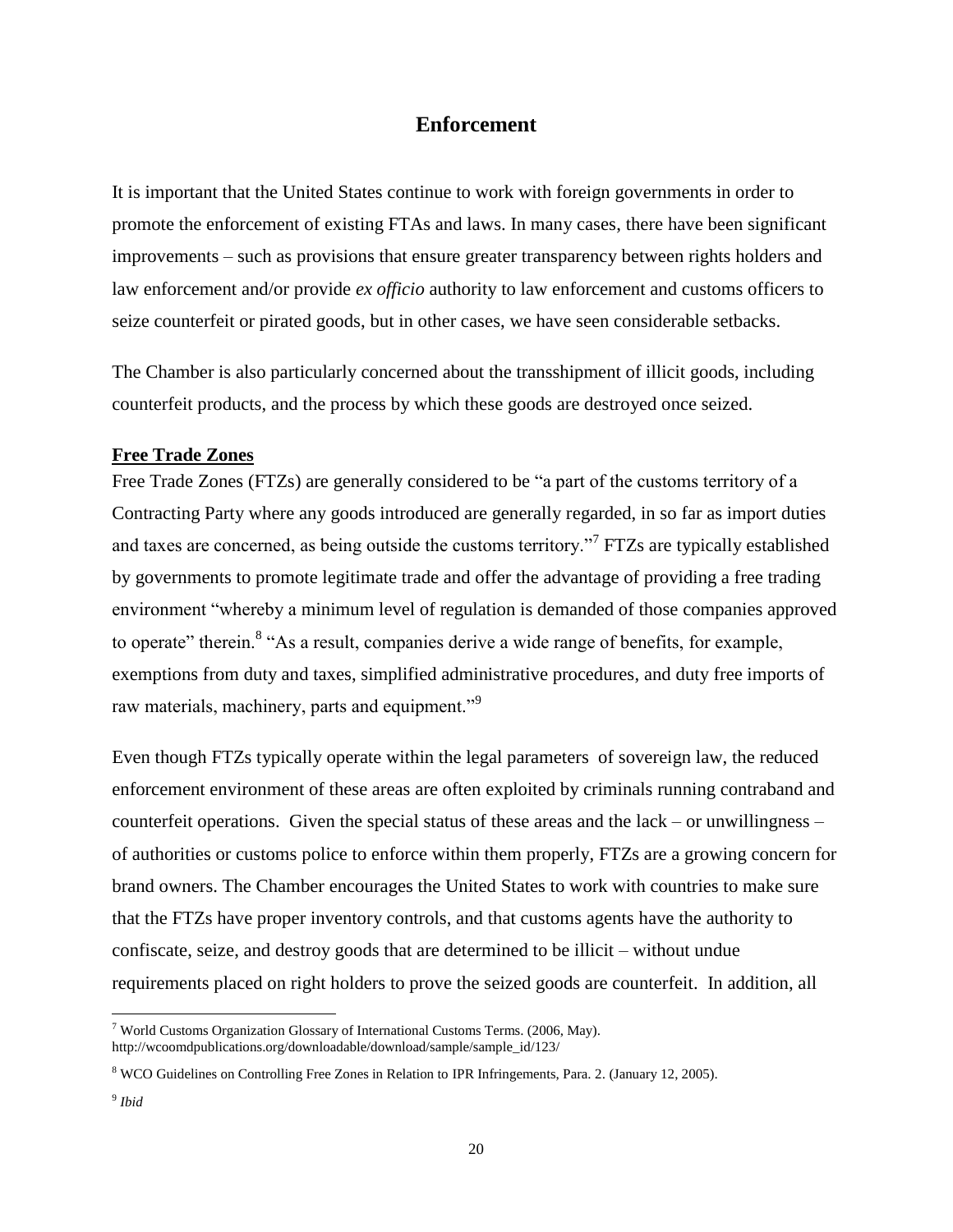customs services should have the authority to seize and suspend suspect goods that are in transit while they determine the legitimacy of those products, and not merely those that are destined to an internal market.

#### <span id="page-19-0"></span>**Transshipment**

l

Overseas rogue sites and remote sellers ship counterfeit hard goods into the United States primarily using international mail services and airmail, such as the China-based express mail service (EMS) of the China Post. These shipments arrive at any of ten international mail facilities with U.S. Customs Service locations and are inspected for entry by U.S. Customs Border and Protection Service (CBP), before being transferred to the U.S. Postal Service (USPS) for delivery to U.S. consumers.<sup>10</sup> Overseas remote sellers often mis-declare small individual mailings to avoid detection of these counterfeit goods by CBP agents. Moreover, depending on the size of the order, many overseas websites will break up shipments into several small packages to avoid seizure or will offer refunds for seized products to attract U.S. consumers. The sheer volume of these small shipments makes it impossible for CBP agents to vigorously screen or x-ray all incoming mail to detect such shipments.<sup>11</sup>

Once admitted and undetected, these shipments then enter the U.S. postal mail stream from international mail facilities for delivery to U.S. consumers. The ability of the USPS to detect and inspect these packages is complicated by the fact that materials shipped domestically by firstclass, priority, or express mail is closed to inspection without probable cause.<sup>12</sup>

In the United Kingdom, Her Majesty's Revenue and Customs ("HMRC") demonstrates that effective enforcement is attainable. HMRC has implemented several procedures to detect counterfeit and contraband. It is our understanding that HMRC has dedicated one international mail facility to receive, screen and x-ray all incoming consumer parcels. All suspect parcels are

<sup>&</sup>lt;sup>10</sup> Mailing Standards of the United States Postal Service, International Mail Manual, § 711 (Aug. 11, 2011), incorporated by reference in the *Code of Federal Regulations*, 39 C.F.R. § 20.1.

<sup>&</sup>lt;sup>11</sup> The Association of Convenience & Petroleum Retailing. *Remote Sales of Tobacco* (Retrieved March 19, 2010). [www.nacsonline.com/NACS/Government/Tobacco/Pages/RemoteSalesofTobacco.aspx.](http://www.nacsonline.com/NACS/Government/Tobacco/Pages/RemoteSalesofTobacco.aspx)

<sup>12</sup> USPS, "*Basic Eligibility Standards for Priority Mail," ," available at* http://pe.usps.com/text/dmm300/123.htm (November 1, 2010); www.discountcigarettesbox.com (last visited November 17, 2011) ("The parcels are sealed and cannot be opened for postal inspection").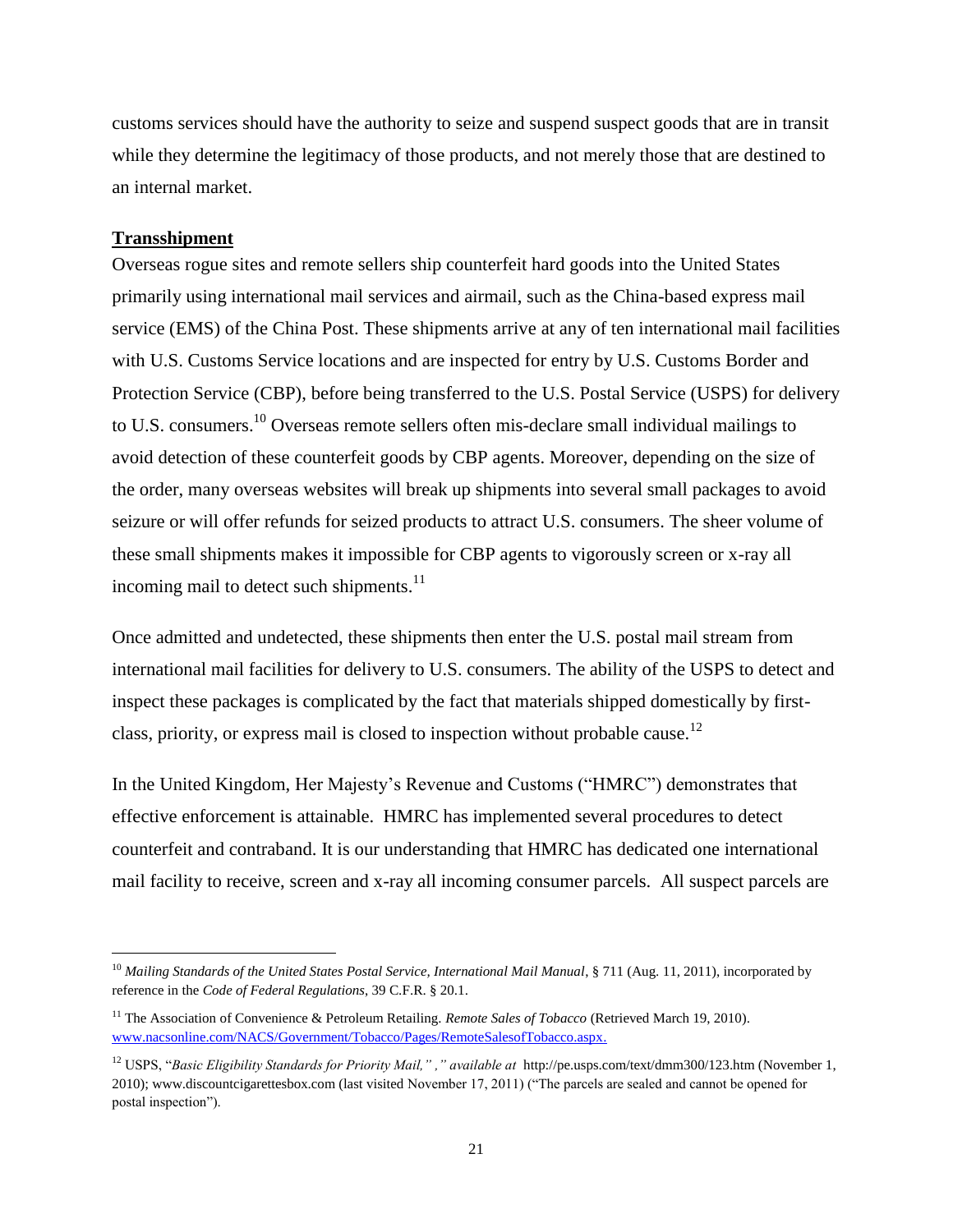then "quarantined" into a separate area of the mail facility for further inspection, screening and potential seizure.

To allow for proper inspection of incoming mail, HMRC also deploys a tactical Anti-Illicit Trade Team. The team has daily briefings, which are informed by local and international intelligence. At these briefings, HMRC officials review seizures from the previous days and weeks. This review enables the team to set the inspection focus for the day. The focus might be based on origins of shipment, characteristics of parcel or types of counterfeit sought. This team assists the screeners in identifying suspect shipments and inspecting the "quarantined" parcels.

To facilitate easier seizure, HMRC has also streamlined the seizure process for various counterfeit and contraband goods. For example, shipments of goods that are designated as nonmailable in the UK, such as cigarettes, are seized in aggregate Instead of having individual seizure events for each shipment, all of the shipments for a given period are treated as a single seizure event. The seized products are subsequently destroyed.

We recommend a similar approach to combating the problem in the United States by:

*Increased Enforcement* – In the case of the HMRC, the tactical redeployment of additional HMRC staff to postal depots in the form of tactical Anti-Illicit Trade Teams resulted in a substantial year-over-year increase in seizures.<sup>13</sup> Working closely with commercial stakeholders, HMRC staff made use of postal depot technical equipment to increase throughput and x-ray examination of parcels, enabling them to target high risk locations and significantly improve seizure rates. With increased enforcement at the United States depots, we anticipate similar results.

*Engagement with Foreign Law Officials* – One of the biggest postal smuggling threats emanates from China. We have noticed some improvement through U.S. officials working with Chinese partners from Customs and the Ministry of Public Security to gain a thorough understanding of the scale and scope of the problem. We encourage the U.S. Government to work with the Chinese Government's Fiscal Crime Liaison Officers to devise strategies for tackling the illicit supply at its source.

l

<sup>13</sup> HM Revenue & Customs. *www.hmrc.gov.uk.*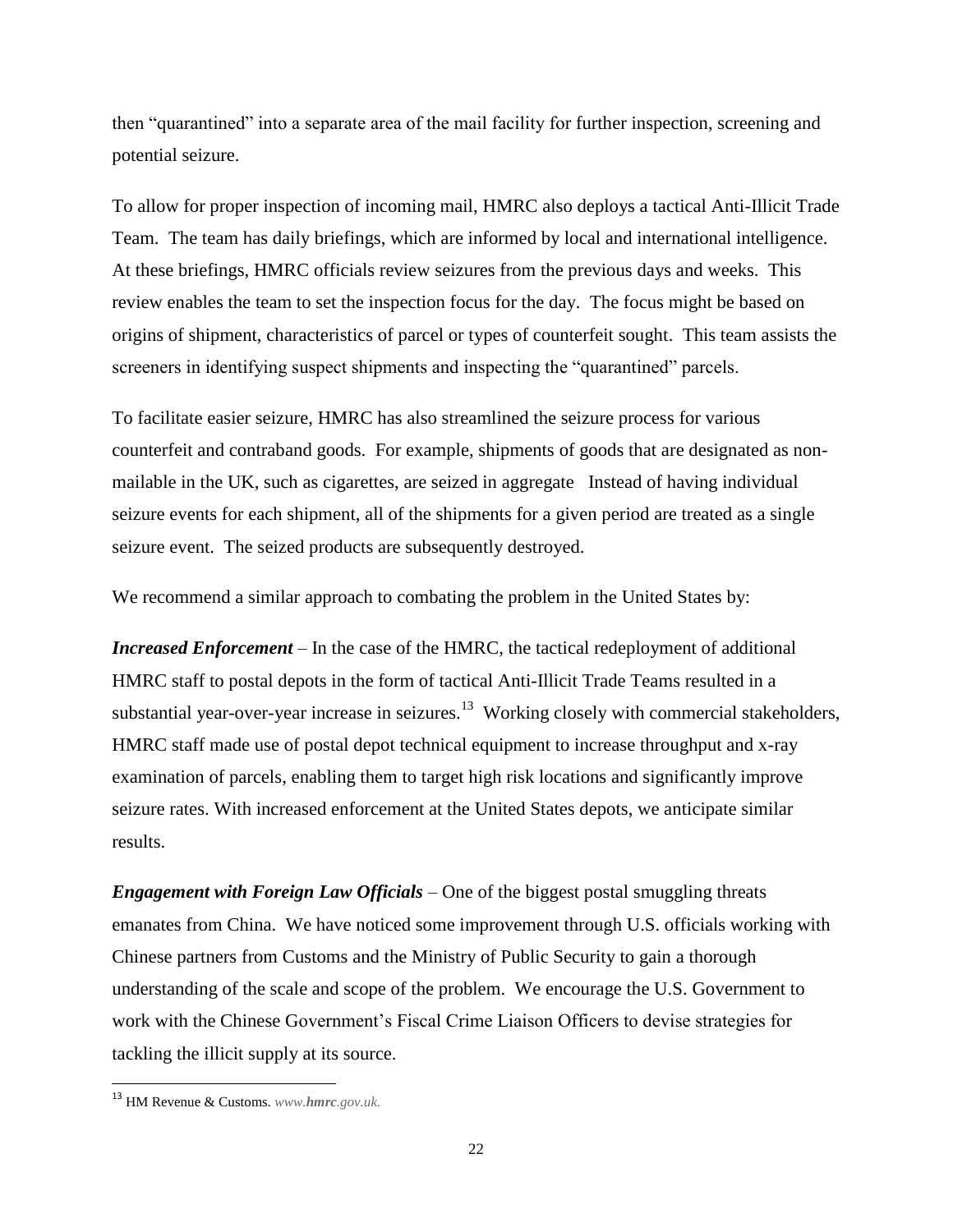*Streamlining of processes* – We encourage the U.S. Government to review, streamline and improve its guidelines and procedures for the seizure and destruction of counterfeit goods. We believe these updated procedures will facilitate an increased amount of seizures. Such an effort should focus on those goods designated as non-mailable and goods classified as "Consumer Safety and Critical Technology Products."

Equally as important to stopping transshipment of counterfeit goods is the destruction process, both of seized counterfeit goods and the machinery used to produce these goods. Once these goods are seized, it is vital they must be destroyed in a proper manner. USTR's 2011 Special 301 Report noted that, "important elements of a deterrent enforcement system include requirements that pirated and counterfeit goods, as well as materials and implements used for their production, are seized and destroyed."<sup>14</sup> The Chamber urges the U.S. Government to work with its trading partners to ensure all seized counterfeit goods, materials, and related manufacturing equipment pieces are swiftly and completely destroyed. Effective destruction procedures are essential to prevent both counterfeit goods from returning to legitimate trade channels and manufacturing equipment from returning to illicit factories.

l

<sup>&</sup>lt;sup>14</sup> Office of the United States Trade Representative. (2011). 2011 Special 301 Report, p. 11.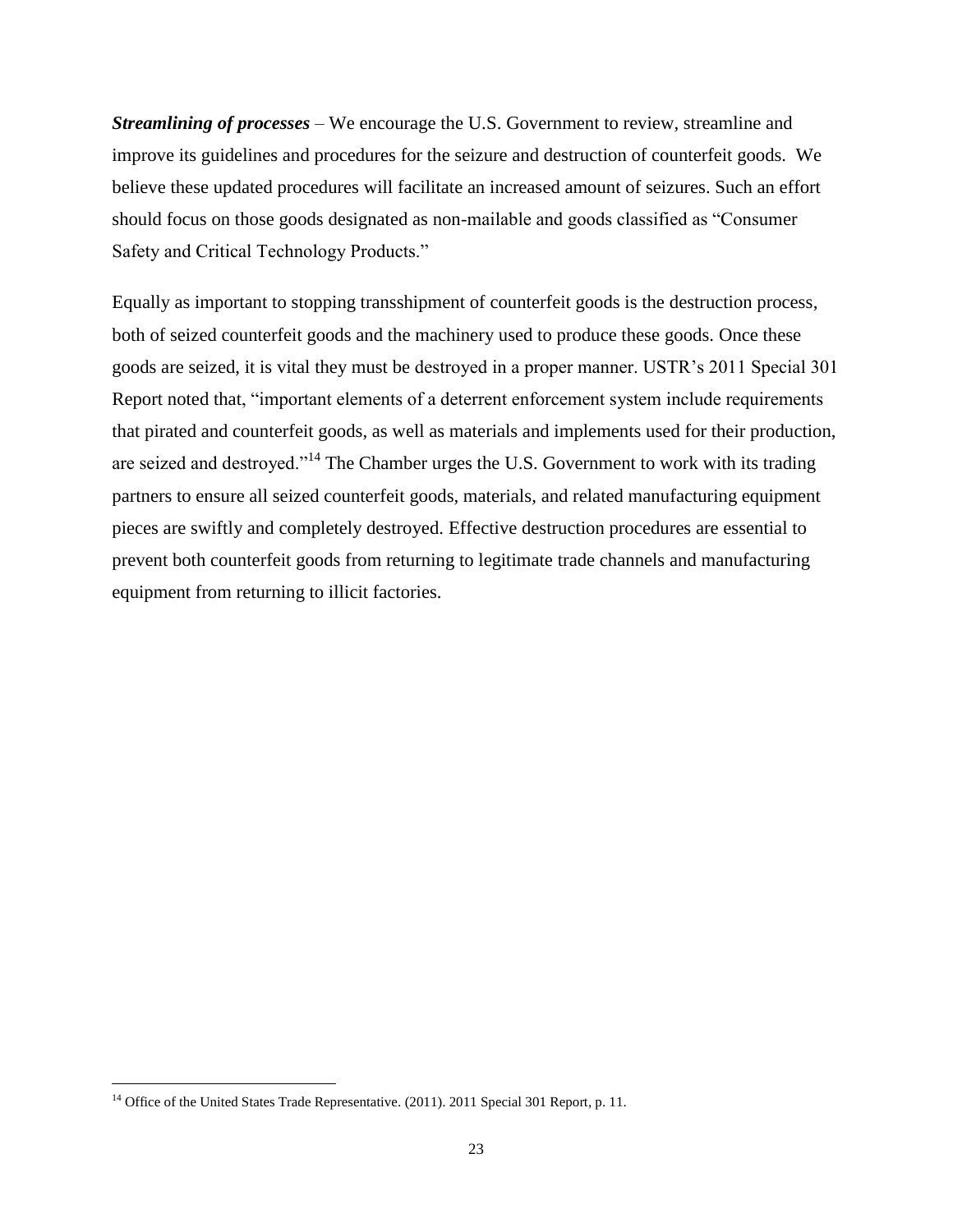# **Resources Needed to Provide Effective Protection**

<span id="page-22-0"></span>In order to have truly effective intellectual property protection, the necessary tools and resources must be available. The Chamber believes that there are a number of steps that the U.S. Government, in conjunction with stakeholders, should enact to further the goals of strong and comprehensive intellectual property protections abroad.

## **Expand the Efforts of the Intellectual Property Enforcement Coordinator (IPEC)**

In November 2009, the Senate confirmed the first-ever U.S. IPEC within the Executive Office of the President. Among the IPEC's statutory responsibilities is the development of a comprehensive strategy to protect and promote intellectual property.<sup>15</sup> While the Chamber is pleased with the IPEC's work so far, successful implementation of the IPEC's strategy will require a sustained commitment from both the administration and Congress. We urge the Administration to nominate swiftly a new IPEC, and we urge the Administration and Congress to ensure that the IPEC has the requisite authority, staff, and budget to achieve effective intellectual property protection.

## **Expand Intellectual Property Assistance Overseas**

l

A critical component to America's economic growth and competitiveness is the ability of U.S. businesses to access and maximize growth in foreign markets. However, lack of adequate intellectual property protection and enforcement, particularly in developing countries, represents a significant barrier for U.S. companies. Intellectual Property Attachés stationed at American embassies and consulates are important assets in helping to address these issues. In addition to assisting U.S. firms, Attachés help coordinate intellectual property related activities of other federal agencies within a country, and help provide technical assistance to law enforcement agencies, judges, and others within the host country on intellectual property issues. The current Attaché program has been very successful in advancing protection of U.S. intellectual property overseas, helping U.S. businesses export and expand, and, in turn, furthering the U.S. economy.

<sup>15</sup> Office of the Intellectual Property Enforcement Coordinator. Executive Office of the President. (2010, June). *2010 JOINT STRATEGIC PLAN ON INTELLECTUAL PROPERTY ENFORCEMENT*, pg. 2.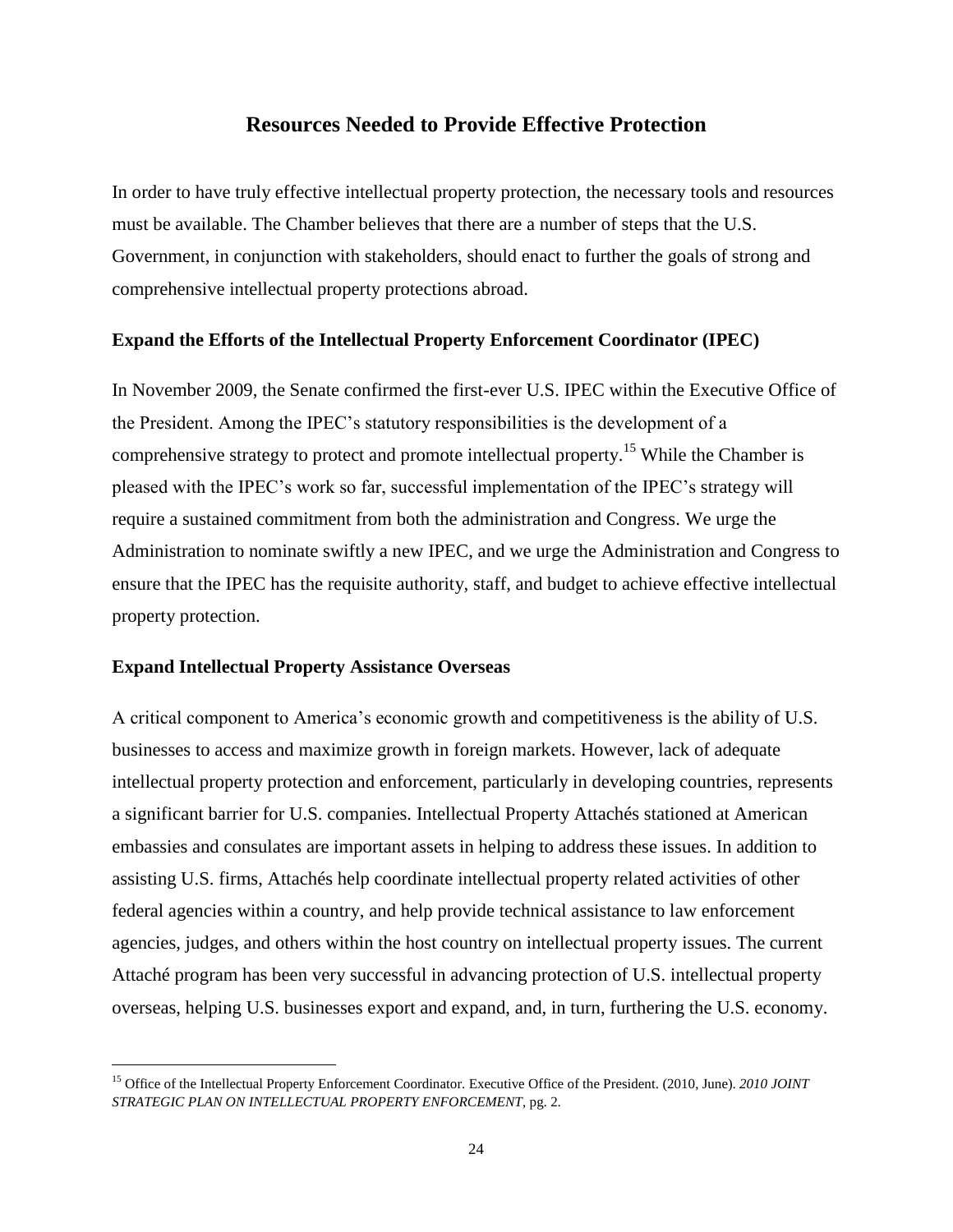As such, the Chamber urges dedicated funding and support for the program, allowing it to expand and improve.

### **Preserve a Strong International Intellectual Property Legal Framework**

The Chamber urges the Administration to continue to promote and defend a robust international system of intellectual property rights and norms and oppose any efforts to weaken or expropriate intellectual property in international institutions, whether in WIPO, WTO, WHO, United Nations Framework Convention on Climate Change (UNFCCC), or other multilateral institutions, or in FTA negotiations. It is also important that the Administration remain vigilant against efforts to impose unwarranted exceptions to patent, trademark, and copyright protections that would stifle creativity, innovation, and the development of new technologies that contribute to global wellbeing and economic growth. Many who have been advocating for expanded exceptions and limitations have been quite clear in opposing the basic foundation of all intellectual property protection.

The U.S. Government should also be a vocal supporter of strong intellectual property protections in regional forums, such as the Asia Pacific Economic Forum (APEC) and the Organization for Economic Cooperation and Development (OECD). Certain Committees in the OECD, in particular, seem to have developed a bias against intellectual property, which is very alarming. These forums provide important opportunities to engage like-minded partners and emerging powers to ensure the development of strong intellectual property frameworks that drive innovation.

25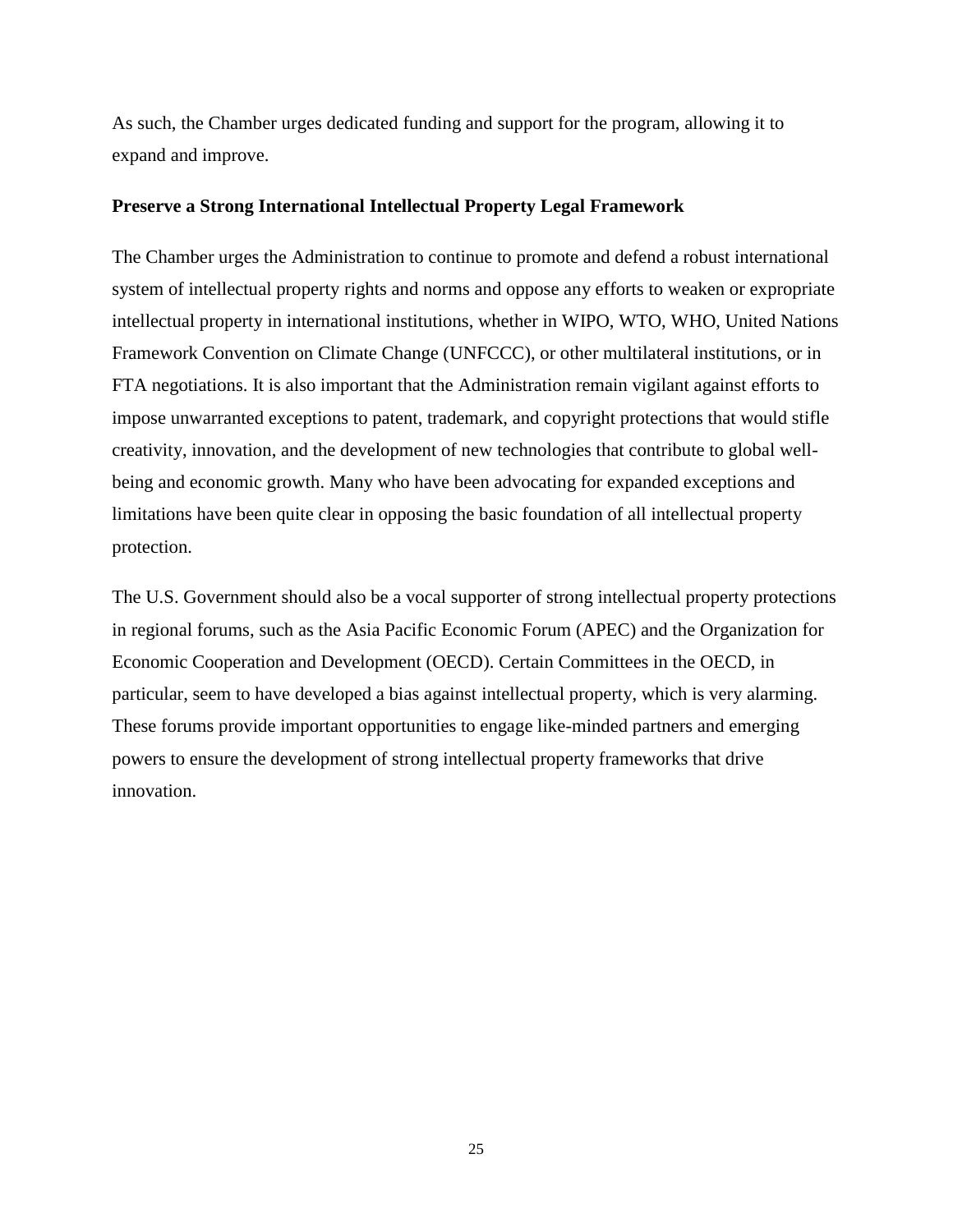## **Brazil**

<span id="page-24-0"></span>In recent years, there was a recognition that both in the Brazilian private sector and among the economic policy-related agencies of the Government of Brazil (GOB) that higher intellectual property (IP) rights protection and enforcement standards play a key role in fostering innovation, growth, and social and economic development. However, there continues to be a number of specific challenges faced by United States businesses in protecting and enforcing their rights in Brazil, most notably in the proposed changes to Brazilian Patent Law. The Index also outlines many areas of concern where industry hoped to see progress from Brazil in 2013. In order to support efforts in Brazil to improve the intellectual property regime, we encourage the U.S. Government to pursue the following specific goals with its counterparts in the GOB.

#### **Patent**

#### **Prior Consent**

The proposed changes to Brazil's Patent Law (H.R. 5402/2013) would make the granting of patents for pharmaceutical products dependent upon prior consent from the Brazilian National Health Surveillance Agency (ANVISA). Therefore, the decision to grant a patent is not based solely upon the examination officials at the Brazilian National Industrial Property Institute (INPI). The Article would create a dual examination requirement which could be a violation of Article 27 of TRIPS. We encourage the U.S. Government to work with the GOB through bilateral dialogues and engage with the Brazilian National Congress to ensure that the proposed changes to the Patent Law, including the prior consent provision, are both TRIPS compliant and improve the intellectual property environment.

#### **Patentability**

The proposed changes to the Patent Law (H.R. 5402/2013) would also narrow patentability criteria even further disallowing patents on new uses or new forms of known substances unless a significant improvement to the known efficacy is present. The Chamber believes that such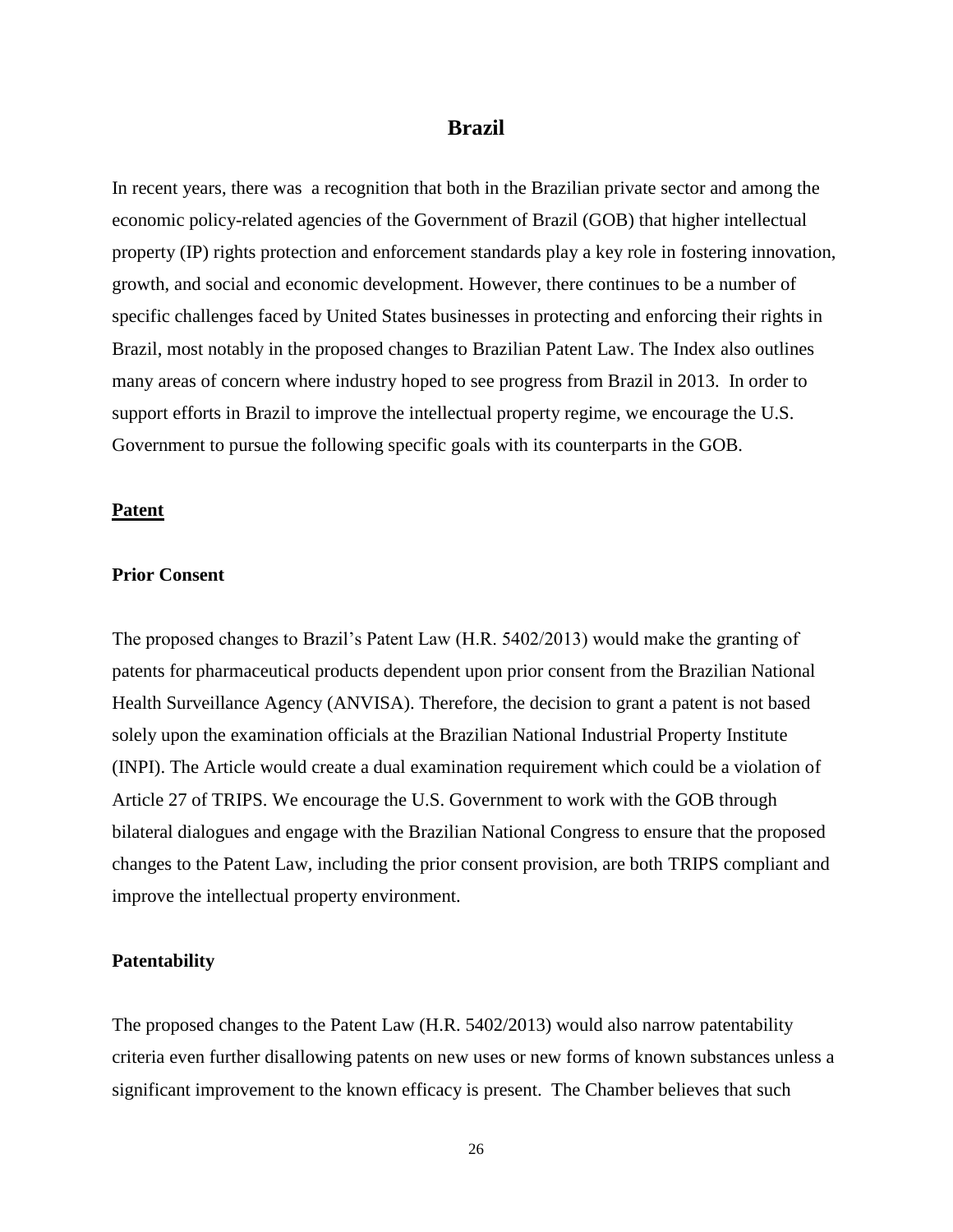changes to the Patent Law, represents a significant erosion of the IP environment. In order create a economy which fosters innovation, we recommend that the U.S. Government work with the GOB to reconsider the patentability requirements in the proposed law.

## **Data Protection**

The Chamber is concerned that data protection for pharmaceuticals made for human use are not covered by existing regulation. As a result, innovative pharmaceutical and biotechnology companies have found it difficult to operate in Brazil. To improve its innovative environment, we encourage Brazil to implement five years of data protection for pharmaceutical innovators and twelve years for biologic medicines.

## **Patent Prosecution Highway Agreement (PPH)**

The Chamber supports the negotiation and implementation of a United States-Brazil Patent Prosecution Highway (PPH). The PPH is a key policy tool to improve the bilateral intellectual property environment and to foster trade in knowledge between both countries. The Brazilian private sector and INPI have already shown great interest in pursuing such agreement with the United States, creating momentum for its achievement.

## **Compulsory Licensing**

The Chamber encourages the U.S. Government to continue to engage the GOB on the benefits of a strong intellectual property rights protection and enforcement regime in order to avoid the use of unwarranted compulsory licensing by Brazil, in particular by helping facilitate dialogue between stakeholders.

## **Copyright**

## **Piracy**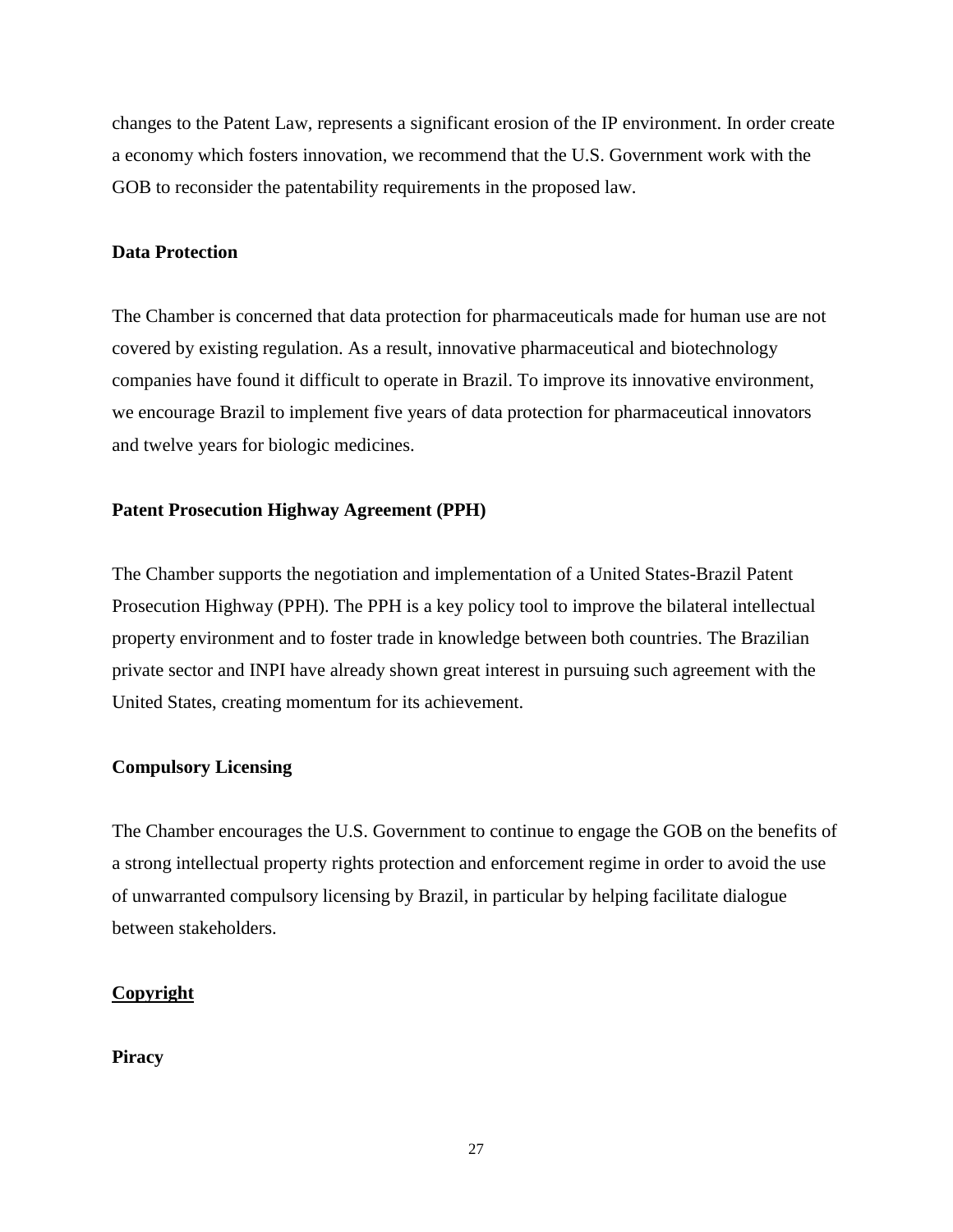The Chamber encourages the GOB to strengthen the Brazilian National Anti-Piracy Council (CNCP) human resources infrastructure and focus on increasing its resources to adequately enforce its broad mandate, particularly in connection with emerging issues in the digital world. Furthermore, we stress the importance of ensuring that rules that may be adopted with respect to internet governance and responsibility, such as in Marco Civil, maintain a clear distinction between legitimate and infringing content, and do not interfere with the ability to effectively and quickly address the distribution of infringing materials over the internet.

#### **Cable TV Local Content/Forced Localization**

Brazil's recently implemented local content restrictions for Cable TV have a negative effect on the access of foreign intellectual property owners to Brazil's market. These new restrictions limit foreign-owned and created productions in Brazil and are an attempt to force the transfer of intellectual property to Brazilian nationals.

## **Pending Federal Legislation**

The Chamber encourages both governments to discuss current intellectual property rights regime reform in Brazil, particularly in the fields of copyrights and the Internet. There are a number of intellectual property-related bills being considered in Brazil. It is imperative that new laws in Brazil strengthen protection for intellectual property and do not erode or limit the ability or liability of rights holders to protect their intellectual property, particularly online. Additionally, as Brazil revises its law on criminal penalties, it has an opportunity to provide a more clear law against the scourge of camcording.

#### **Other**

## **WTO Cotton Dispute**

The Brazilian Foreign Trade Board (CAMEX) recently announced that they will formally reopen public consultations on potential cross-retaliation on U.S. IP rights as a result of the WTO cotton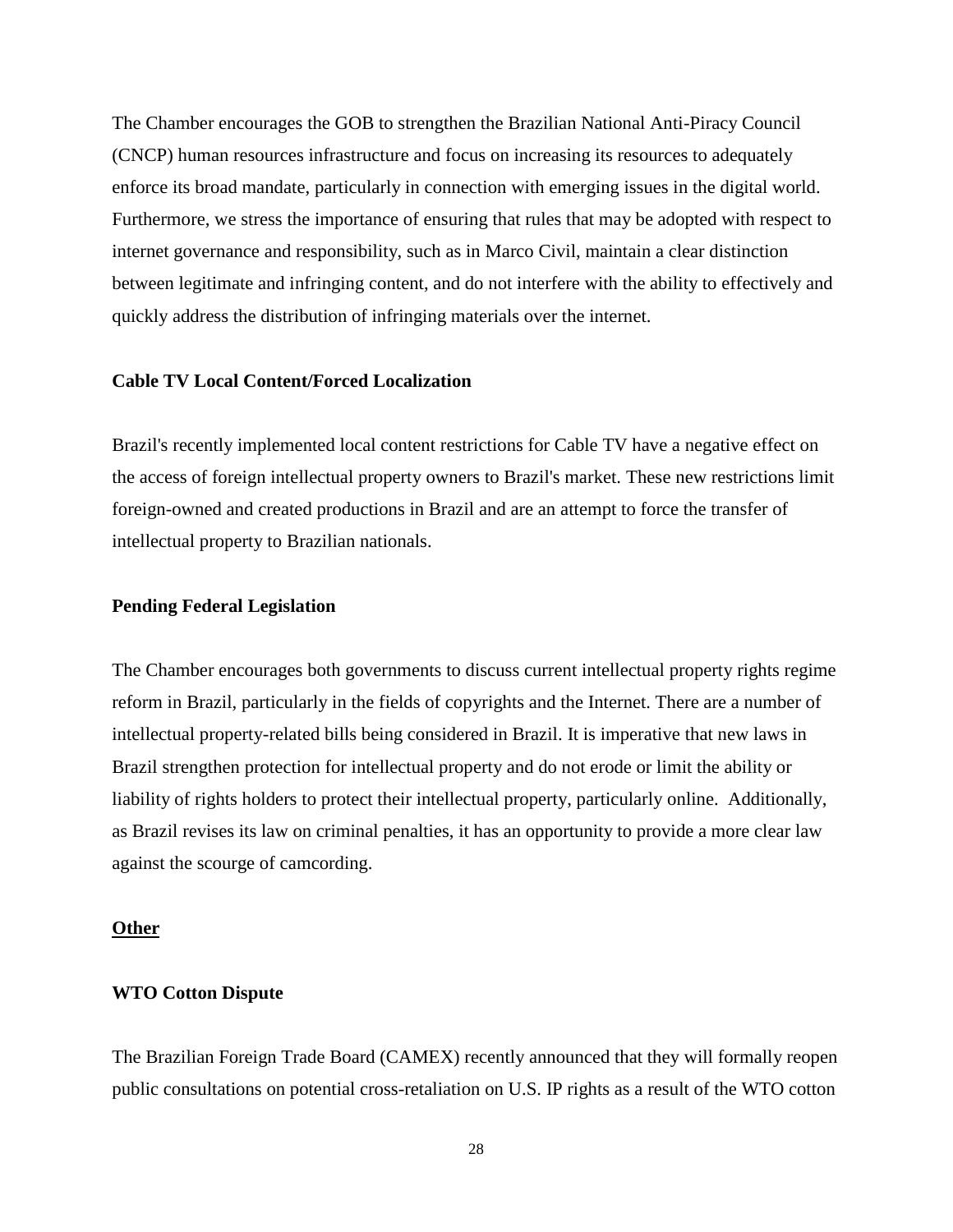dispute. The Chamber supports a definitive solution to the WTO cotton dispute in order to avoid hundreds of millions of dollars in Brazilian trade retaliation and 'cross-retaliation,' respectively, against U.S. goods and intellectual property rights. In the meantime, the Chamber supports full compliance with the U.S.-Brazil Cotton Framework Agreement, which includes resumption of payments to the Brazilian Cotton Institute by the USG.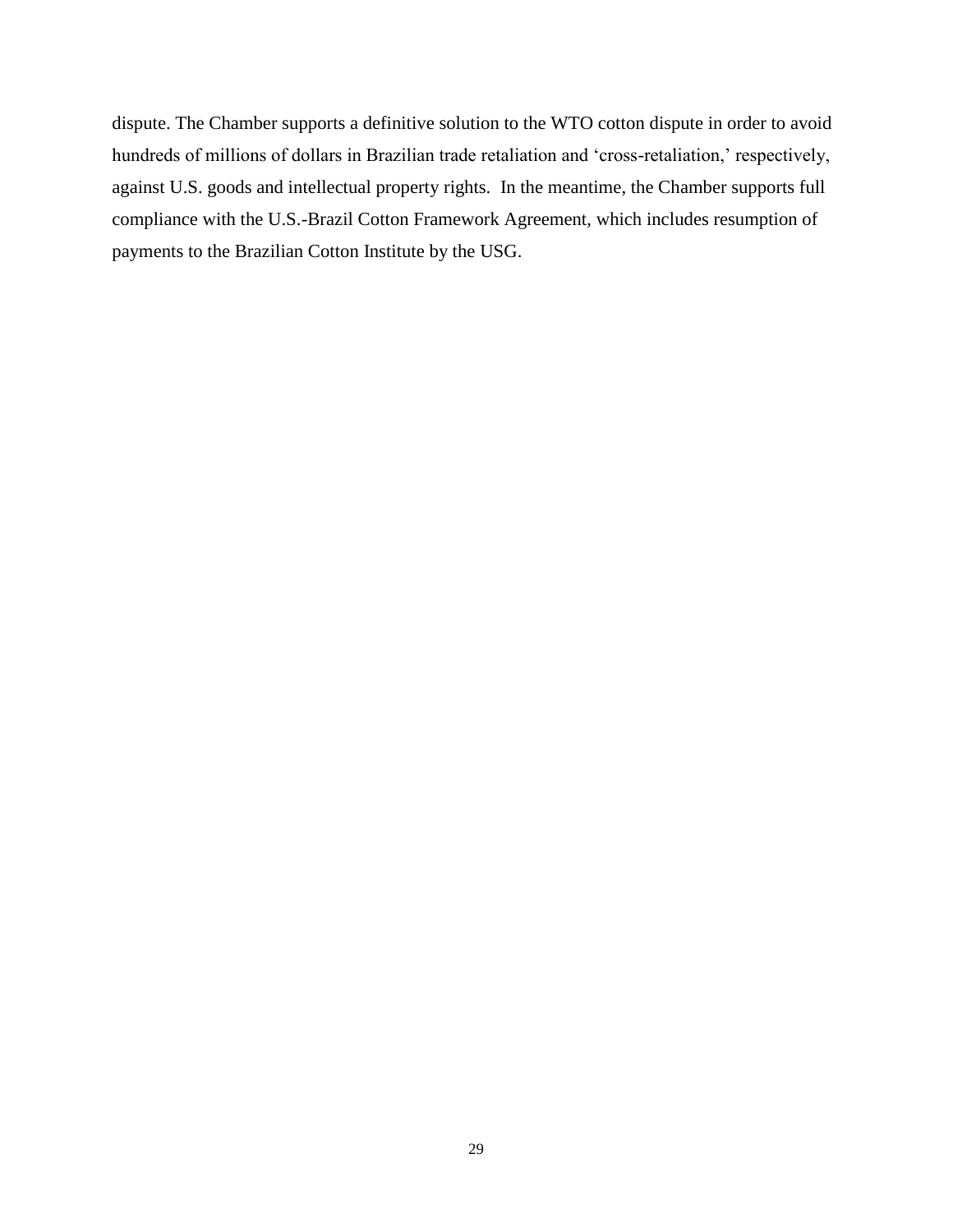# **Canada**

<span id="page-28-0"></span>The Chamber is concerned about the inadequate level of intellectual property protection and enforcement in Canada. Canada's intellectual property regime lags behind that of many developed nations. Indeed, Canada scored markedly below other high income countries in the Index. In order to sufficiently modernize Canada's intellectual property laws and enforcement practices and to position Canada as a strong partner in promoting high intellectual property standards in regional and multilateral forums, we recommend the following reforms.

## **Copyright**

The Chamber continues to be concerned with the lack of copyright protections in Canada, despite the passage in 2012 of the legislation C-11. The Chamber commended the Canadian government for its enactment of this legislation after so many years, which demonstrated a resolve and appreciation for the importance of protecting creative works. However, as noted above, Canada continues to lag significantly behind other developed countries. We continue to urge Canada to do more to combat intellectual property theft, particularly online. The Chamber firmly believes in the need for continuing reform in Canada, including *inter alia*: clarifying the terms of the right of making available, on behalf of record companies and performers; providing greater incentives for timely cooperation on the part of Internet service providers and other Internet intermediaries in addressing the use of their services for infringing purposes; ensuring and enhancing the application of statutory damages for online infringement; applying national treatment to U.S. rights holders without exception; and extending term of protection. The Chamber also urges USTR to work with the Canadian government to ratify the WIPO Copyright Treaty (WCT) and WIPO Performances and Phonograms Treaty (WPPT).

#### **Patent**

## **Right of Appeal**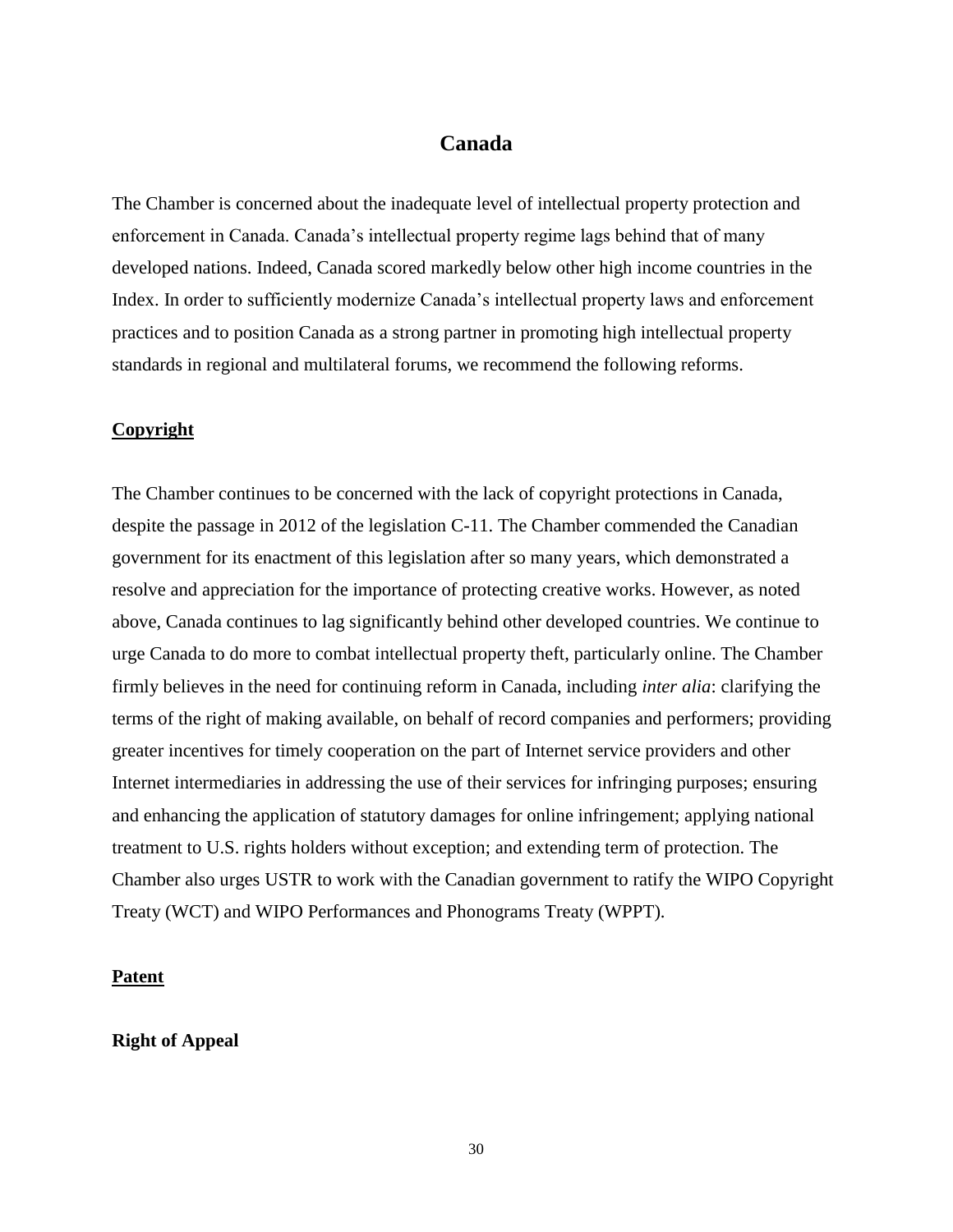Canada's intellectual property system provides inadequate stability and certainty for innovative pharmaceuticals. One of the most significant challenges facing pharmaceutical and biopharmaceutical innovators in Canada is the lack of an equitable right of appeal under The Patented Medicines (Notice of Compliance) (PMNOC) regulations. Under the PMNOC regulations, while a generic company can appeal a decision in a Notice of Compliance proceeding, a patent holder effectively does not have this same right. Canada should work to correct this significant regulatory inequity by providing a meaningful and effective right of appeal to patent holders, thereby avoiding significant harm to innovative pharmaceutical and biotechnology companies operating in Canada.

## **Patent Term**

Canada could also secure greater stability and certainty by providing Patent Term Restoration (PTR) and clarifying certain restrictions in its data protection regulations. We are concerned about the requirement that innovative products must be 'marketed in Canada' in order to receive and maintain data protection. This marketing requirement does not appear to be supported by either Article 39.3 of the TRIPS Agreement or Article 1711 of the North American Free Trade Agreement (NAFTA). We would welcome greater clarity with respect to this additional requirement in order to avoid harm to innovators if the drug is not marketed in Canada.

#### **Test for Utility**

The Chamber is also concerned about recent decisions by the Canadian Federal Courts which have imposed an onerous test for patent utility that is inconsistent with Canada's past practice and international obligations. Canada's heightened utility test impermissibly narrows the scope of inventions that receive patent protection and discriminates against innovative pharmaceutical inventions. As a result, patents that have been upheld in other jurisdictions around the world as useful are being invalidated on the basis of utility in Canada. Addressing the utility issue is critical given that it undermines the ability of innovative pharmaceutical companies to defend their existing patents in the court system, and also limits their ability to file new patents with the Canadian Intellectual Property Office (CIPO).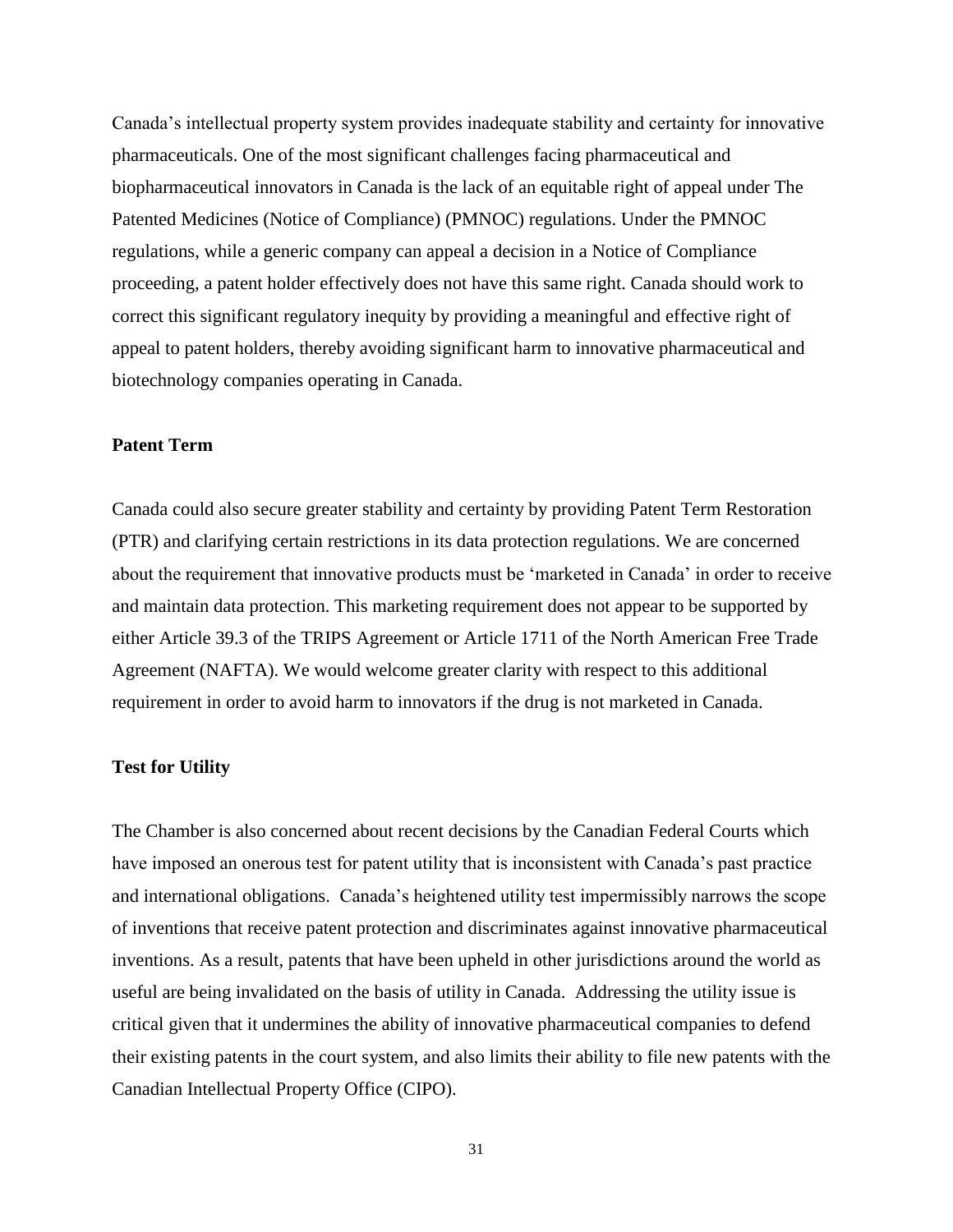### **Enforcement**

The Chamber has concerns across multiple industry sectors that Canada does not have sufficient tools to combat the transshipment of counterfeit and pirated goods through its borders. In particular, Canada should provide *ex officio* authority to its Customs officials to allow for the seizure of counterfeit and pirated products at the border under Customs' independent authority to seize infringing goods and greater resources and tools to combat intellectual property rights infringements, including illicit trade of counterfeit goods, to both its customs and law enforcement authorities. The Chamber understands that pending legislation in the Canadian Parliament addresses this, and we urge its swift passage.

## **Other**

The Chamber does note that Canada recently signed the Comprehensive and Economic Trade Agreement (CETA) with the European Union. Adequate implementation of the CETA provides Canada with the opportunity to greatly improve its IP environment, particularly with respect to some of the challenges faced by the innovative pharmaceutical sector.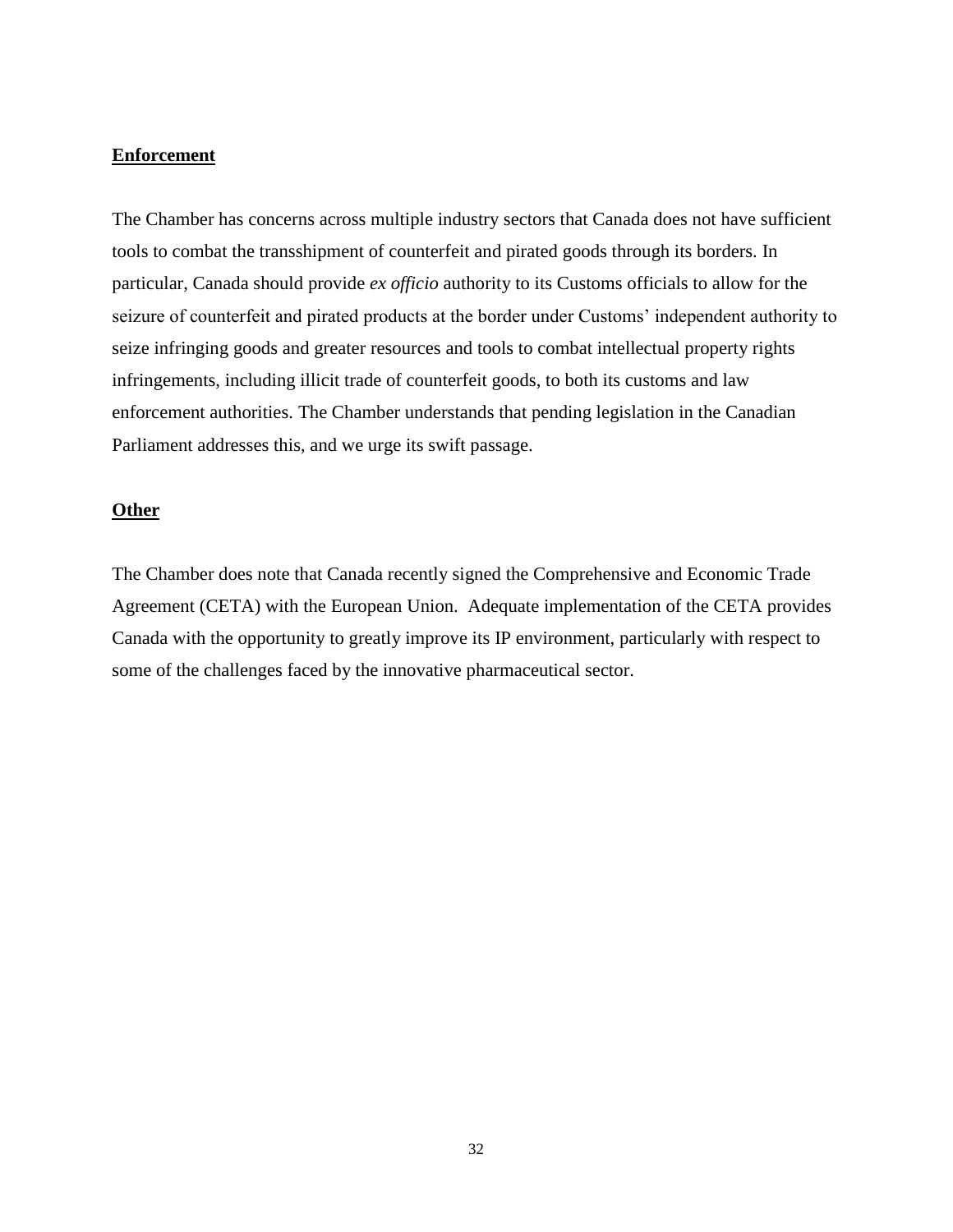# **China**

<span id="page-31-0"></span>The Chamber continues to work closely with the Government of the People's Republic of China ("PRC" or "China") to improve the protection and enforcement of intellectual property rights across the broad range of intellectual property policy concerns on behalf of our diverse membership.

The Chamber appreciates the Chinese government's continued work and efforts to emphasize the protection of IPR as a basic critical tool to foster innovation. In particular, we recognize China's efforts to amend critical legislation including the Copyright Law, the Patent Law and the recently passed amendments to the Trademark law. Throughout the legislative process, the relevant ministries have demonstrated commitment to meaningful public participation and transparency.

At the same time, counterfeiting and piracy in China remain at epidemic levels, particularly in the online environment, and China remains the largest source of counterfeit and pirated goods in the U.S. market. This situation continues to undercut the job growth that results from innovations and endangers consumers in China, the United States, and around the world.

The Chamber recommends continued monitoring of China's IP regime due to a full range of practical intellectual property concerns outlined below.

## **Innovation Policies**

Further action is needed for China to establish an innovative society that provides a level playing field and equal opportunity to all companies regardless of the origin of their IP. China still maintains many policies with the purpose of driving innovation that instead favor domestic champions and create barriers for foreign companies to compete with domestic Chinese counterparts. Examples of this include indigenous innovation accreditation; continued government-led standard setting that often excludes foreign parties from participation and sets standards that are inconsistent with international standards to the detriment of consumers; and forced or coerced technology transfer and licensing policies by local administrative authorities. Separate from the discriminatory application of innovation policies, critical concerns surround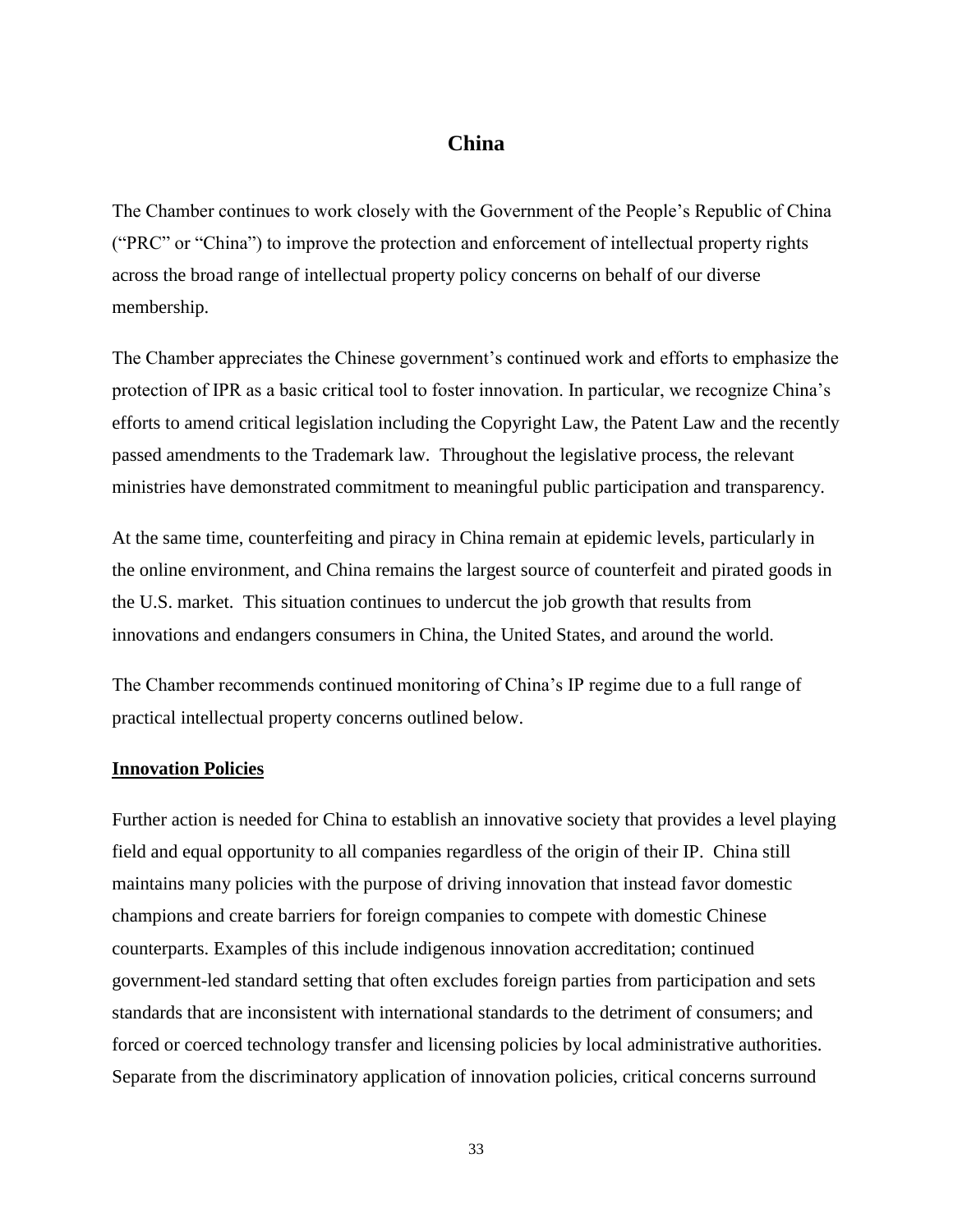the large presence of low- or no-quality utility model patents, China's draft service invention regulations; and China's continued lack of effective trade secret protection.

We were encouraged by the commitments from the 2013 Strategic and Economic Dialogue (S&ED) to foster an open and fair trade and investment relationship and to recognize the importance of trade secret protection (discussed in greater detail below) in developing an innovative Chinese economy. We also welcome recent efforts by China to limit the use of indigenous innovation policies in government procurement and to liberalize foreign company access to government-run or semi-governmental projects including, for example, in the wind power sector. We were encouraged by China's past commitments to delink its innovation policies from government procurement preferences. However, despite guidance from the central government, enforcement and legislation at the local level continues to stray from the top-level messaging.

## **MOFCOM Import-Export Rules**

China's Ministry of Commerce (MOFCOM) Technology Import-Export Administrative Regulations impose greater risks and liabilities on foreign technology licensors than what China's Contract Law imposes on domestic licensors. For example, a foreign licensor is liable for infringing a third party's rights due to the licensee's use of the licensed technology and also could not own the improved technology made by the licensee. Moreover, with respect to foreign licensors, it is unclear whether the Regulations are applicable only to the assignment of patents and the right to apply for patents or are broad enough to cover all technical information communicated across the Chinese border. This uncertainty carries significant potential risk for American and other non-Chinese technology and advanced manufacturing companies and is another example of a policy apparently aimed at encouraging companies to develop technology locally.

## **Rule of Law**

## **Impact of Third Plenum**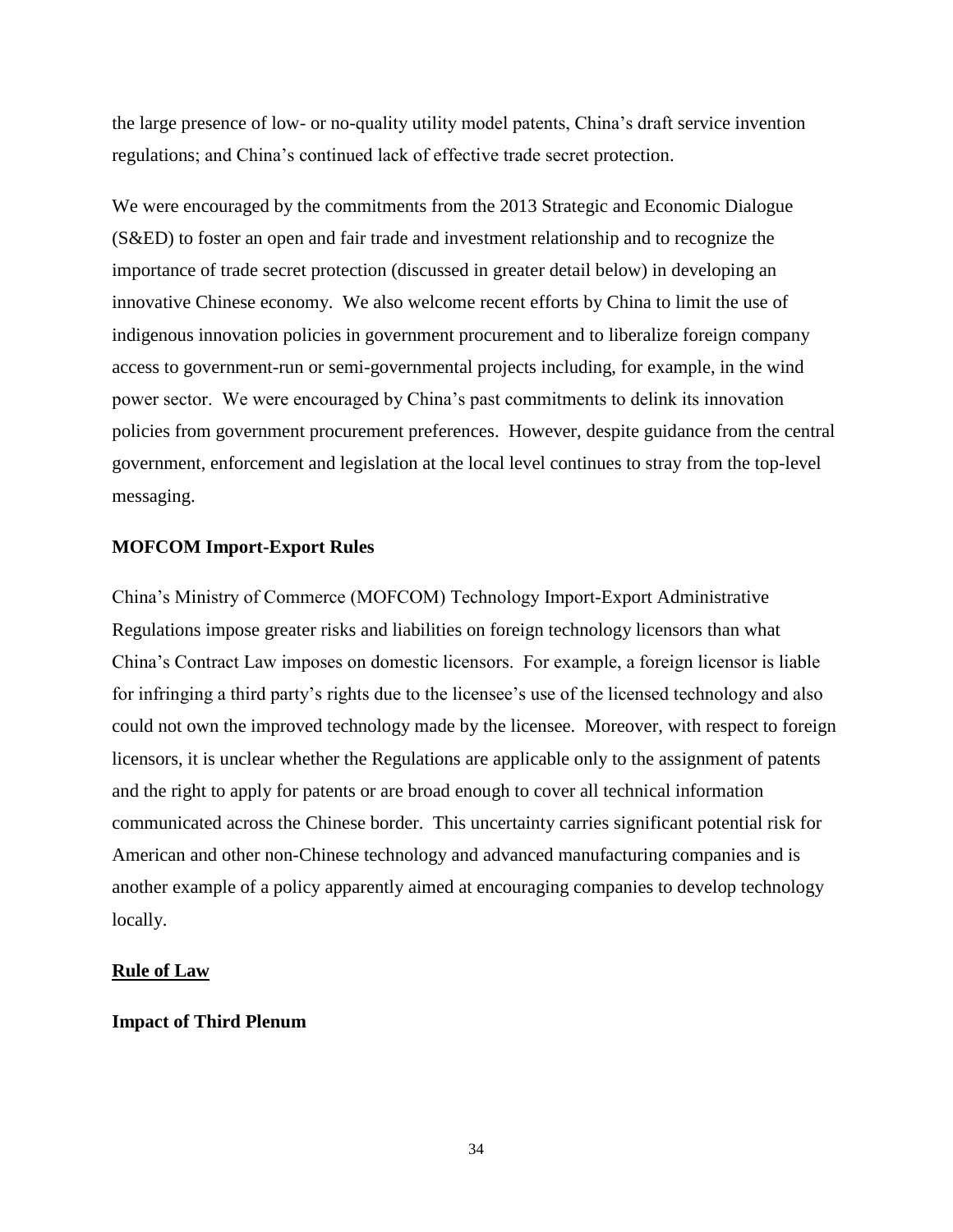In November 2013, China issued its roadmap for institutional and economic reforms at its Third Plenum.<sup>16</sup> Notably, a few significant reforms were announced in China's judicial system. China will explore the establishment of specialized intellectual property courts. The Chamber hopes that the specialized courts will greatly enhance the Chinese courts' ability to enforce IP rights, especially in hotbed areas, and develop a deep level of IP expertise and sophistication on IP matters.<sup>17</sup>

The resolution also states that China will streamline all funding and judicial appointments for the local courts under provincial levels. If implemented, local governments may no longer control the budget of local courts or the salaries of local judges. This may significantly reduce the impact of local protectionism by providing more judicial independence from the local government. The Chamber will follow the progress that China will make in implementing all of these reforms.

## **Transparency**

 $\overline{\phantom{a}}$ 

China's Supreme People's Court (SPC) announced in November 2013 that all court judgments or rulings must be published on the Internet within seven days of the effective date.<sup>18</sup> The new rules are expected to make almost all the court decisions from higher and intermediate courts available to the public. The SPC reportedly has also been allocated resources to build the IT infrastructure to ensure timely publication. This decision, if fully implemented, has the potential to benefit the quality of adjudicating IP cases. The public will be able to analyze firsthand decisions that are rendered by the Chinese courts. However, there is a risk that Chinese judges may not provide sufficient details in their analysis and reasoning in the judgments. We will closely follow how this impacts the actual adjudication process, and we would ask our government counterpart to monitor this process as well.

<sup>&</sup>lt;sup>16</sup> The full text of the resolution <u>http://cpc.people.com.cn/n/2013/1115/c64094-23559163.html</u>

<sup>&</sup>lt;sup>17</sup> Beijing, Guangzhou and Jiangsu province will be among the first group of localities where such specialized courts will be established. http://news.sina.com.cn/c/2013-12-09/032528919567.shtml

<sup>&</sup>lt;sup>18</sup> See http://news.ifeng.com/shendu/dvcirb/detail 2014 01/02/32662467 0.shtml. The website "Judicial Opinions of China" [\(http://www.court.gov.cn/zgcpwsw\)](http://www.court.gov.cn/zgcpwsw) is the designated online portal for publishing the decisions.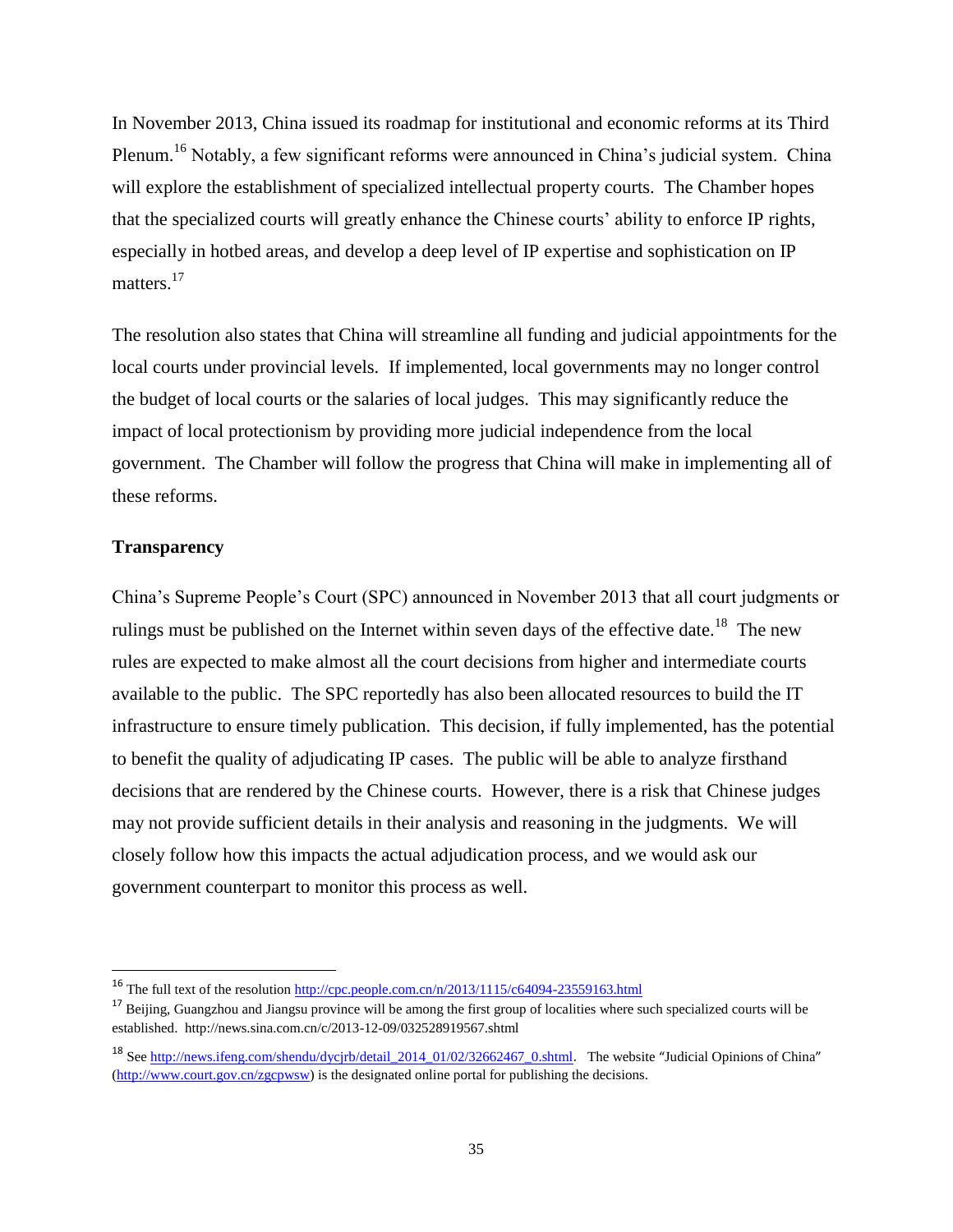In November 2013, the State Council issued its rules mandating that all penalty decisions in counterfeiting and infringement cases be made public.<sup>19</sup> We hope that the implementation of this rule will provide more clarity and transparency on the enforcement of IP rights in China.

## **Trademark**

### **Trademark Law Revision**

The passage of the Trademark Law Amendment in 2013 was a significant legislative accomplishment. The Chamber applauds China's amendments of the Trademark Law for its strengthening the deterrent impact of administrative enforcement and boosting the ability of trademark owners to obtain more meaningful compensation from civil courts. The amendments are also expected to shorten the time required to obtain enforceable rights in trademarks. The Chamber had the opportunity to submit comments on prior drafts of the law, and our members were pleased with the level of transparency and thoughtfulness in the legislative process. China is currently drafting new Implementing Regulations (IR) and we also understand that the Supreme People's Court (SPC) is drafting a judicial interpretation (JI) to assist local courts in dealing with the revised law.

The Chamber has prepared a special report on proposed changes to the IR and JI to address the outstanding challenges and issues in relation to trademark registry and trademark enforcement. These remaining challenges include bad faith trademark registrations; well-known marks; elimination of opposition appeals; lack of default decisions; deadlines that are particularly onerous on foreign rights holders; non-use cancellations; coverage for retail service marks and assignment and licensing procedures.<sup>20</sup>

#### **Damages**

l

The Chamber is pleased that the amended Trademark Law includes provisions that permit civil courts to impose punitive damages against willful infringement. The Supreme People's Court issued a special report in October 2013 announcing a number of representative cases as examples

<sup>&</sup>lt;sup>19</sup> See http://www.chinanews.com/gn/2013/11-20/5527290.shtml

<sup>&</sup>lt;sup>20</sup> Approaches for Implementing China's New Trademark Law can be found at http://www.theglobalipcenter.com/wpcontent/uploads/2013/01/GIPC-Comment-Trademark-Law-10-18-13-FINALweb.pdf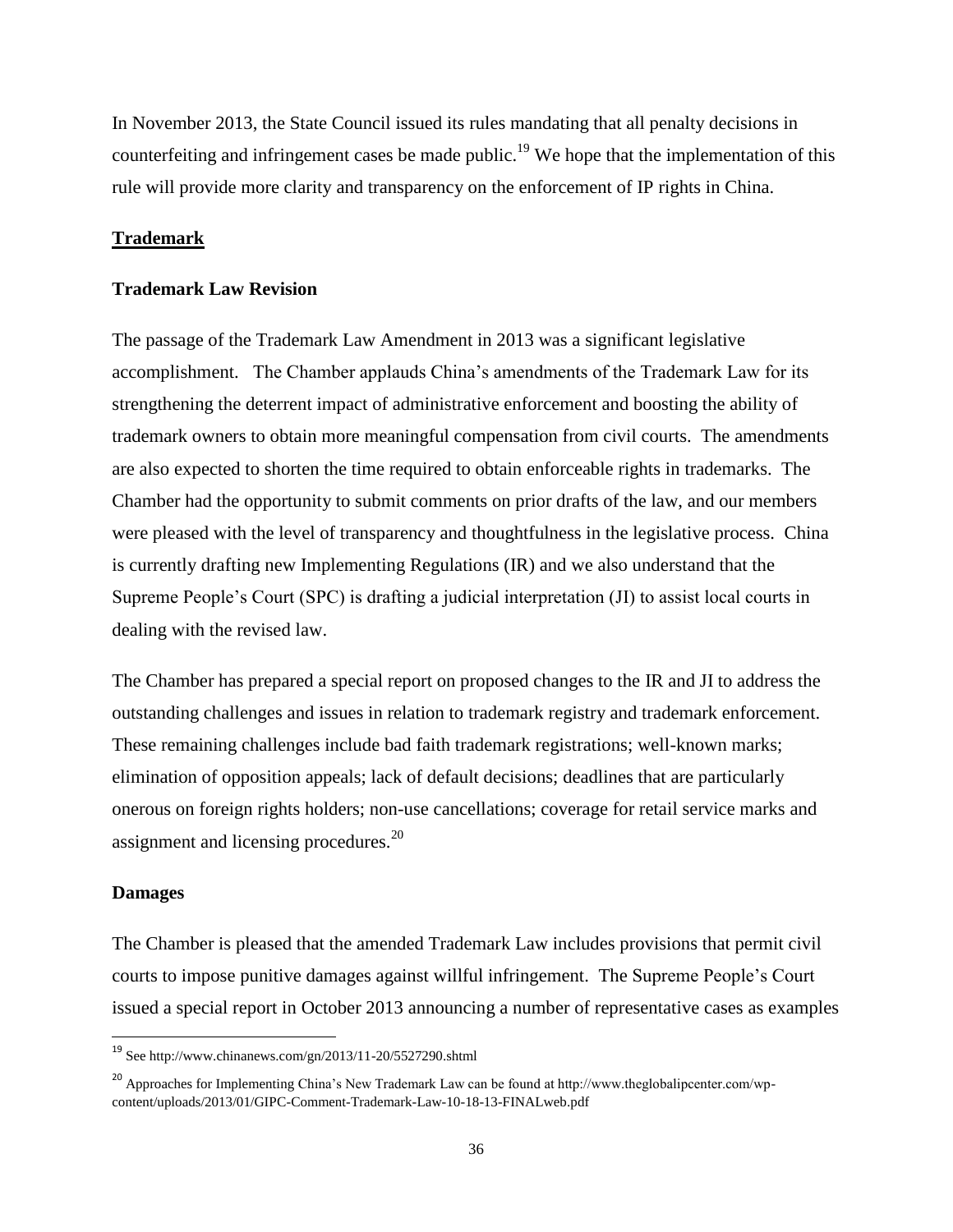of improvement of remedies in IPR cases.<sup>21</sup> The cases involved reduction of the burden of proof on IP owners to prove damages and significant increase in the amount of compensation in civil cases. While China is not a case law country, the specific examples give some hope for brand owners to pursue civil damages. The Chamber will closely monitor whether or not local courts will follow the "trend" nationwide and who the judges will discretion in actual cases.

## **Bad Faith Trademark Registrations**

China's recent amendments to its Trademark Law increase the risk that brand owners will be held hostage to pirates registering marks in bad faith. For example, under the amended law, if a brand owner opposes a preliminary approved mark and loses, the mark will be immediately registered; only a cancellation proceeding before the Trademark Review and Adjudication Board (TRAB) can invalidate it. As a result, a bad-faith registrant may freely use a mark for years while waiting for a TRAB decision without infringing on the brand owner's rights. While waiting for a TRAB decision, the bad faith registrant can build up years of use. This problem is exacerbated by a Chinese judicial policy that allows marks that are confusingly similar to co-exist after a certain period of use. To add insult to injury, a bad faith registrant may also be able to take enforcement action against the brand owner's own use of the trademark.

## **Enforcement in 2013**

 $\overline{\phantom{a}}$ 

China continued to expand its enforcement efforts in 2013 against counterfeits, as evidenced by its official release of statistics.<sup>22</sup> Local police were reportedly pursuing cross-regional counterfeiting cases to demonstrate their achievements.<sup>23</sup> Comparing the figures of enforcement China has released in the past few years, criminal prosecutions and convictions for intellectual property violations are increasing steadily.<sup>24</sup> At the same time, transfers from administrative

<sup>&</sup>lt;sup>21</sup> See the transcript of the press conference of the Supreme People's Court and and video broadcast at [http://www.chinacourt.org/article/subjectdetail/id/MzAwNEhKN4ABAA%3D%3D.shtml.](http://www.chinacourt.org/article/subjectdetail/id/MzAwNEhKN4ABAA%3D%3D.shtml)

 $^{22}$  Complete data for 2013 is not available as of this writing. The official sources at the National Leadership Office against Counterfeits and IP Infringement states that 35,385 individuals were arrested in 234,000 cases in the first three quarters of 2013. [http://www.ipraction.cn/2013/12/10/ARTI1386662596694798.shtml.](http://www.ipraction.cn/2013/12/10/ARTI1386662596694798.shtml) The same sources revealed that 10,566 suspects were convicted in a total of 6,773 criminal cases concluded by the criminal courts nationwide.

 $^{23}$  In an official release by a provincial PSB (Hunan) in August 2013, the provincial police reported that it had initiated 20 nationwide campaign, netting arrests of 293 individuals. http://www.ipraction.cn/2013/08/19/ARTI1376881962938207.shtml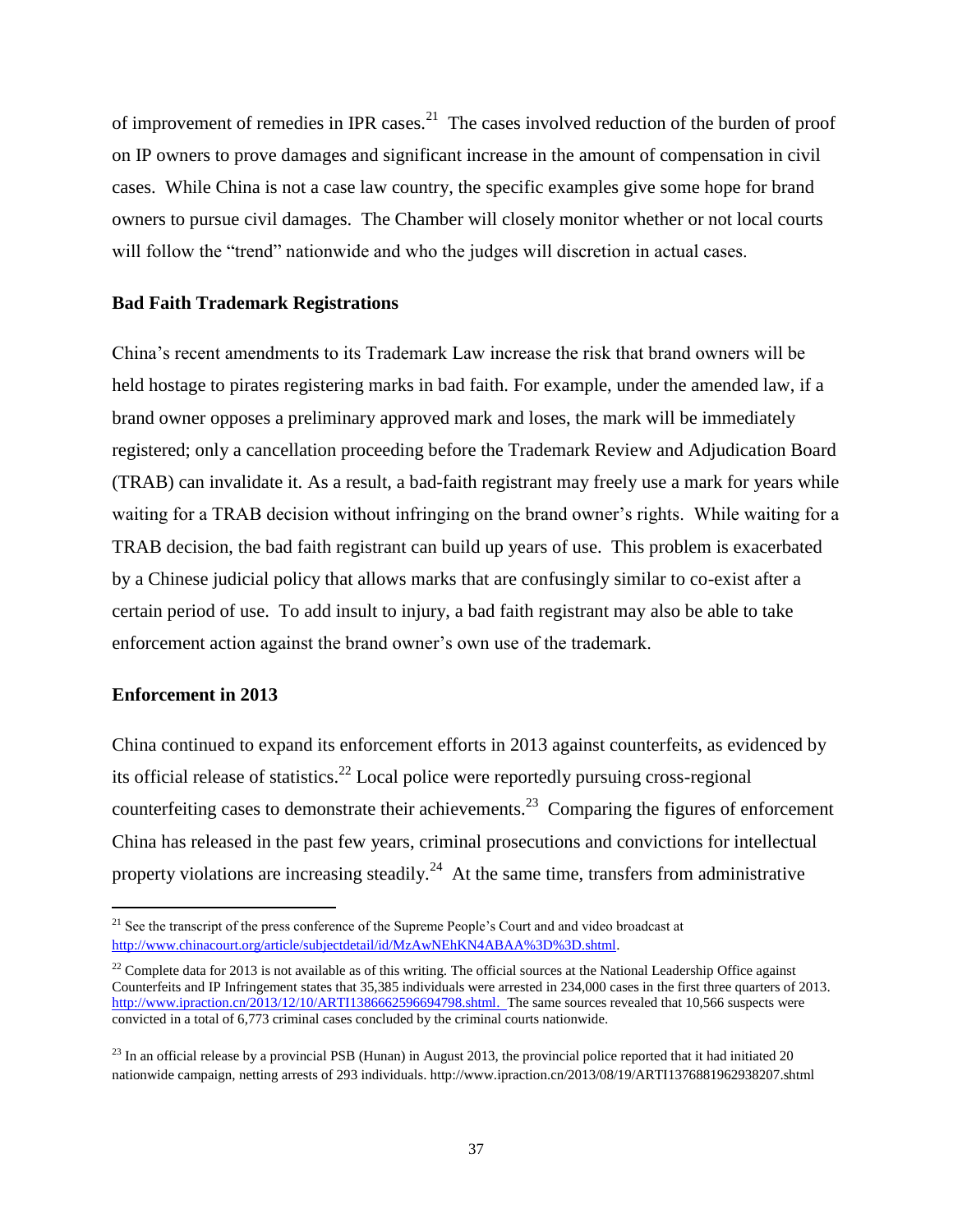authorities to police for criminal investigation remains low even if the net figure reportedly doubled in 2012 compared to those in 2010.<sup>25</sup> The Chamber highly encourages USTR to underscore to China the need for more innovative measures to promote cooperation between administrative authorities and the public security bureaus (PSBs) in the course of investigations. Brand owners report that low rates of transfers result in part from lack of special budget for warehousing counterfeits and investigations and a reluctance of AIC to transfer if it can collect large amount of fines from counterfeiters. The Ministry of Public Security has been taking the lead nationwide to keep the momentum against counterfeiting and passing-off of well-known brands in high-tech, food, drug, auto parts, and machinery fields.

# **Online Counterfeiting**

l

Despite the gradual increase of enforcement, online counterfeiting remains a significant challenge. The explosive growth of online transactions in China has fueled online sales of counterfeited goods as well as the upstream manufacturing and distribution of these goods.

In October 2013, the State Administration for Industry and Commerce (SAIC) asked for public comments on the Draft Measures for Online Trading and Related Services ("Draft Measures") to replace the SAIC Order 49 that was issued in 2010. We were very hopeful that the old Order 49 would be a useful tool in reducing the sale of counterfeits online. Regrettably, Order 49 did not live up to its promise. The issuance of these Draft Measures arguably may apply to intellectual property protection and yield some benefits to brand owners. However, the Draft Measures, which seem to intend to address unfair competition and consumer protection issues, lack deterrence against both individual vendors involving counterfeit transactions and online trading platforms. The Draft Measures do not provide any administrative liability against online trading platforms and do not even provide penalty against vendors who fail to obtain governmental license to sell certain types of products (e.g., medicine). We urge USTR to increase attention and focus on improving the online environment and press for effective policy changes.

 $^{25}$  In 2012, the Administrations for Industry (AIC) nationwide docketed 120,400 cases and transferred 1576 cases to criminal authorities, among which Guangdong AIC alone transferred 1,232 cases. http://www.gov.cn/gzdt/2013- 03/15/content\_2355009.htm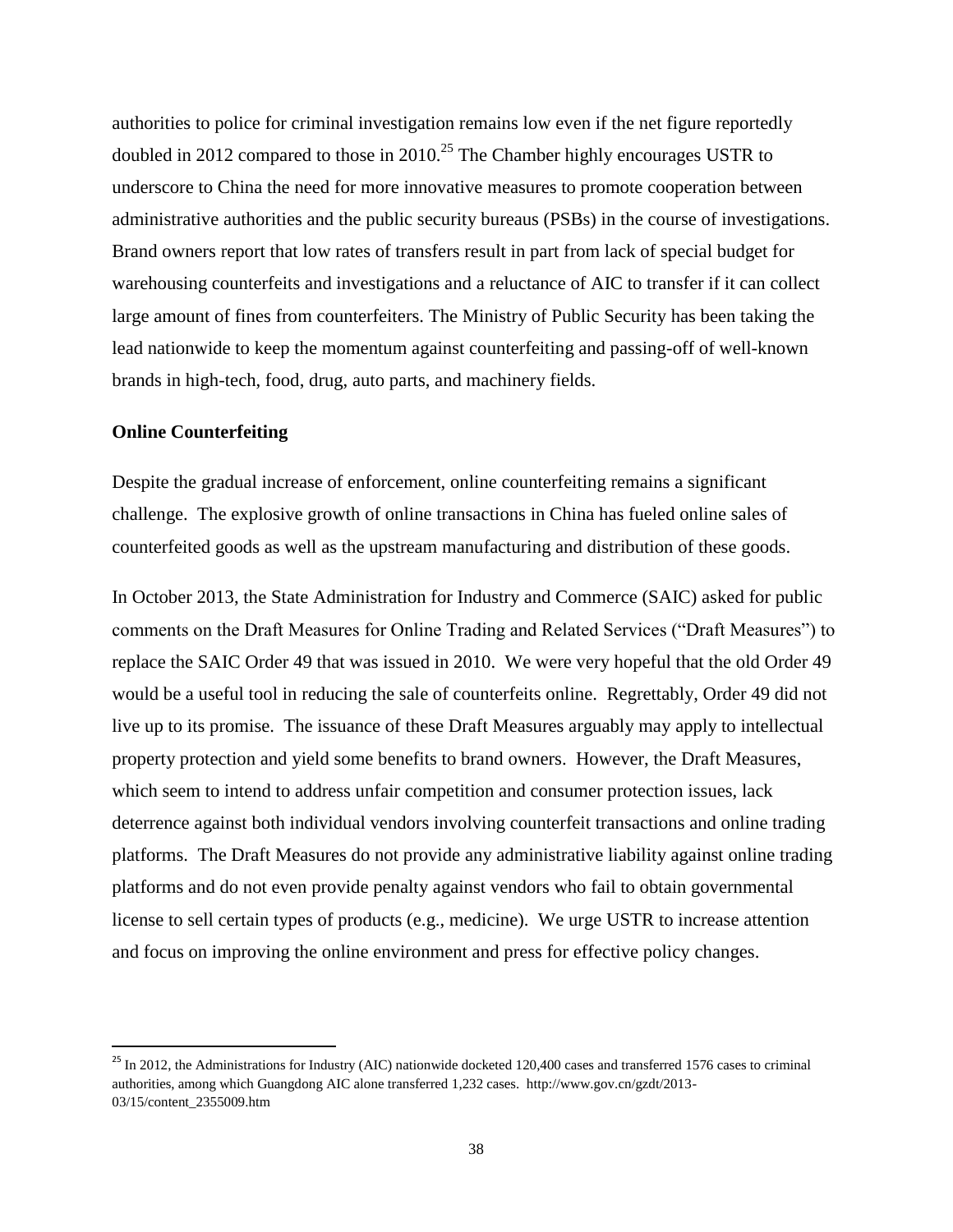We have taken note of the helpful effort of Beijing Higher People's Court in addressing liability of online trading platform in its December 2012 "Answers to Various Questions Regarding Hearing of Intellectual Property Rights Disputes Involving E-commerce." However, even such efforts have not made up for the lack of effective remedies in Chinese civil procedures, e.g., unwillingness of the courts to use preliminary injunctions or civil sanctions (fines or short term detention) to deter trademark violations.

Taobao.com reportedly expresses a willingness to cooperate with more brand owners, However, massive amounts of counterfeit goods continue to be distributed via Taobao.com, indicating the need to do significantly more. Taobao must deal aggressively with repeat offenders by closely monitoring them and referring a greater number of these cases to Chinese authorities for investigation. The Chamber is particularly eager to see a substantial increase in the number of referrals of cases—large and small—to authorities in Guangzhou, one of the primary locations where online traders in fakes are located. Taobao must also diligently cooperate with brand owners in civil actions by complying with court orders to seal funds in counterfeiters' accounts at Alipay, which is the payment service provider affiliated with Taobao and also the largest in China of its kind.

### **Patent**

# **Patent Linkage**

In November of 2013, China released a draft amendment of the Drug Registration Rules (DRR) for public comment. The proposed amendments to the DRR related to the drug approval process have significant implications on research and development in the pharmaceutical sector, including how market approval for drugs should be handled before patent expiration (patent linkage).

The Chamber is deeply concerned with the proposed deletion of Article 19 of the DRR. The official explanatory note states the motivation of such changes is that the amendment will bring the draft Rules into compliance with the 2008 Patent Law.The Chamber believes this is misdirected and the CFDA will unknowingly disrupt the very delicate balance of interests between originators and generics and result in unintended consequences. Article 19 effectively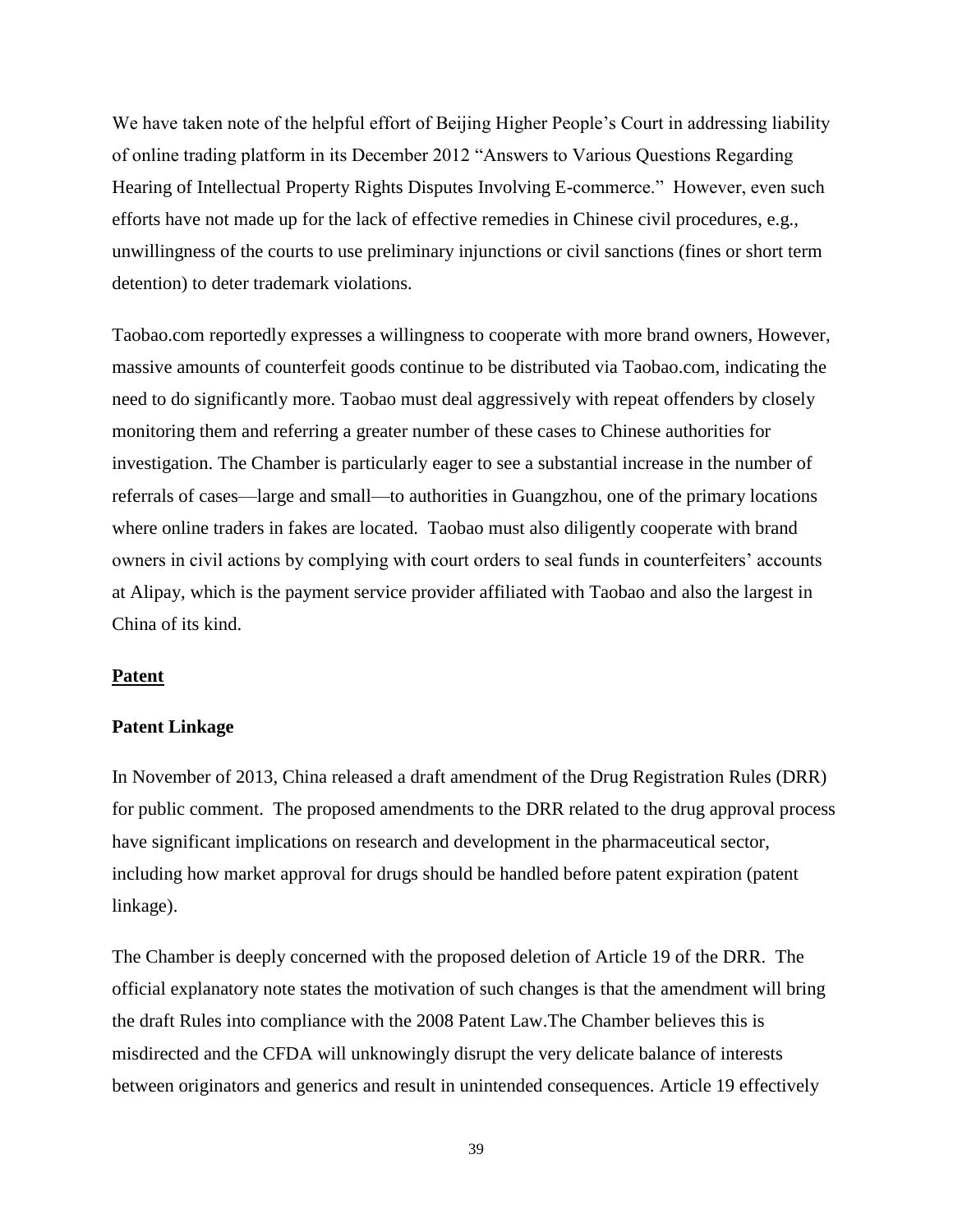prohibits CFDA from granting marketing approval for a follow-on product prior to the expiration of the patent on the original pharmaceutical.

First, China does not have any official patent linkage system in its drug approval system similar to that found in the United States. The current DRR Article 18 and 19 require generic manufacturers to disclose possible risks of patent infringement and provide that a generic manufacturer may not submit an application for registration until two years prior to the expiry of the patent on the original product. Further, the current Article 19 states that CFDA should not grant market approval for a follow-on product until after the patent expires on the original product. The combination of these rules, while not constituting a patent linkage system, is at least recognizant of the necessity to balance the interests of originators and generics. The proposed deletion of Article 19 has the potential of allowing market approval of generic drug anytime during the life of new chemical entity ("NCE") patents, thus eviscerating the economic incentive to encourage the discovery of new drugs for treating human diseases.

#### **Interpretation of Article 26.3 of China's Patent Law**

In December 2013, SIPO announced that it will cease the current practice of applying the examination guidelines related to Art. 26.3. Both during Vice President Biden's trip to China and at the U.S.-China Joint Commission on Commerce and Trade, China also confirmed this positive policy change. The Chamber would like to recognize the efforts and the success of the U.S. government in encouraging China to reverse its policy. SIPO will now allow patent applicants to submit lab data during the patent prosecution stage as proof of inventiveness. SIPO also explicitly agrees that any of its newer versions of the patent examination guidelines will not have retroactive effects. These changes are encouraging and indicative of dramatic shift in response to our members' concerns, and we urge USTR to closely engage with SIPO to ensure its actual practice does not deviate from the promises.

# **Regulatory Data Protection**

According to WTO commitments, China must protect data submitted in the context of a drug registration application from unfair commercial use. However, the Chamber is concerned about inadequacies in China's current regulatory regime that allow for unfair commercial use of safety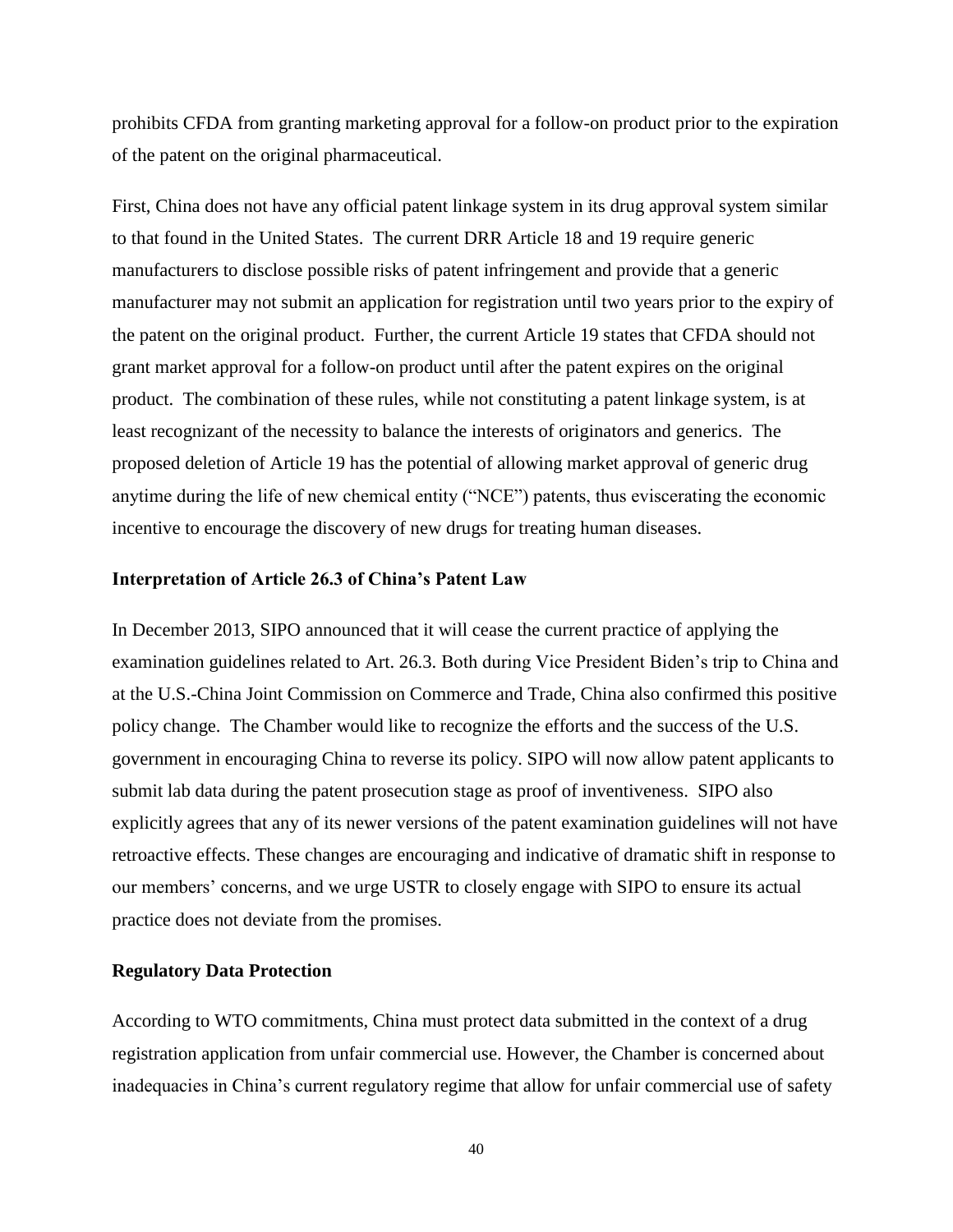and efficacy data generated for marketing authorization. China's regulatory procedures permit the CFDA to grant marketing approval to products that have previously been approved outside of China. Non-originator applicants can submit published material and reference regulatory decisions by foreign regulatory agencies as justification for approval. In addition, limited local clinical trials are required to gain approval.

During the 2012 Joint Commission on Commerce and Trade, the Chinese government agreed, in order to promote scientific advancement and to establish effective regulatory data protection, to define new chemical entity in a manner consistent with international research and development practices in order to ensure regulatory data of pharmaceutical products are protected against unfair commercial use and unauthorized disclosure. The Chamber is concerned that little progress has been made by China to meet this commitment. The Chamber urges the U.S. Government to work closely with Ministry of Health and other stakeholders in 2013 to ensure this commitment is implemented as soon as possible and that it contains the necessary four key principles: (1) RDP should be granted to any product that is "new" to China; (2) New Chemical Entities (NCE) must be defined in a manner that makes it clear that it applies to both small molecules and biologics; (3) the scope of the definition of NCE should be clearly understood by all parties utilizing that definition. Regardless of whether the new medicine is chemically synthesized or biologically produced, China's commitment to provide six years of regulatory data protection applies; (4) the criteria for determining whether new preparations, indications or combinations (complexes) will be afforded RDP, as well as the degree of evidence required to meet those criteria, must be clear. For example, in the United States, the clinical data submitted by an applicant to the U.S. Food and Drug Administration to obtain approval for a new preparation, indication or combination via the new drug application (or NDA) process meets the standard for obtaining RDP, and should also be considered sufficient to meet the "substantial clinical data" threshold contained in the final sentence of China's proposed definition of NCE.

# **Pharmaceutical Counterfeiting**

The Ministry of Public Security (MPS) and local PSBs have enlisted significant amount of resources in targeting pharmaceutical counterfeiting in the past few years. The positive changes in the PRC Criminal Code and establishment of special police force dedicated to food and drug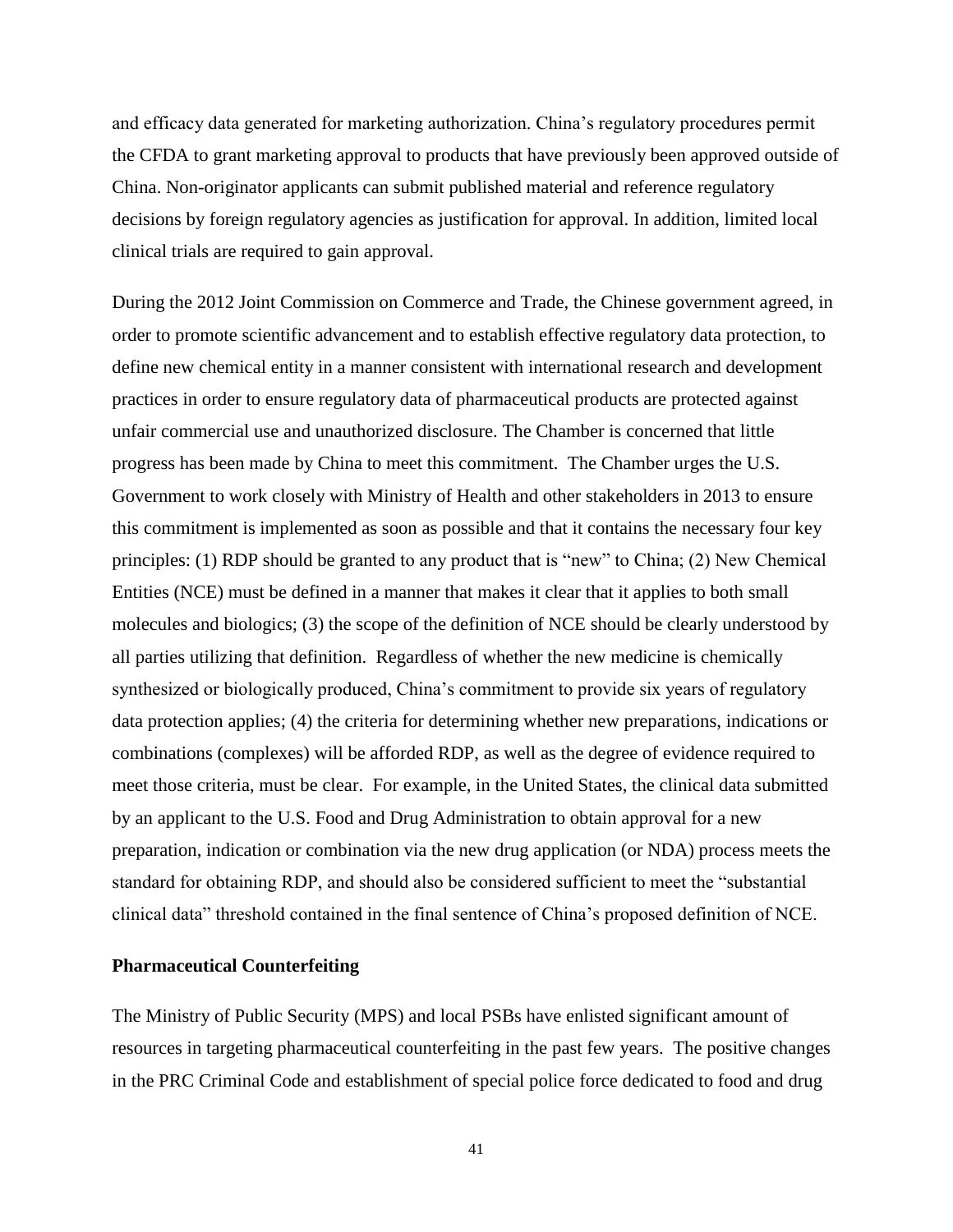safety in local areas have resulted in sharp increase of successful criminal prosecution. <sup>26</sup> Chinese police reported progress in going after online sales of counterfeit medicines. The Chamber is encouraged by the special campaign initiated by China Food and Drug Administration (CFDA) targeting at online sales counterfeit medicines and are pleased that Chinese officials reported that the campaign will continue in 2014.

While the Chamber is encouraged by China's approach to counterfeit pharmaceuticals, the Chamber hopes that the Chinese government will start to effectively deal with the enduring problems related to manufacturing and sales of counterfeit active pharmaceutical ingredients (API). Illegal bulk chemical factories, which are not under jurisdiction of CFDA, have been supplying illegal APIs over the Internet to domestic and overseas counterfeiters, causing serious threat to patients.<sup>27</sup> Enforcement staff of major pharmaceutical companies reported that Chinese police often found it challenging to trace suppliers of raw materials used for making counterfeit medicines. The Chamber hopes that the U.S. government will actively engage with the Chinese government about possible reforms of Criminal Code and Drug Administration Law as well as taking other regulatory measures to combat illegal API problems.

# **Patent Protection and Enforcement**

l

The Chamber, together with the American Chamber of Commerce in China, submitted comments on State Intellectual Property Office (SIPO)'s draft Amendments to the Patent Law in November 2012 and on the State Council Legislative Affairs Office's (SCLAO) Amendments to the Patent Law in April  $2013^{28}$ . The primary concerns in both drafts pertain to the expansion of the remedial powers of local administrative agencies. The local IP offices will be empowered to impose injunctive relief, damages, fines and penalties for patent infringement, powers previously limited to the more experienced judicial authorities. The Chamber urges continued close monitoring by the USTR in this regard. This proposed dual system of enforcement will increase

<sup>&</sup>lt;sup>26</sup> See http://www.ipr.gov.cn/gndtarticle/updates/govupdates/201305/1755519\_1.html. In one example, the MPS conducted nationwide raids in over 18 provinces on April 19, 2013, netting arrest of 104 suspects in 45 cases.

<sup>&</sup>lt;sup>27</sup> China reported that World Anti-Doping Agency director general David Howman sited China as the source of "99 percent of the raw materials" used to make illegal drugs. . http://www.chinadaily.com.cn/sports/2013-02/19/content\_16236168.htm

<sup>&</sup>lt;sup>28</sup> The U.S. Chamber of Commerce and the American Chamber of Commerce in China jointly submitted comments on SIPO's Draft 4<sup>th</sup> Amendments to the Patent Law and SCLAO's draft 4<sup>th</sup> Amendment to the Patent Law.

http://image.uschamber.com/lib/feed13797d6c06/m/1/2012+Chamber+AmCham+Patent+Law+Comments.pdf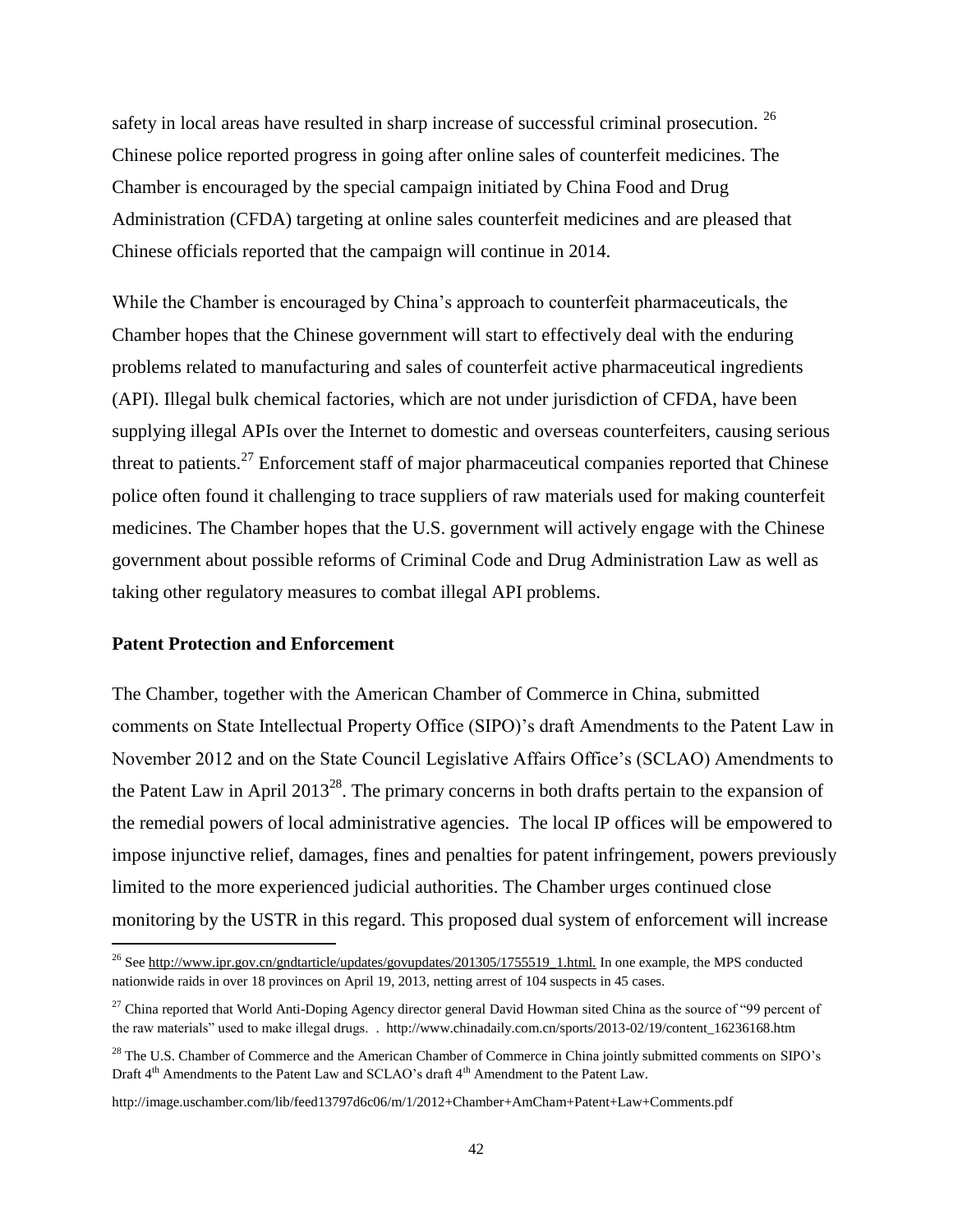litigation, costs, and produce conflicts with judicial actions. In addition, there is potential for increased assertion of low or no-quality patents by domestic entities to disrupt foreign-owned patent holders and options to forum shop for the most attractive venue. This will greatly increase the potential for abuse by patent holders that seek not just appropriate compensation, but also to harass and burden competitors so as to impede their competitiveness and innovation capabilities in China.

Given all of the issues raised by the proposal to enlarge the power of administrative agencies, the Chamber urges USTR to work with SIPO to carefully consider all of the positive and negative implications of such authority before SIPO moves forward.

## **Patent Quality and Utility Model Patents**

We are pleased to see that SIPO amended its Patent Examination Guidelines in March 2013 to officially permit patent examiners to conduct patent searches to examine novelty of utility model application and design patent applications.<sup>29</sup> The Chamber submitted comments to SIPO expressing our appreciation at the broader responsibility granted to the patent examiners, but also conveying our concern that the guidelines do not require patent examiners to conduct the patent searches.<sup>30</sup> The patent searches are intended to reduce or otherwise deter the filings of low quality patent applications. Without a substantive review, the low or no-quality patents represent a significant business risk to innovative companies, domestic and foreign alike. SIPO has confirmed in a recent public meeting that the growth rate of utility model and design patent application has dropped significantly and patent examiners have increasingly rejected applications that obviously lack patentability after patent searches. Such changes directly address the long standing concerns regarding the threat that the proliferation of low quality, utility model patents present to foreign companies. The Chamber has placed a high priority on this issue and its negative impact on China's patent system.

We encourage China to continue improving the utility model patent system in various ways. In the Chamber's November 2012 report on China's utility model patent system, we also

l

<sup>&</sup>lt;sup>29</sup> The official decision is at http://www.sipo.gov.cn/zwgg/jl/201311/t20131106\_876947.html

 $30$  The Chamber submitted comments to SIPO in March 2013 on its draft Patent Examination Guidelines.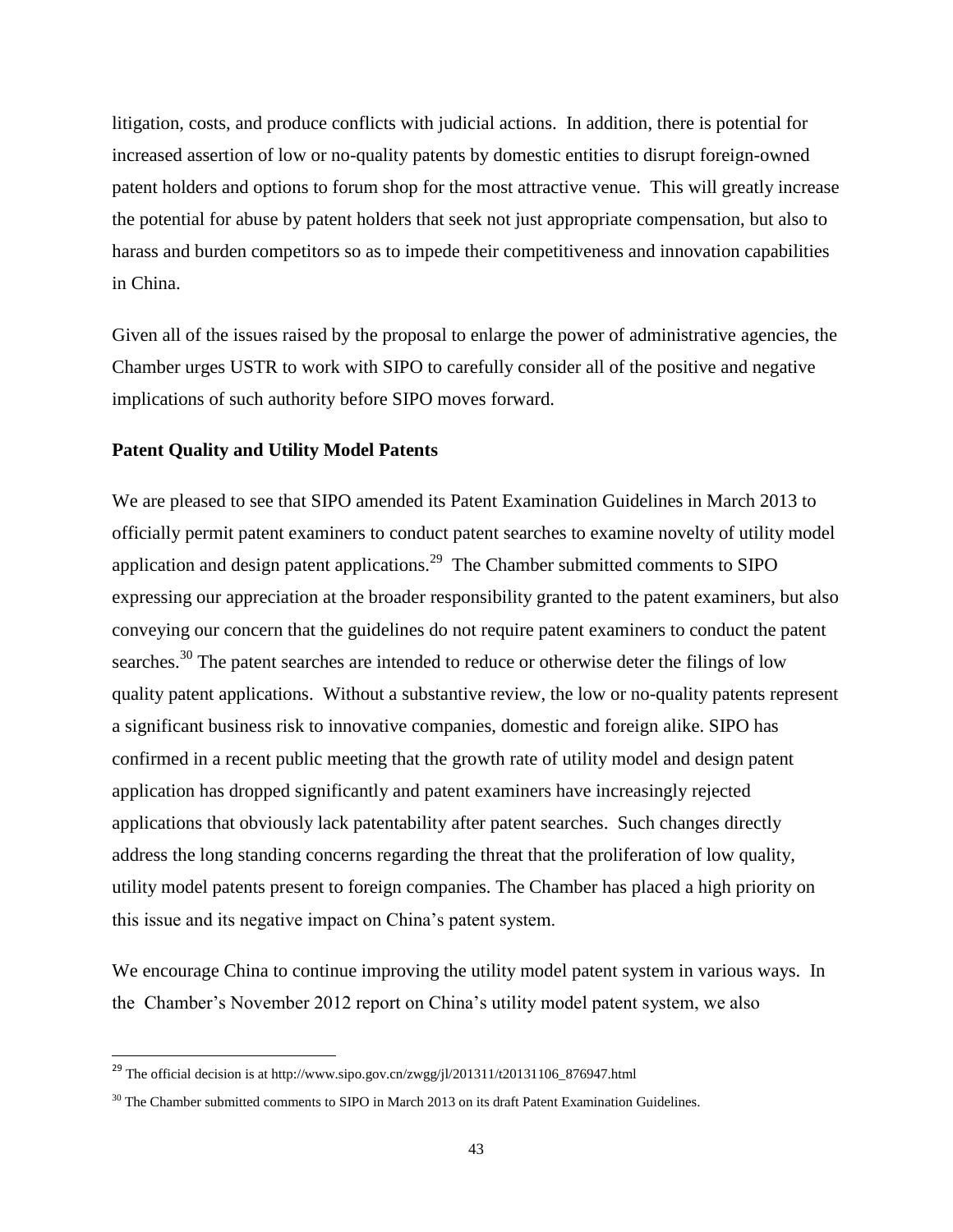encouraged the Chinese government to reduce or eliminate government subsidies for utility model patents and design patent filings and mandate substantive examination of these patents prior to initiating litigation.<sup>31</sup>

In addition to requiring substantive examination, China's patent system should further allow recourse to civil litigation for patent infringement to the exclusion of any administrative enforcement remedies, which can be subject to local protectionism and discriminate against foreign right holders. Doing this would help rights holders who can actually demonstrate the innovative nature of their patent or other rights to address, inter alia, the problem of low or noquality patents before competent (and less political) adjudicators and courts. Finally, China's patent system should be reformed to ensure that infringement litigation that is based on unexamined rights cannot proceed until the validity of the utility model and design involved is finally determined through the Patent Reexamination Board's examination and judicial review.

### **Patentability of Graphical User Interface**

l

SIPO issued a new draft amendment to the Patent Examination Guidelines for public comment in October 2013, which grants the protection of graphical user interface (GUIs) patents, reversing its current policy that does not recognize GUI patents.<sup>32</sup> We are pleased that SIPO appears prepared to recognize the patentability of GUIs under China's Patent Law. The rapid technological development in the IT industry and other information technology areas has made GUI designs a critical factor in determining the success of a product. Availability of patent protection for GUI designs will incentivize designers and local design companies to innovate. This will also bring China into alignment with international best practices. We applaud SIPO for being attentive to the feedback from stakeholders on this issue.

While the Chamber strongly supports the proposed amendments, we remain concerned about the lack of a substantive examination for GUI design patents. This omission has the potential to lead to a similar situation as the utility model patent system, whereby many low or no quality patents are granted and frivolous lawsuits initiated by owners of junk patents over inundate the courts.

<sup>&</sup>lt;sup>31</sup> U.S. Chamber of Commerce publishes "China's Utility Model Patent System: Innovation Driver or Deterrent" in November 2012: http://www.uschamber.com/sites/default/files/reports/1211\_china\_patent\_paper.pdf

<sup>32</sup> See SIPO official notice at http://www.sipo.gov.cn/yw/2013/201310/t20131031\_873560.html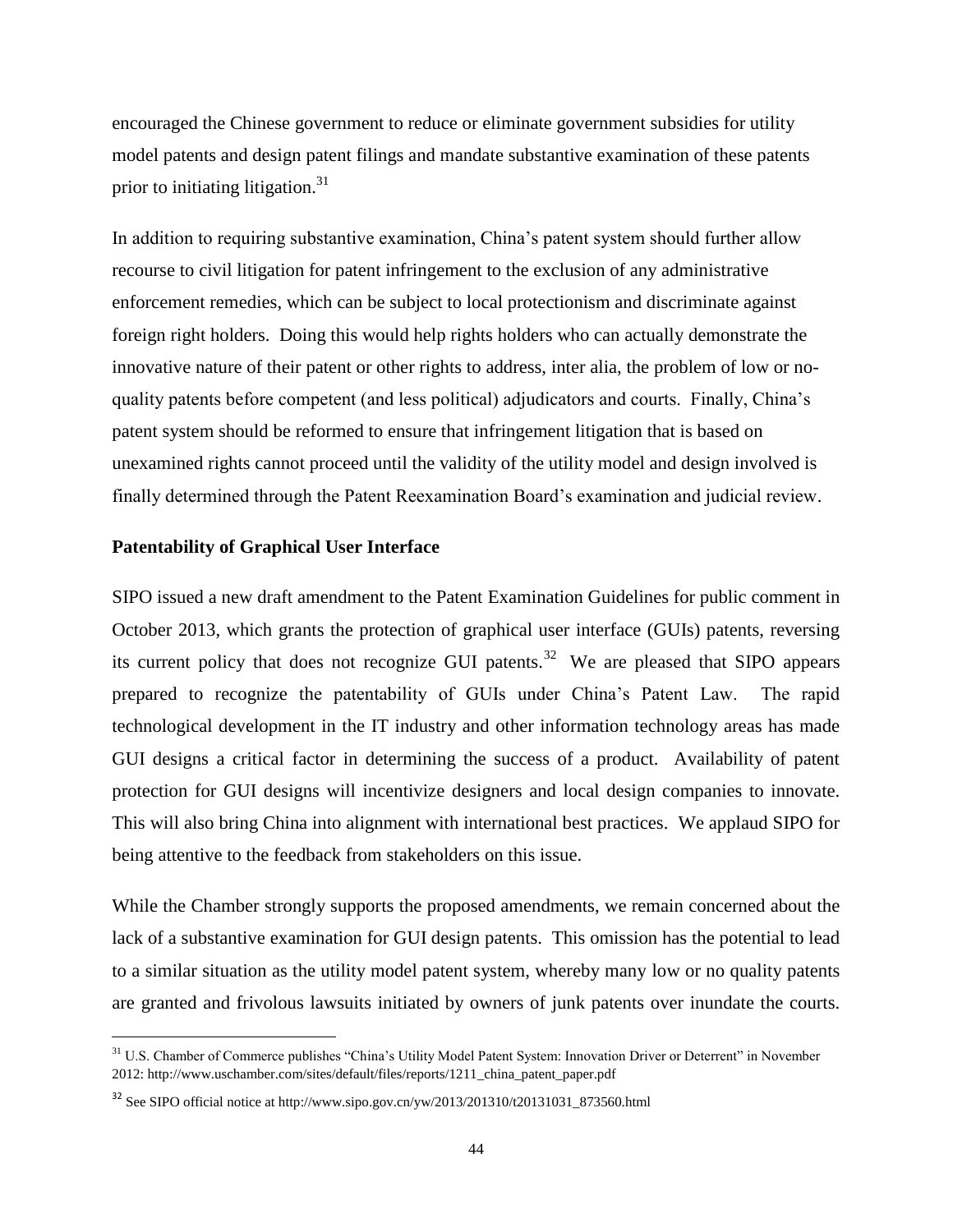We are keen to learn how SIPO is planning to deal with such issues, especially given the fact that there may be very few prior art in the GUI field from China. The Chamber hopes that SIPO will actively carry out cooperation projects with other patent offices such as USPTO and the European Patent Office (EPO) with a focus on conducting effective prior art searches through international patent database. A cooperative relationship whereby SIPO may utilize the USPTO and EPO's databases to conduct prior art search would be extremely beneficial to upholding the quality and novelty of GUI design patents. Assisted by these patent searches, Chinese patent examiners will have more exposure on how to determine whether a GUI design patent application has patentability as required under the Patent Law. This increased level of scrutiny will hopefully decrease the number of issued patents that have quality issues and thus, increase the trust and confidence on the level of design patent quality.

The Chamber also notes that the amendments to the Guidelines for Patent Examination have not addressed the patentability of partial designs, which is also a critical subject matter to many of our members. Certain industries have a fundamental product base that is ubiquitous but nonetheless generate products that are significantly distinct from one another in the design of certain areas. The design changes on the part of a product that differ from company to company or year to year should be available for patent protection. The Chamber hopes that USTR will continue carrying out dialogues with SIPO in this area and with anticipation that it will lead to similar revisions to the relevant sections in the patent examination guidelines.

# **Inventor Remuneration**

l

SIPO's draft service invention regulations from 2012 are of great concern to industry in China. The Draft Regulations provide regulations on the ownership of inventions, the employment relationship, and the companies' commercialization of inventions. In partnership with AmCham China, the Chamber provided detailed comments to SIPO on the measures in December of 2012.<sup>33</sup> SIPO has not released any updates on the legislation this year. However, in October 2013

<sup>&</sup>lt;sup>33</sup> The U.S. Chamber of Commerce and the American Chamber of Commerce in China comments on SIPO proposed Service Invention Regulations:

http://image.uschamber.com/lib/feed13797d6c06/m/1/Joint+USCC+AmCham+Comments+on+SIPO.pdf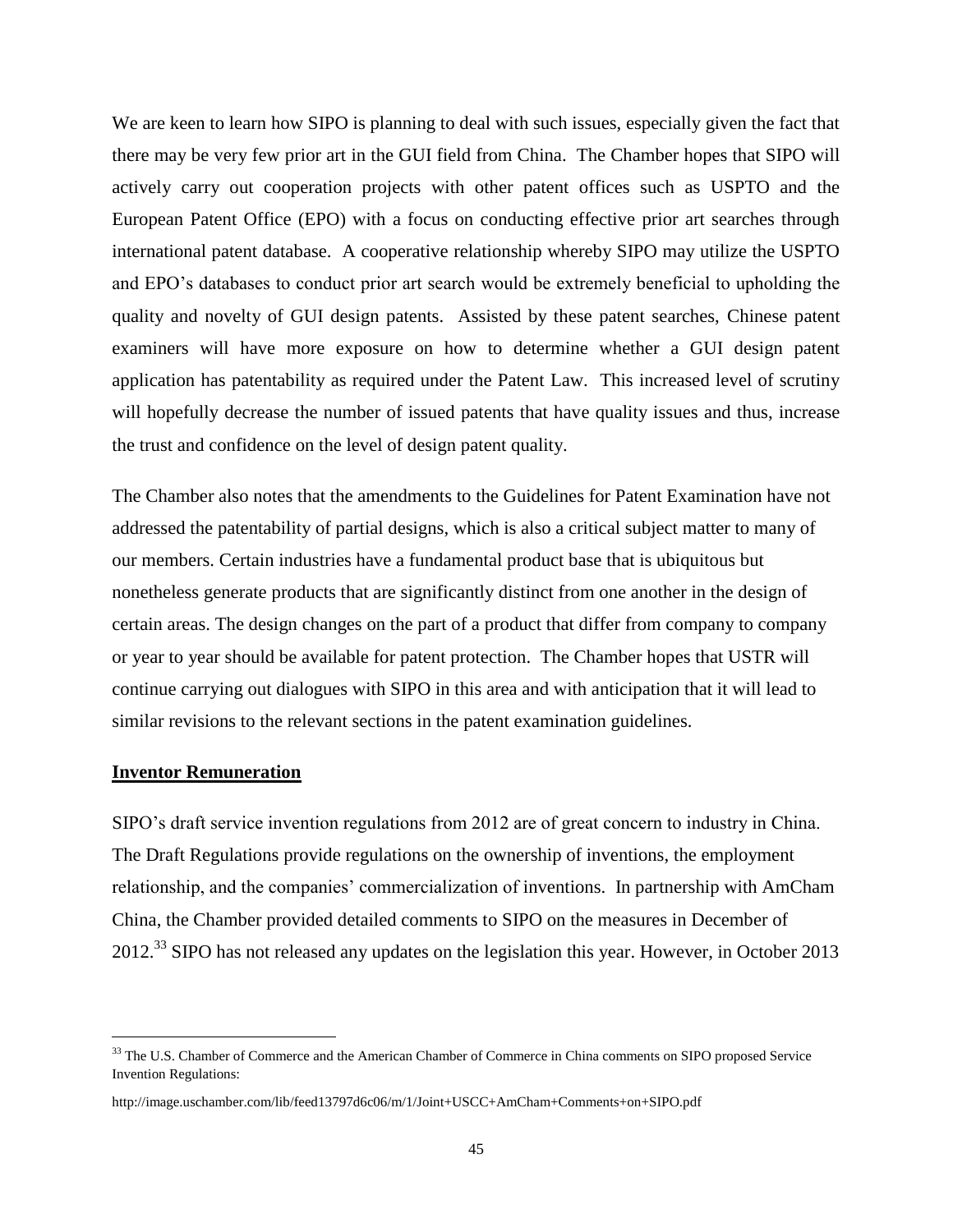SIPO informed the Chamber with specificity that the latest version of the Draft Regulations was endorsed by an internal committee within the government.

If implemented as drafted, the provisions in the Draft Regulations will negatively affect the ability of U.S. companies to make choices about how to commercialize IP assets derived from their employees in China and will increase legal and financial risks. For example, under Article 19.2, the Draft Regulations could take away an employer's ability to contract around SIPO's default rules and replace the current autonomy that an employer has with extremely onerous regulations. Employers are also required to make a decision about how best to protect an asset very quickly, even if an invention has not been fully conceptualized by the inventor. Moreover, the draft regulation also applies to trade secrets, which will greatly disadvantage the trade secret owner, should there be any disputes between the inventor and the trade secret owner. We were somewhat encouraged by a Shanghai court's promulgation of guidelines in June 2013, which were meant to clarify and improve elements of the Draft Regulation, but believe the further development of this policy merits close ongoing scrutiny.

More broadly, the Draft Regulations would have an adverse impact on China's innovation and the willingness of our members to transfer technology and conduct research and development. In our comments to SIPO, the Chamber recommended a number of changes to the text of the Draft Regulations. In Chamber meetings with SIPO, we have received assurances that the regulations will only be applied to companies that currently lack an inventor compensation policy but our members would appreciate having this caveat included in the final regulations. We urge USTR to closely follow this process.

# **Intellectual Property Misuse**

The Chamber has a long history of robust engagement with Chinese authorities on all aspects of the implementation of China's Anti-Monopoly Law (AML).

As part of our ongoing work to track China's implementation of the AML and provide input to the Chinese government regarding U.S. practices in the field, the Chamber provided detailed comments to the State Administration for Industry and Commerce (SAIC) in December 2012 on an unofficial draft of its intellectual property rights enforcement guidelines under the Anti-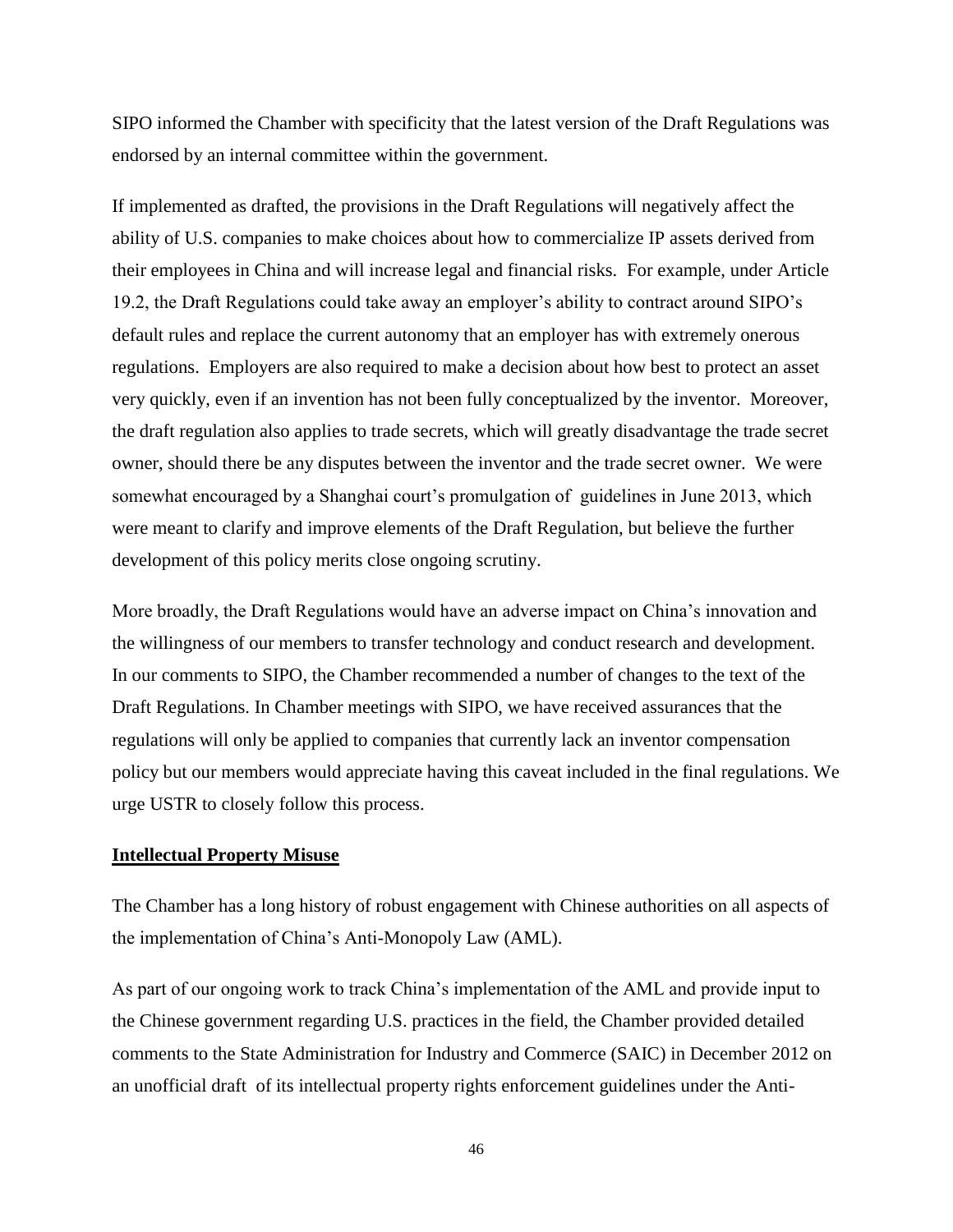Monopoly Law (draft Guidelines) and in May 2013 on SAIC's draft Rules on the Prohibition of Abuses of IP Rights for the Purposes of Eliminating or Restricting Competition (draft Rules).<sup>34</sup> In both submissions, the Chamber iterated the importance of China's recognition that competition law authorities should view intellectual property rights as complementary to the end goal of promoting consumer welfare, not a threat to it, requiring special treatment under the Anti-Monopoly Law. The Chamber hopes that the SAIC will agree with this universally held view among leading competition enforcement agencies and abandon plans to incorporate an "essential facilities doctrine" for intellectual property rights, and we urge USTR to track this process closely.

In our May 2013 submission on SAIC's draft Rules, the Chamber acknowledged that while draft Rules contain various improvements over the previous version of the Draft Guidelines, we have significant concerns, namely about Article 8 and Article 14. Article 8(2) would force dominant undertakings to license their intellectual property to those who could show access to such IP was "essential" for them to compete in the relevant market because it cannot be practically avoided, and the refusal to license would cause an adverse impact on competition and innovation in such market. Such a broad expansion of the meaning of IP abuse would undermine Chinese innovation that produces dominant domestic companies. Article 14 implies that SAIC would deem it an abuse of IP for an undertaking with a dominant market position to send an infringement assertion letter to someone whose conduct "obviously" does not constitute infringement of IPR. This standard is too difficult to apply.

In addition to the apparent questions about their legitimacy, the chilling effects of the draft Rules must be fully taken into account. SAIC should abandon the plan of enacting the draft Rules and return to the issuance of IP Guidelines. The antitrust-related IP issues are complex and require sophisticated analysis. More importantly, from a regulatory perspective, the industries need clear guidelines that apply to all three AML agencies in China, not just SAIC. The Chamber

l

<sup>&</sup>lt;sup>34</sup> The U.S. Chamber of Commerce submitted comments to SAIC on the draft Guidelines on Anti-Monopoly Law Enforcement of IPR:

http://image.uschamber.com/lib/feed13797d6c06/m/1/Chamber+Comments+on+SAIC+AML+IP+Abuse+Nov++2012\_CH+EN. pdf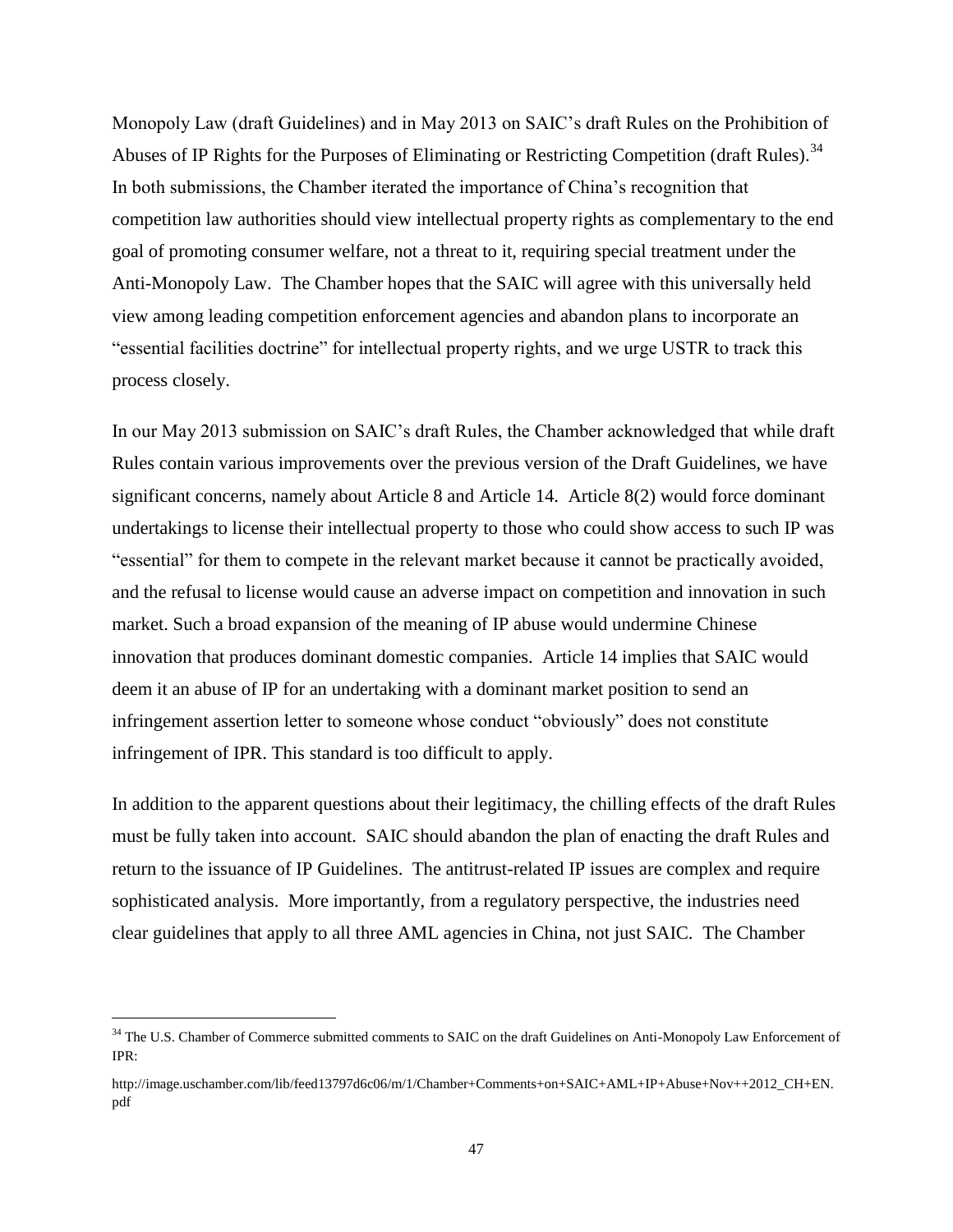urges close consideration of all possible impacts these proposal could have on competitiveness and innovation.

# **National Standards and Patents**

l

Following years of deliberation and consultation with industries and professionals, the Standardization Administration Commission (SAC) and SIPO jointly issued the Administrative Measures on National Standards Involving Patents (Interim) on December 19, 2013 (Standards Measures).<sup>35</sup> The Chamber submitted comments to SAC on the previous draft version of the Standards Measures in January 2013.<sup>36</sup>

The Chamber appreciates that SAC and SIPO removed several controversial provisions, including compulsory licensing and low royalty fee licensing from the earlier draft back in 2009. This constitutes a notable step forward in China's recognition of markets to appropriately price intellectual property rights incorporated into standards as well as the international best practice in standard setting activities.

At the same time, the Chamber noted several areas still require further clarification. In particular, the Standards Measures seem to suggest that the government retains the powers to negotiate with any patent owners who refuse to give a licensing commitment to compulsory standards. The Chamber also would like clarity on whether the patent applications that are required to be disclosed include non-published applications and legal liabilities for failure to disclose. The Chamber will continue to actively monitor how SAC applies the concepts of compulsory and low-royalty fee licensing in the future. We look forward to working with USTR to ensure these provisions are appropriate.

More broadly, as part of its National IP Strategy, China has focused on improving its standardsrelated policies, including regulating "the process of turning a patent into a standard." Also, since foreign invested companies can only participate in the standard setting process by

<sup>&</sup>lt;sup>35</sup> See official release at http://www.sipo.gov.cn/zcfg/flfg/zl/bmgfxwj/201401/t20140103\_894910.html

<sup>&</sup>lt;sup>36</sup> The U.S. Chamber of Commerce submitted comments to SAC in January 2013 on SAC Draft Administrative Rules on National Standards Involving Patents (Interim)

http://image.uschamber.com/lib/feed13797d6c06/m/1/Chamber+Comments+on+SAC+Rules+engch.pdf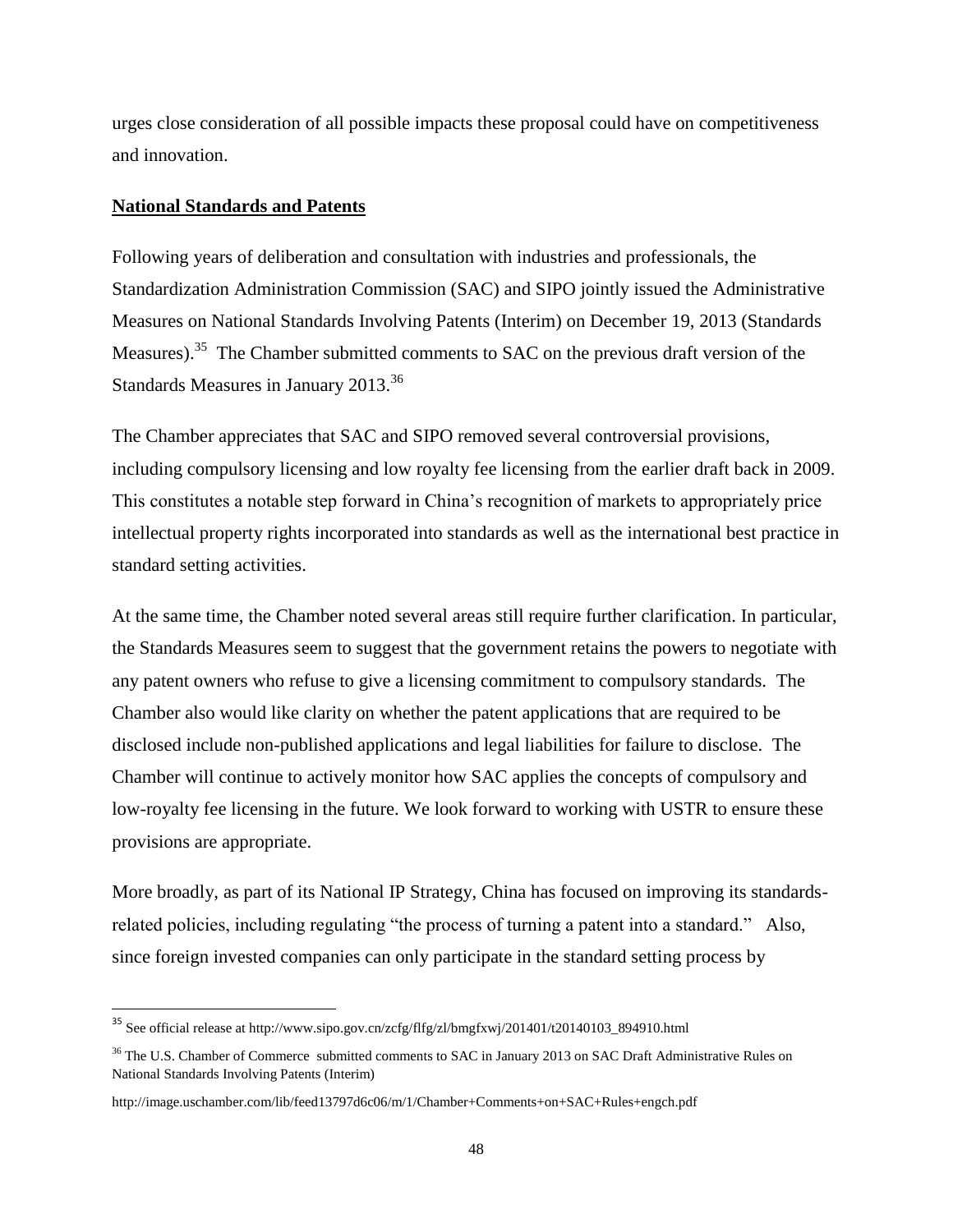invitation, most American companies and their Chinese subsidiaries are unable to participate in the standard setting process. This obviously impacts their ability to be heard as part of the standard-setting process, and their competitive opportunities in the Chinese market *due to*  possible non-compliance with (future) product standards or the setting of standards that are specifically geared towards a Chinese competitor's technology advantage.

# **Trade Secret Protection**

The U.S. International Trade Commission has estimated the value of U.S. IP stolen by Chinese entities to total \$48 billion, including lost sales (76 percent of the total) and lost royalties and license fees  $(24$  percent).<sup>37</sup> In criminal cases theft is determined not by the conduct itself but by the consequences of the loss. Article 219 of the Criminal Law and relevant judicial opinions as well as economic crime prosecution guidelines require a loss by the trade secret owner or illegal profit by the misappropriator valuing at least RMB500,000 ( $\sim$ \$75,000 USD).<sup>38</sup> Providing the required proof to initiate a criminal investigation can be difficult, if not impossible. Even if an investigation is successful, the misappropriator is generally not imprisoned for more three years, a punishment which provides limited deterrence.<sup>39</sup>

Civil and administrative protection for trade secrets in China relies on the Anti-Unfair Competition Law (AUCL), which was promulgated in 1993. The method of misappropriation, the ultimate use of the trade secret, and the venue where relief is pursued affect the ability to recover. For example, it is unclear whether cyber-attacks, such as hacking, constitute misappropriation.<sup>40</sup> Courts also differ in their application of the AUCL's "business operator" requirements, which creates the problem of initiating enforcement actions against current or former employees, who misappropriate the company trade secrets without actually conducting a business.

l

<sup>37</sup> USITC, *China: Effects of Intellectual Property Infringement and Indigenous Innovation Policies on the U.S. Economy*, USITC Publication 4226, May 2011.

<sup>&</sup>lt;sup>38</sup> Or bankruptcy by the trade secret owner.

 $39$  Losses great than ¥2.5M (~\$375k USD) qualify for longer prison terms.

 $^{40}$  The crime of theft and civil as well as administrative violation of trade secret through the conduct of "theft" referred to under Article 219 of the criminal law and Article 10 of the AUCL respectively are defined by Article 264 of the Criminal Law and only applies to tangible assets.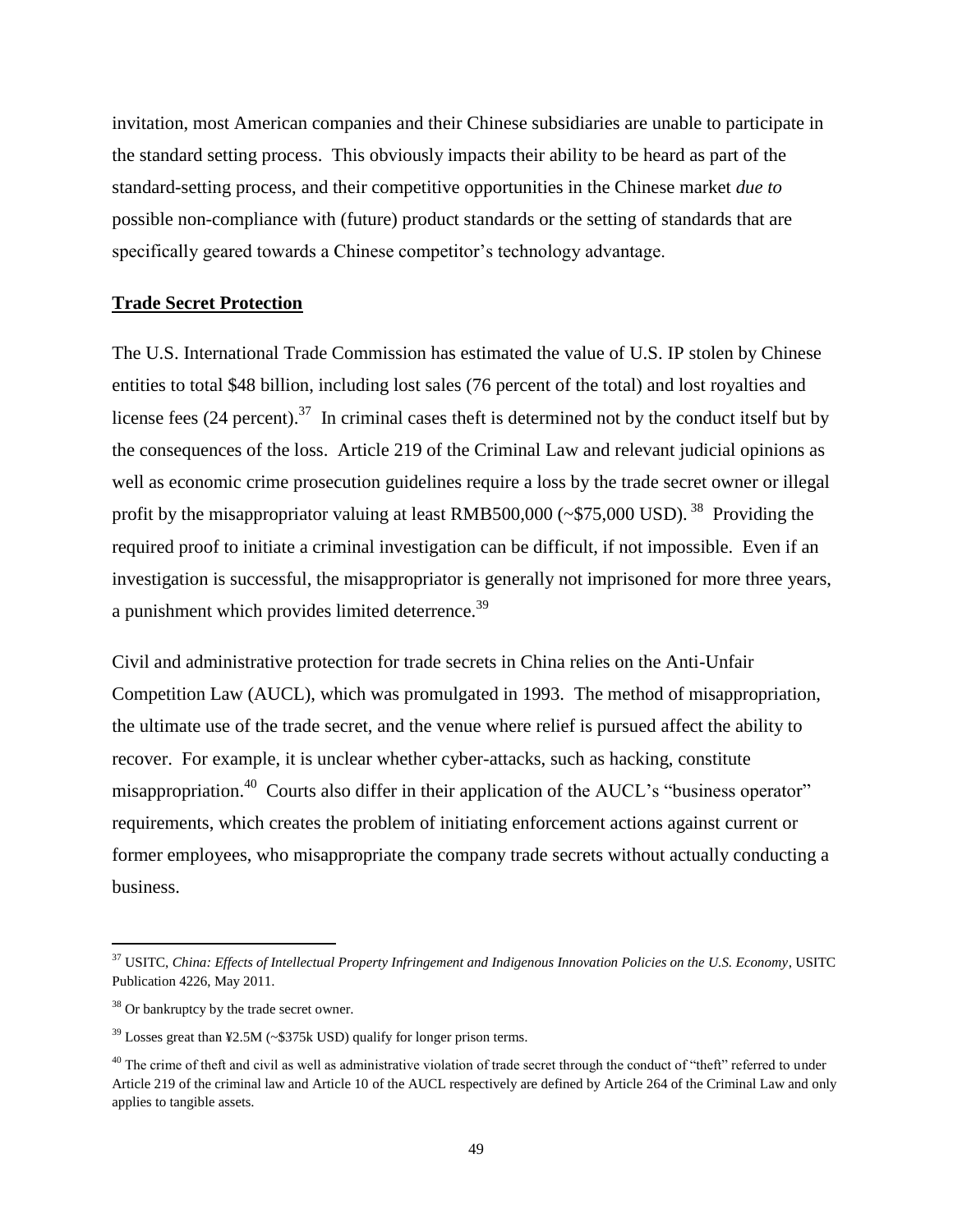Even if a trade secret misappropriation is actionable, proving it is extremely difficult. There is no discovery available and oral testimony carries little to no weight. Original written evidence is critical but difficult to obtain. Often the best way to secure evidence is through criminal prosecution, though trade secret owners have little to no sway in the decision to pursue a criminal case. In addition to proving the misappropriation itself, many courts require the trade secret owner to prove that the trade secret was not in the public domain. Not only is proving a negative exceptionally difficult, it generally requires the use of external experts who must submit a written document detailing the trade secret.

Unfortunately, China's courts also lack effective measures to prevent the leakage of evidence presented during civil enforcement. Therefore, the act of seeking relief can actually exacerbate the damage. As a result, it sometimes forces plaintiffs to withdraw their civil case where possible.<sup>41</sup> Even if it makes sense to pursue civil enforcement, the damage may continue until the case is finally adjudicated. Preliminary injunctions to bar a trade secrets use, while available, are extremely rare.<sup>42</sup> In part, the limited availability is due to the tremendously high burdens of proof discussed above.

We remain hopeful that recent Civil Procedure Law reforms will address some or all of the problems that companies face in enforcing trade secrets protection in China. We also urge the U.S. Government to continue pressing China to implement commitments on trade secrets enforcement agreed to at the 2013 Strategic & Economic Dialogue and Joint Commission on Commerce and Trade, including strengthening procedures and remedies.

### **Forced Regulatory Disclosure of Trade Secrets**

l

Chinese regulations sometimes require companies to submit technical and functional features of their product as well as the testing method adopted in the companies' "enterprise standards" for recordal with local quality and technical supervision authority in order to ensure compliance. Failure to provide the information may prevent access to the Chinese market. The information

 $41$  See discussion above considering Service Inventions where trade secret owners may be forced into court by employees seeking greater levels of compensation by their employers.

 $42$  Less than 1% of all intellectually property cases in China get a preliminary injunction. This is even more difficult to achieve in trade secret cases. However, in August 2013, the Shanghai First Intermediate People's Court issued China's first preliminary injunction in a commercial secrets case in favor of Eli Lilly & Co.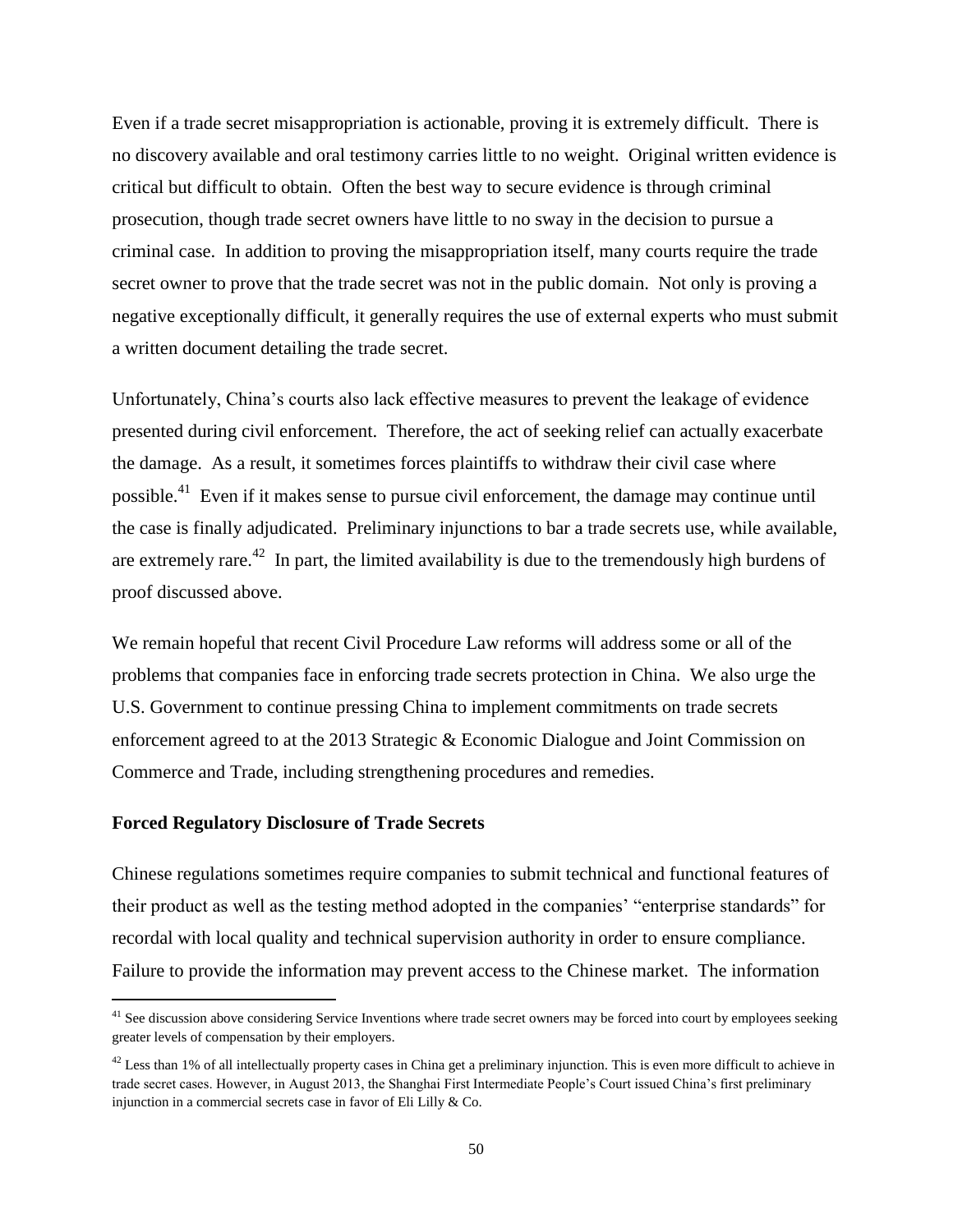furnished, however, is unprotected from further disclosure. In fact in many circumstances, local agencies will provide the information to anyone who asks. This requirement and practice puts companies' technical secrets at risk of leaking to the public domain.

# **Copyrights**

#### **Online Piracy**

With respect to online piracy, there has been some progress in government enforcement against infringements. We also notice that domestic companies are forming coalitions to sue major video sites such as Baidu and are being supported by the Chinese courts and National Copyright Administration of China ("NCAC").<sup>43</sup> However, China still lacks effective tools to encourage cooperation of Internet intermediaries, to ensure rapid takedown of infringing content, to take action against repeat infringers, and to provide proactive measures to address privacy. The NCAC national campaign and the Network Rules JI have been good steps in the right direction, but much more still needs to be done. Increased criminal actions against online infringers and additional measures against internet service providers and online platforms that knowingly host infringing content should be a priority in the coming year.

#### **Copyright Law Amendments**

l

China is considering a significant set of amendments to its Copyright Act. The GIPC appreciated the work of the NCAC on earlier versions of these amendments and was pleased to have the opportunity to submit comments on those drafts. These amendments are an important opportunity for China to modernize and streamline its copyright system. The Chamber heard that the amendments have been placed on tier two of the legislative agenda for China. Given the importance of the legislation, the Chamber encourages China to place the Copyright Act on tier one of the legislative agenda. It is critically important that China's copyright law move forward in solving the problems of administration and enforcement that have been identified by domestic and foreign right holders alike. This is especially true in the online environment, where China

<sup>&</sup>lt;sup>43</sup> NCAC imposed a fine of RMB 250,000 against Baidu in December 2013 for its illegal distribution of pirated content over its video service. See <http://www.gapp.gov.cn/news/1656/184440.shtml>. A coalition of Chines firms also filed a number of lawsuits against Baidu in October 2013 and at least two cases were decided by a Beijing court against Baidu. See http://usa.chinadaily.com.cn/2013-11/20/content\_17119636.htm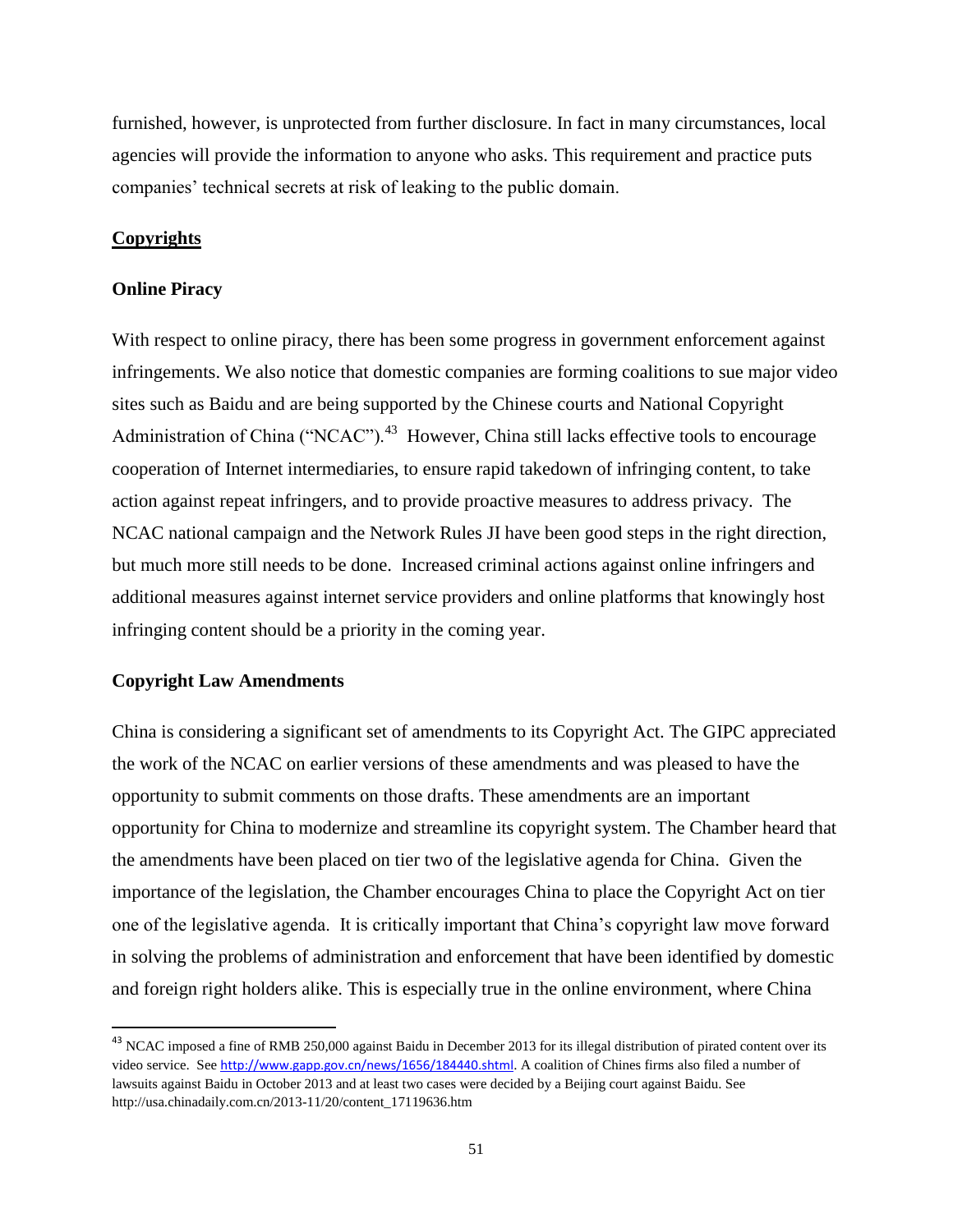has made significant strides, most recently with the Judicial Interpretation on Online Copyright Liability issued by the Supreme People's Court. We urge China to continue its forward progress, particularly on the issues we have previously identified in our comments, and to resist any appeals to move backwards on copyright protection and enforcement in China.

# **Criminal Code Revision**

The National People's Congress Standing Committee announced in the beginning of 2014 that it has listed amendment of the Criminal Code into its official agenda. The Chamber looks forward to the exact schedule of the public comment process on the amendment for intellectual property provisions in the PRC Criminal Code and hopes that industry will have the opportunity to comment on proposed changes in the law.

In the meantime, we hope the Government of China will provide clarification on a number of issues in the current code which include: the use of pirated business software that can be deemed a criminal offence; the "for profit" requirements to pursue criminal liability against distributors of pirated works; and the application to online infringements, in which context the evidence needed to prove a certain threshold of violation is difficult, if not impossible, to obtain.

Pre-installation of pirated software on PCs has been a major reason for the rampant piracy of business software in China. Chinese authorities are generally under the impression that the forprofit requirement is not met where software is installed for no additional cost. Pending amendment of the Criminal Code, the Chamber urges the SPC and SPP to clarify that any preinstallation of pirated software by vendors of hardware may be deemed a criminal violation.

# **Liability Thresholds**

The unclear schedule for work towards the intellectual property amendment of the PRC Criminal Code's provisions has frustrated the vast majority of police investigations into intellectual property theft, and functions as an enormous loophole which is routinely exploited by infringers. A critical step in changing the intellectual property environment in China is dependent upon amending this law to reduce liability thresholds for counterfeiting and piracy.

# **Enforcement**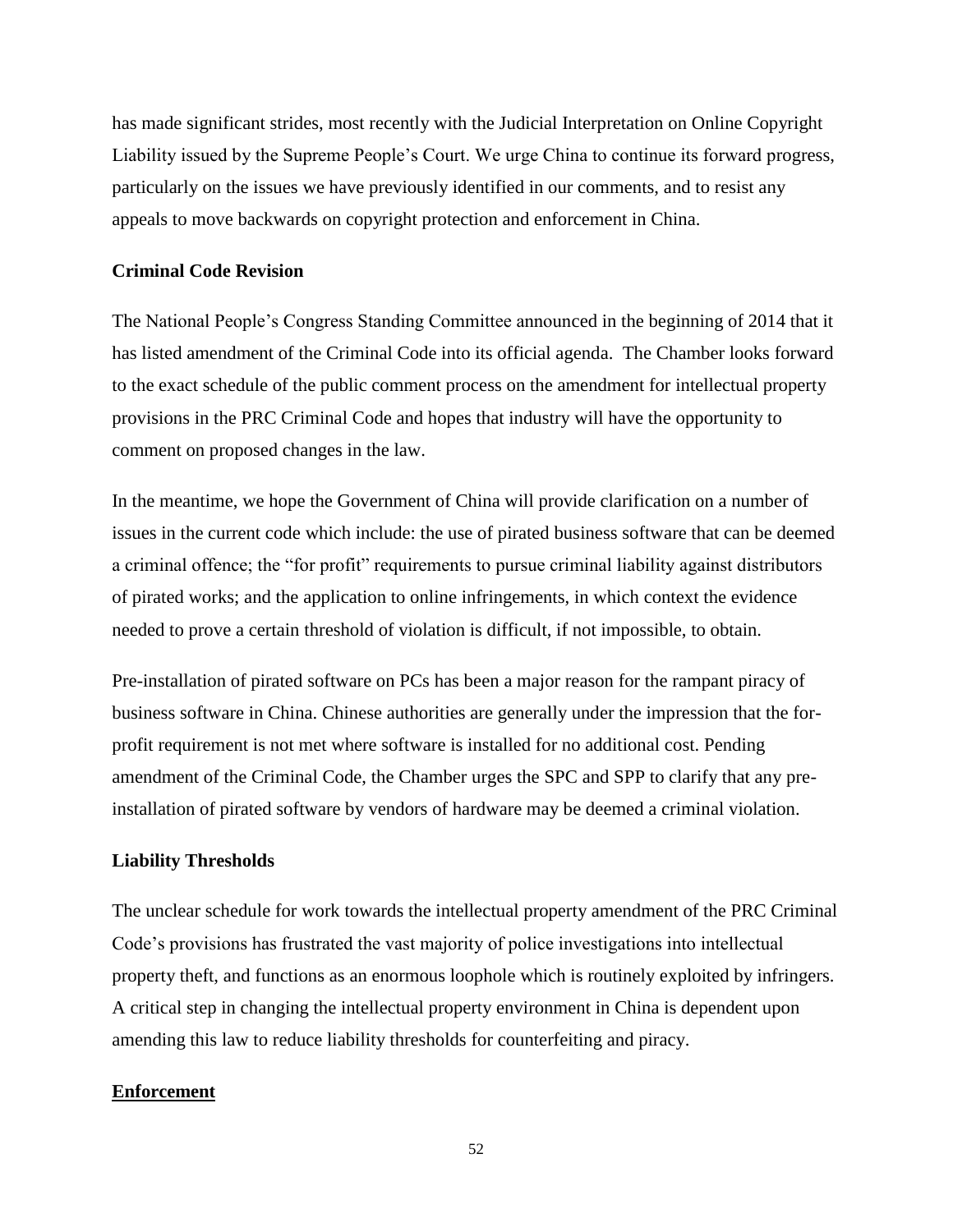Following the concerns from local and foreign rights holders, and coupled with problems from fake food and medicine, the Government of China initiated and intensified enforcement campaign throughout 2013. Our members have reported that intellectual property enforcement bodies across China are noticeably more active in conducting raids, seizures, and arrests. Consistent with that report, the Chinese government has indicated that the campaign resulted in increases in the number of criminal and administrative enforcement actions. These efforts generated goodwill and some degree of optimism about the possibility of a future for intellectual property protection in China.

The ultimate judgment of this campaign's success will be determined by whether it reduces levels of intellectual property violations and correspondingly, increases legitimate sales. We believe that these outcomes will occur only when the intellectual property environment in China has changed. And a necessary element for that environmental change is the increased prosecution of offenders and the consistent application of deterrent-level penalties. Such actions can give the 2012-2013 special campaign lasting significance and can be enhanced after the amendments to the Criminal Code permit prosecution of a greater range of criminal copyright infringement.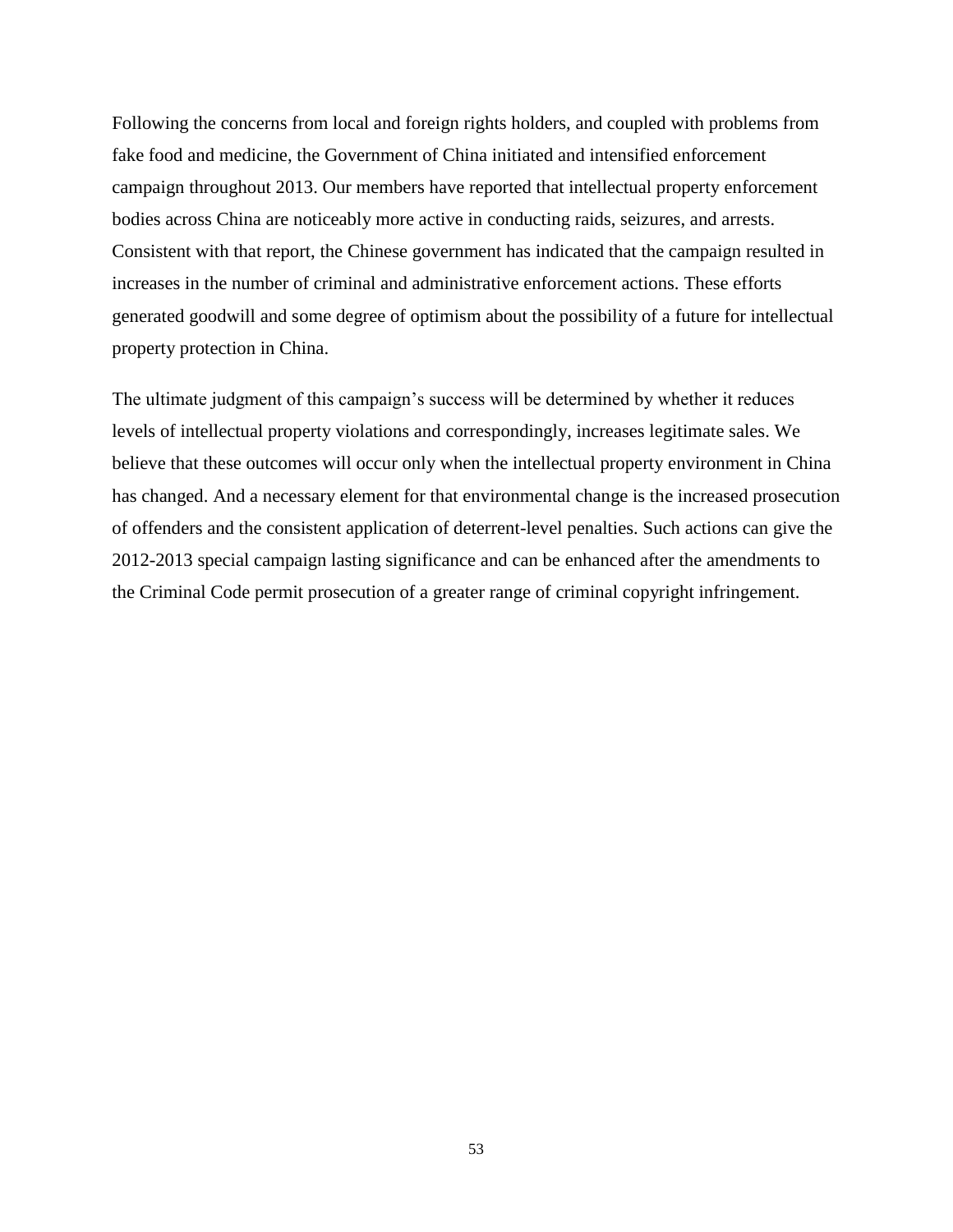# **India**

The Chamber strongly recommends that India be designated a Priority Foreign Country.

Over the past two years, the IP environment in India has deteriorated rapidly, making India an outlier in the international community. While the then-President of India declared this decade to be India's "Decade of Innovation" in 2010, India's policies are inconsistent with the former President's rhetoric.

India has the weakest IP environment of all countries, according to both the 2014 and 2012 editions of the Chamber's International IP Index, which maps the IP environment in 25 countries around the world based on existing international standards and best practices. The studies found that the continued use of compulsory licenses, patent revocations, and weak legislative and enforcement mechanisms raise serious concerns about India's commitment to promote innovation and protect creators.

India's failure to develop and adhere to international best practices in the field of IP rights has hindered its economic development, especially over the last year when its IP environment deteriorated considerably. The resulting lack of confidence has directly impacted India's foreign direct investment<sup>44</sup>. In 2011 and 2012, \$35.1 billion of foreign direct investment flowed into India; by 2013, that number dropped dramatically to \$22.4 billion, according to India's Department of Industrial Policy and Promotion<sup>45</sup>. Further, World Bank data indicates that charges and receipts from IP-based assets increase economic growth and while payments to Indian residents for the use of IP assets was \$300 million in 2011, the payments to the other BRIC economies ranged from between \$600 million to more than \$1 billion, placing India at a significant competitive disadvantage<sup>46</sup>.

l

<sup>&</sup>lt;sup>44</sup> A recent study by the Organization for Economic Co-operation and Development (OECD) concludes that a 1 percent change in the strength of a national IP environment, based on a statistical index, is associated with a 2.8 percent increase in foreign direct investment inflow.

<sup>45</sup> Wolfgang, Ben, "U.S. drug industry upset with Indian policies on patents," *Washington Times* September (2013) <http://www.washingtontimes.com/news/2013/sep/26/us-drug-industry-upset-with-indian-policies-on-pat/>

<sup>46</sup> World Bank, Databank, Science and Technology Indicators, Charges for the use of intellectual property, receipts (BoP, current US\$), indicator source note.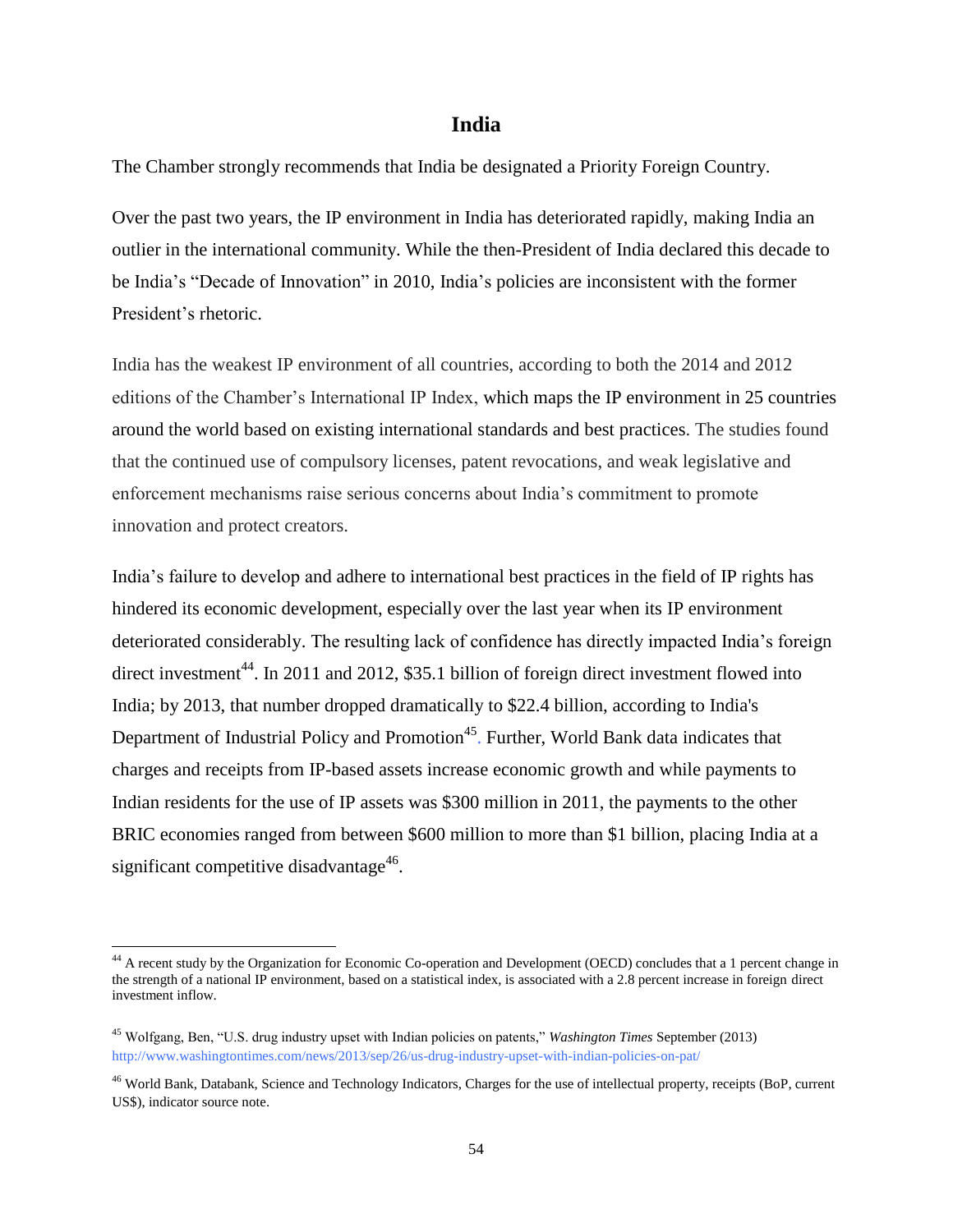As demonstrated below, industries across all sectors face significant challenges in securing adequate and effective IP protections and enforcement in India- including with respect to patents, copyrights and trade secrets - and are being denied fair and equitable market access in India for their IP. And in spite of recent calls for greater investment by foreign industry, the Indian government continues to put forward discriminatory measures to advance local production at the expense of foreign companies. While the Chamber commends the Government of India (GOI) for recognizing the importance of intellectual property in their National IPR strategy and taskforce, to date there has been no demonstrable progress in confronting or overcoming the issues around intellectual property protection, particularly as they affect the pharmaceutical and copyright industries.

Many of these problems have been identified year after year by USTR in its Special 301 report. Indeed India has been designated as either Priority Watch List or Priority Foreign Country every year since the report's inception in 1989. Not only is India making no effort to correct the challenges identified repeatedly in USTR's Special 301 report, consistent with the statutory definition of a Priority Foreign Country, they are also continuing to impose measures and take actions that rise to the level of the most onerous or egregious IP acts, policies or practices that have the greatest adverse impact on U.S. businesses. Moreover, India has demonstrated no effort to engage in bilateral dialogue to address these concerns, while they continue to be a leader in efforts to weaken IP internationally.

# **Patents**

Developments related to patents in India last year created more concerns and challenges for companies who wish to invest in India's innovative potential.

As described more fully below, this negative trend is affecting U.S. industries across sectors in a number of ways. First, India uses the additional criteria of "enhanced efficacy over existing therapies" when considering the patentability of new pharmaceuticals. This impermissibly adds a fourth criterion to the internationally accepted test under TRIPS. As a result, products that receive patents around the world are being denied these same protections in India.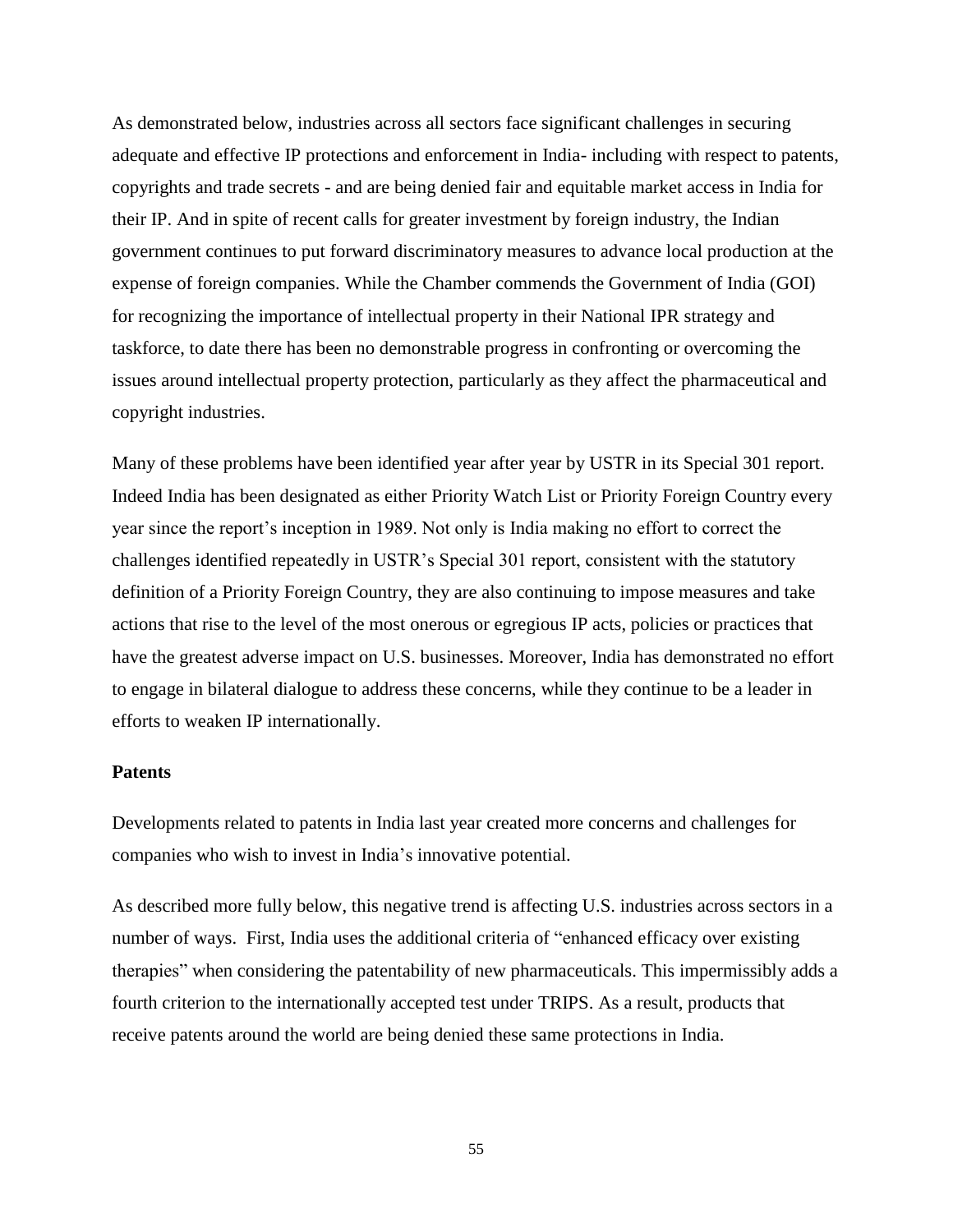There's no adequate response to this. When challenged, Indian officials say that they are TRIPS compliant and a country of laws. They also add that if there are concerns better legal arguments should be presented to the Indian courts. However, India's policies are clearly discriminatory, in contravention to their obligations under TRIPS. In addition, other countries such as South Africa, Brazil, Argentina and even China are closely monitoring this new "Indian IP Model."

# Technology Transfer and Compulsory Licensing

The Government of India is taking measures across sectors, including pharmaceuticals, medical, and green technologies, to advance a program to compulsory license foreign proprietary technology, in direct contravention of the more limited scope of compulsory license provisions in the WTO TRIPS Agreement. One primary purpose appears to be to enable domestic industries to avoid paying commercial rates for technologies and to shield domestic companies from foreign competition. For example, India has announced its intention to engage in policies that would violate the intellectual property rights of foreign green technologies in order to favor domestic companies.

According to India's new National Manufacturing Policy, for example, a domestic clean technology company has the option to ask the government to issue a compulsory license for a patented technology under one of the following two conditions: (1) if the patent holder is not providing the technology at a reasonable rate, or (2) if the technology is not being "worked on" in India. This policy is fraught with many challenges, such as vague definitions as to what is and is not a "green technology" and even more vague conditions under which a compulsory license would be appropriate. This raises a general concern that India's policy on compulsory licenses is not limited to pharmaceutical patents and can easily spread to other IP-intensive sectors of the economy.

The National Manufacturing Policy lists healthcare-related technology as another strategic industry, alongside clean technology, and related to this, India is reportedly in the process of expanding its "essential medicines" list to other product categories as well.

In March 2012, the Indian Patent Board issued a compulsory license on Nexavar, a Bayer drug used for cancer treatment. While the Patent Board claimed to be acting in accordance with the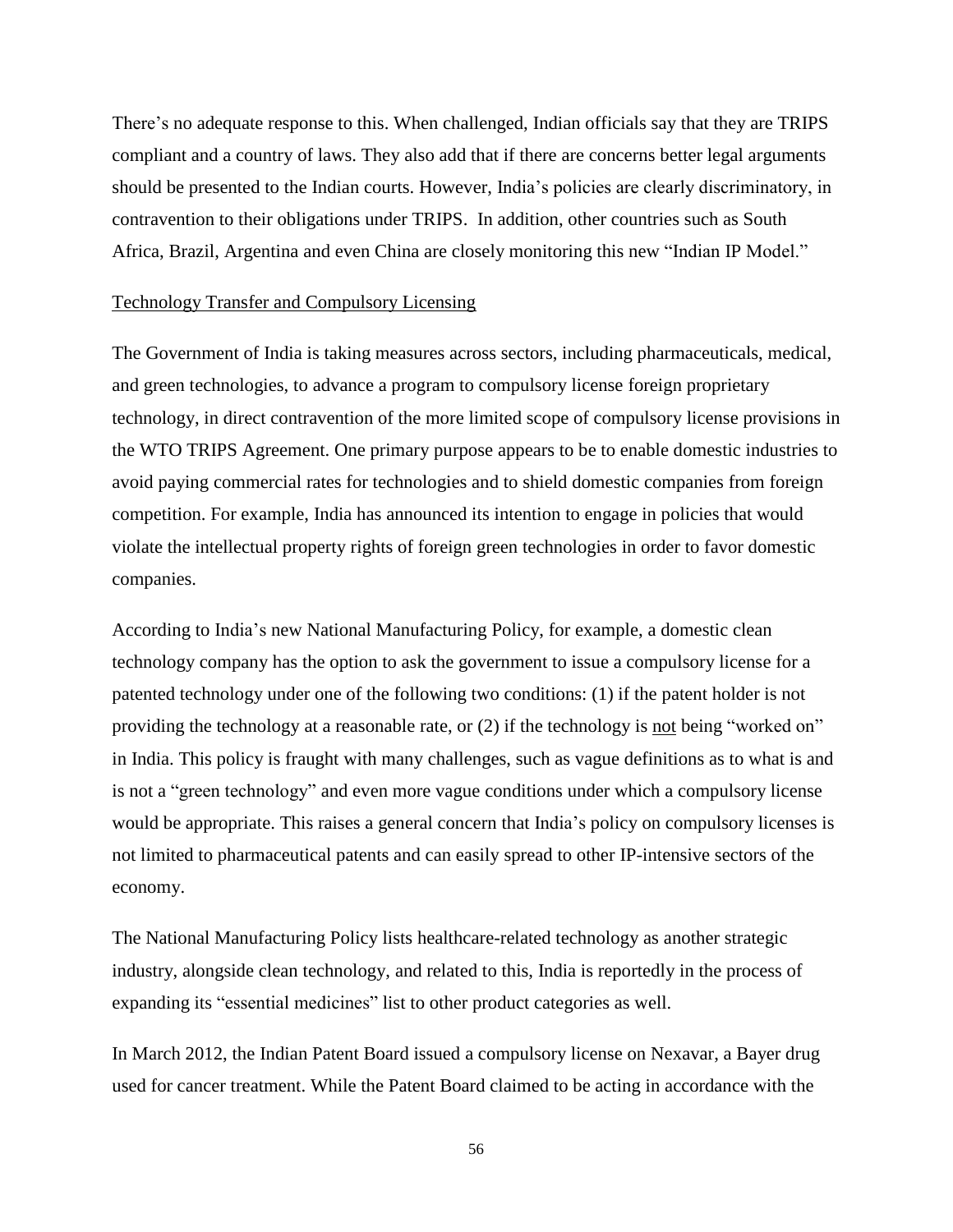Trade-Related Aspects of Intellectual Property Rights (TRIPS) agreement, the fact that Nexavar is not manufactured locally is not a condition for issuing a compulsory license under TRIPS.

India, in contrast to 2012, has not issued any new compulsory licenses under Section 84 of the Indian Patent Act (Amended). The Chamber applauds the Indian Patent Office for rejecting a petition for a compulsory license from an Indian generic pharmaceutical company on an anticancer medicine on grounds that the Indian firm did not make a "prima facie" case for a compulsory license. However, in 2013, the Indian Government made clear that it is actively considering a number of innovative biopharmaceutical medicines in the areas of cancer and diabetes for a compulsory license under a separate provision of the Indian Patents Act (Section 92). While the Indian Government has yet to make a formal announcement about these and potentially other medicines, the Chamber is continuing to monitor the situation carefully to ensure that any actions taken by India with respect to CLs are consistent with India's international obligations. In the meantime, India's failure to address concerns regarding its local working requirement at a minimum has created significant economic harm and uncertainty for U.S. innovators.

### Patent Denials

Another area of increasing concern is the recent pattern of patent denials on inventions that have been widely deemed as patentable in most other jurisdictions. The most prominent of these cases is the April 1, 2013 Supreme Court decision to deny a patent to an anti-cancer medicine that has been granted a patent in 40 other jurisdictions. In this case, the Supreme Court confirmed the rejection of the patent application, ending several years of efforts by the innovator company to gain patent protection in India. In the Supreme Court's reasoning, the invention did not fulfill the unique additional patentability criterion under Section 3(d) of the Indian Patent Law because it was an attempt of "evergreening" in view of an older patent application, an application that was never filed in India, not granted in India, and the product it referenced was never introduced in India.

Furthermore, the Supreme Court defined Section 3(d)'s requirement of increased efficacy to mean specifically "therapeutic efficacy," meaning that there should be demonstrated additional benefits evidenced in clinical trials. This requirement would exclude non-clinical advantages that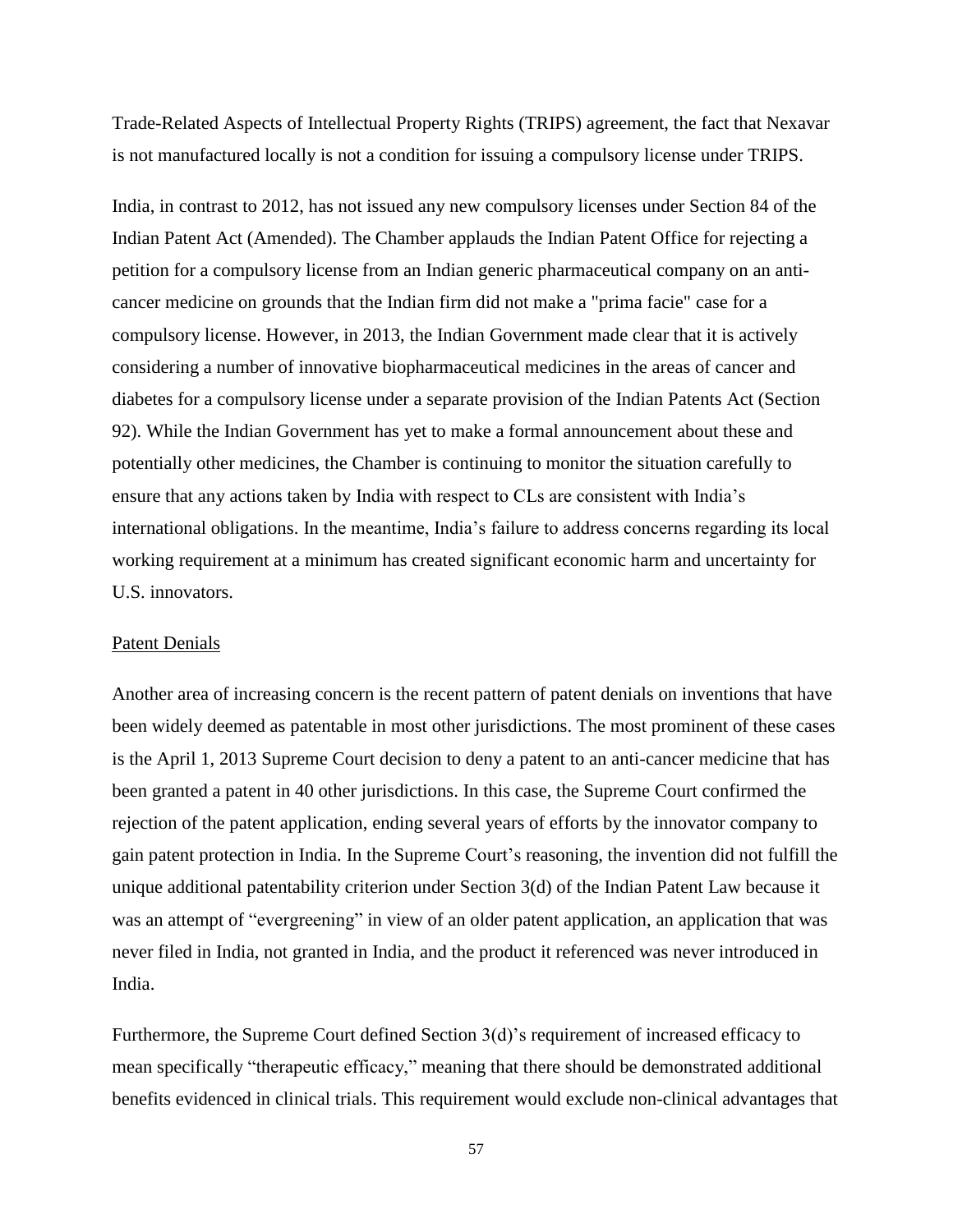a new form of a known compound may have and which would be sufficient to pass the classical patentability criterion of inventive step. Non-clinical improvements can include important technical advances particularly useful for India, e.g. improving shelf life or increasing the efficiency of manufacturing processes thereby contributing to make pharmaceutical products more affordable.

Lastly in regards to the Supreme Court's decision, contrary to an internationally well-established principle of patent law that the wording of a patent claim can protect more than what is specifically disclosed in the patent application, the Court stated it is not in the interest of India to provide patentees with protection that goes substantially beyond what was specifically disclosed in the patent application; compounds which fall within a chemical formula of a claimed group of compounds in a patent application, but which are not specifically disclosed in the patent could be regarded as not protected. Already we have seen instances of patents having been found to be valid but not infringed based on the doctrine that a patent claiming a group of chemical compounds is not infringed by a specific compound that falls within the claimed group of compounds, but is not specifically disclosed in the patent.

India's actions are not about access to medicine. In many of these cases, the drug maker gave the drug to Indian consumers either free of charge or at a greatly reduced cost. In the case of Glivec, Novartis provided the leukemia drug to 95 percent of the 16,000 patient population for free, while the remaining 5 percent was heavily subsidized. The annual cost for Glivec generic treatment is approximately \$2,100 or three to four times the average annual income in India. Thus, it is actually more expensive for Indian patients to obtain access to these medicines after the patent revocation than it was before.

Patent revocations also go beyond the pharmaceutical sector. In July 2013, IPAB denied Monsanto's patent application for a genetically-engineered method of increasing climate resilience in plants, the first such denial under Section 3(d) for a patent not related to pharmaceuticals. The continued deterioration of the Indian IP environment will have far-reaching implications on foreign direct investment, technology transfer, and economic growth.

#### Patent Revocations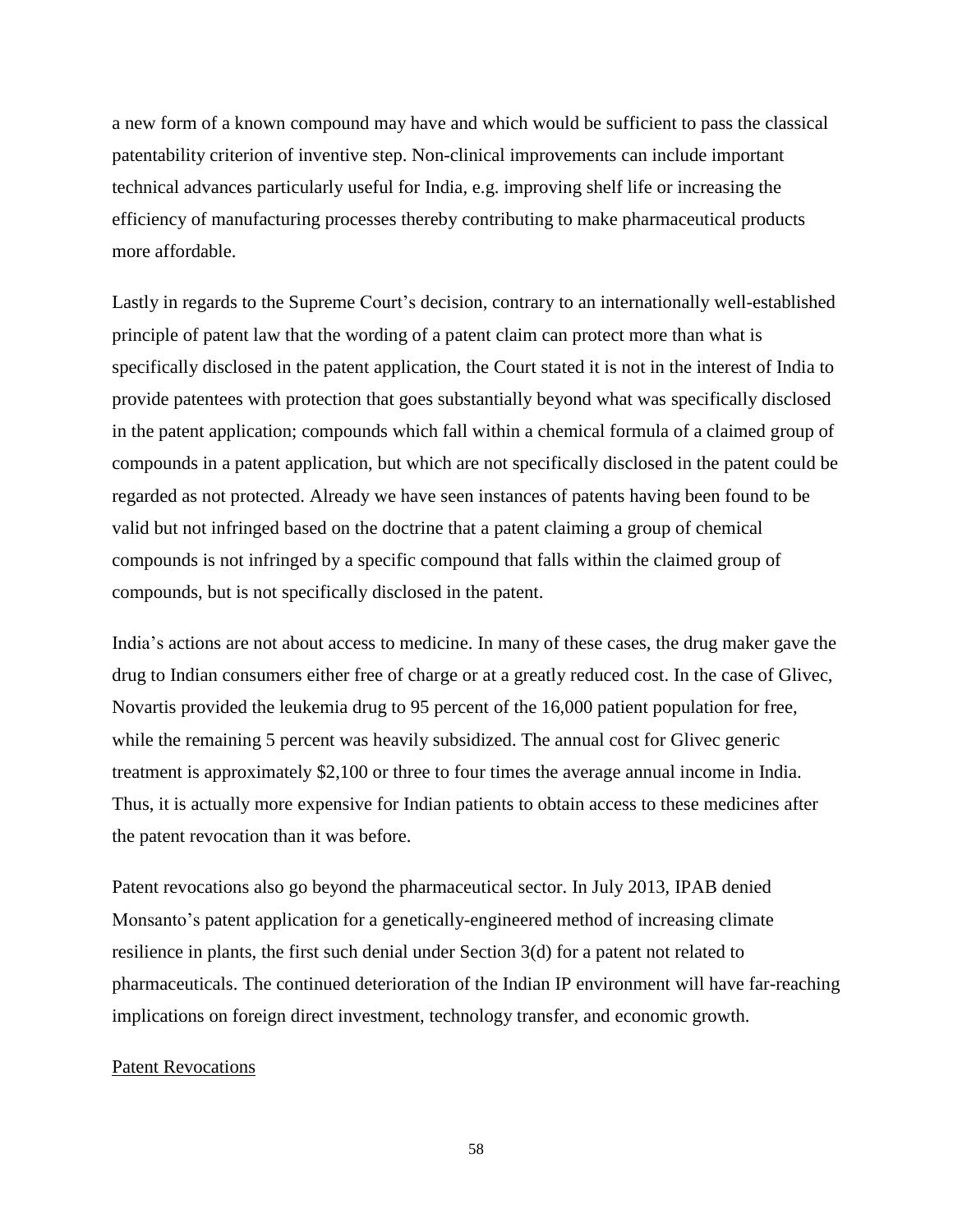Following on the pattern which began in 2012, the Indian Patent Office and Intellectual Property Appellate Board (IPAB) rejected a number of patents of U.S. companies, biopharmaceutical patents that had been granted in many other jurisdictions and are globally recognized as being breakthrough and innovative. In general, these patents have been revoked as a result of postgrant oppositions or petitions by alleged patent infringers, with the rationale that the invention lacked inventiveness or was obvious.

In a continuation of a case that was begun in 2012, the patent covering a kidney cancer drug was re-examined on appeal and reinstated in 2013 for the time being. Separately, patents on two ophthalmic drugs and a well-known anti-cancer drug were revoked. While not involving a U.S. based company, we note that a German entrepreneur and inventor had 19 patents related to wind energy revoked in 2013. A further 28 more patents are in dispute, with a total market value of about \$1 billion. While Indian courts decided in 2012 not to revoke a product patent held by a small U.S.-based biotechnology company, the same court revoked a related process patent granted to the same company.

### Multi-Industry Concerns

l

India's National Manufacturing Policy and its draft IPR Policy are not the only evidence of the government's failure to provide for effective IPR protection and enforcement. Other examples include a 2010 discussion paper published by a department in the Ministry of Commerce (DIPP) and which argued that "compulsory licensing has a strong and persistent positive effect on domestic invention" and encouraged India's Controller General of Patents to grant a compulsory license if, among other things, he was satisfied that the patented invention is not being worked  $(i.e.,$  manufactured) in India. $47$ 

Additionally, India's patent statute requires every patentee and licensee to furnish periodic statements that include significant details of how they are working each patented invention on a commercial basis in India or, if not worked, the reasons why and the steps being taken to work the invention.<sup>48</sup> Not only is this "Form 27" process highly burdensome from an administrative

<sup>47</sup> *See* http://dipp.nic.in/.../Discuss paper/CL DraftDiscussion 02September2011.doc.

<sup>&</sup>lt;sup>48</sup> Known as Form 27, Statement Regarding the Working of the Patented Invention on Commercial Scale in India, available at: http://ipindia.nic.in/ipr/patent/patent\_formsfees/Form-27.pdf.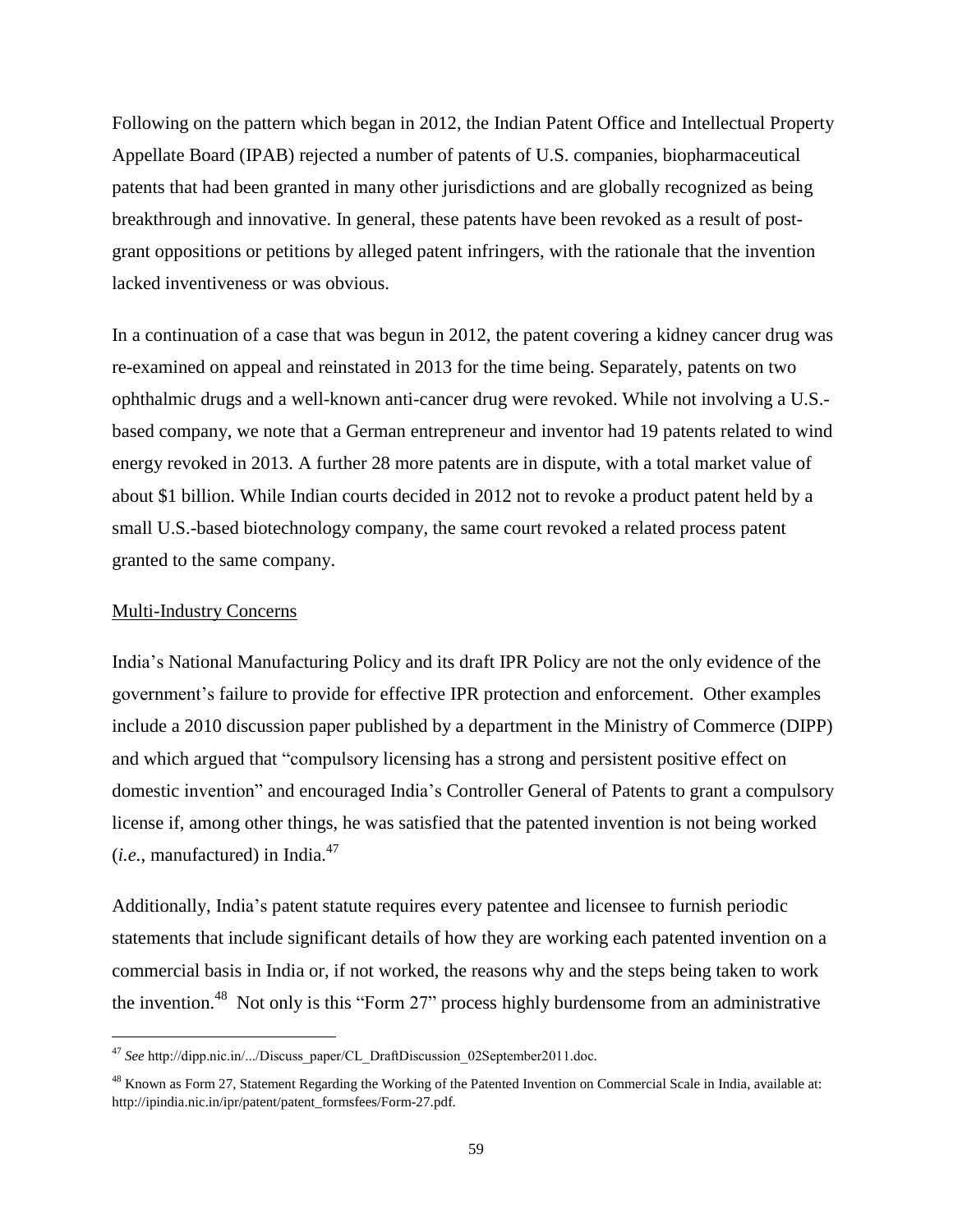point of view, but we are concerned that the information that is provided could be used at some point to justify compulsory licenses in a variety of industries, as specifically contemplated in the Form. Recently, Form 27 submissions have become publicly available – which is likely to result in even greater pressure on Indian authorities to compulsory license the covered products.<sup>49</sup> An additional problem is that most questions in Form 27 are only directly answerable in a onepatent-one-product context and cannot clearly be answered, for example, where multiple patents relate to a single product – which is the case for many of today's most cutting-edge industrial, manufacturing, and information technologies, for example. Notwithstanding the impracticality of attributing a specific commercial value to one patented feature of a complex technology, the form calls for criminal and civil penalties for submission of false information.

Since 2012, India has also infringed, overridden, or revoked nearly a dozen pharmaceutical patents held by foreign firms, in part because the patented product was manufactured outside of India. These and other instances of broad compulsory licensing are based on Section 84 of India's Patent  $Act^{50}$  and pose a clear risk not only to U.S. pharmaceutical industries, but to advanced manufacturing, industrial, and other innovative U.S. businesses as well. The risk of a further broadening of India's compulsory licensing practices to other categories of technology is very real, as evidence, for example, by the reports of additional "essential technologies" lists for on-pharmaceutical products that we already mentioned above.

Finally, the Indian Government has so far failed to pass the National Innovation Act,  $51$  which could have been a positive step towards providing a more robust IPR environment. The Innovation Act would include a range of measures to promote innovation (including an annual "Science and Technology Plan" and provisions to aid public/private partnerships, promote

 $\overline{\phantom{a}}$ 

<sup>49</sup> *See* http://ipindiaservices.gov.in/workingofpatents/

<sup>&</sup>lt;sup>50</sup> Some of these actions have been based on Section 84 of India's Patent Act that states: "(1) At any time after the expiration of three years from the date of the [grant] of a patent, any person interested may make an application to the Controller for grant of compulsory license on patent on any of the following grounds, namely:— (a) that the reasonable requirements of the public with respect to the patented invention have not been satisfied, or (b) that the patented invention is not available to the public at a reasonably affordable price, or (c) that the patented invention is not worked in the territory of India." Section 84 of India

<sup>&#</sup>x27;s Patent Act violates the WTO TRIPS Agreement's national treatment provision in Article 3, which mandates that WTO members protect IP regardless of its origin, as well as TRIPS Article 27.1, which explicitly prohibits discrimination in national patent laws based on "whether products are imported or locally produced." Section 84 also exceeds several TRIPS compulsory licensing restrictions, for instance Article 31(h) requiring pricing to be based on the "economic value of the authorization."

<sup>51</sup> [http://www.dst.gov.in/draftinnovationlaw.pdf.](http://www.dst.gov.in/draftinnovationlaw.pdf)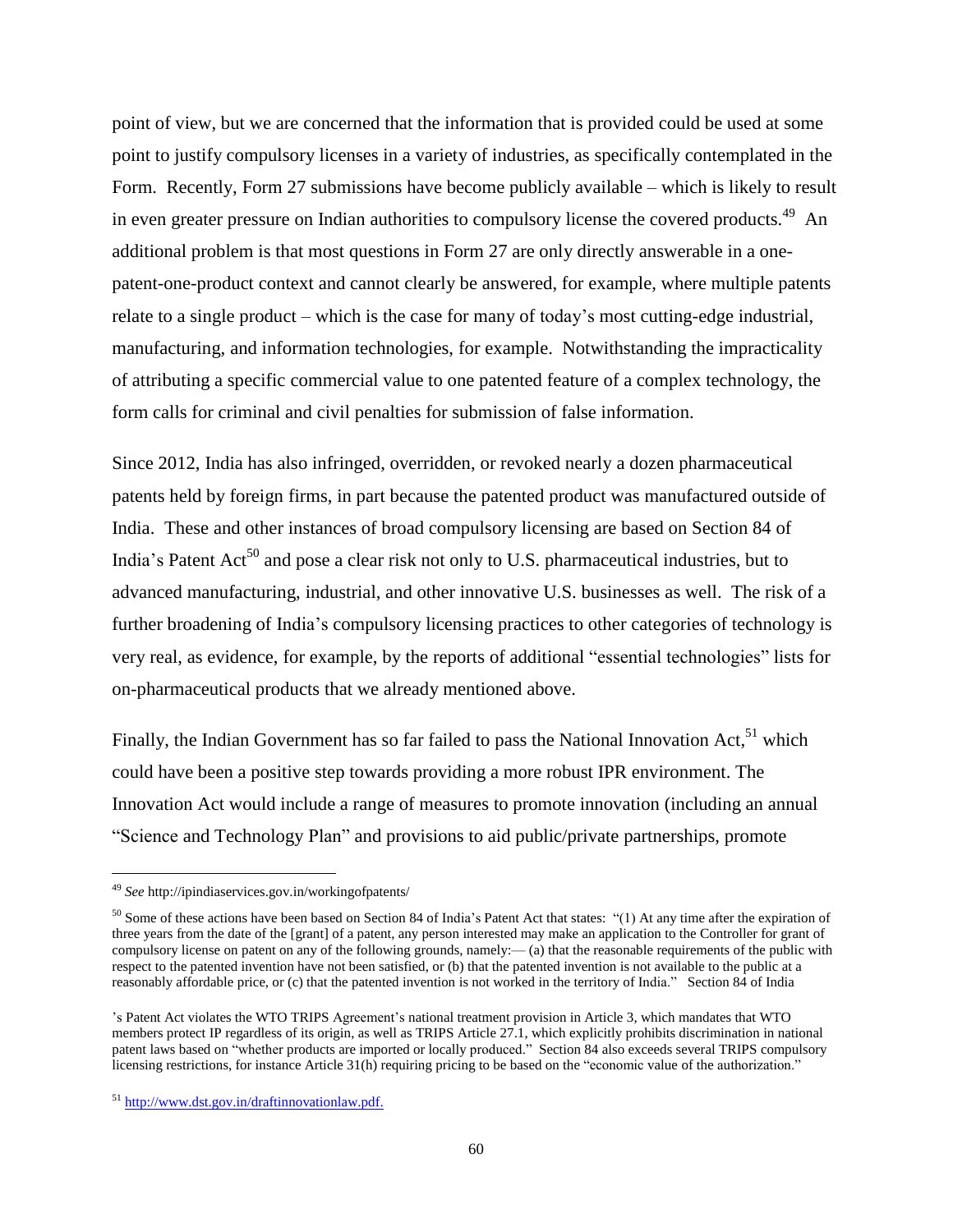innovation financing and establish special innovation zones). It would also codify rules on the protection of confidential information, which to date relies on common law principles, meaning that the scope of protection is unpredictable.

### **Regulatory Data Protection/Data Exclusivity**

The Chamber also underscores the critical importance of regulatory data protection to the biopharmaceutical and agrochemical industries. Pursuant to Article 39.3 of the TRIPS Agreement, protection must be extended against unfair commercial use of scientific data by makers of generic copies of innovator products (i.e., products that must be shown for the first time to be safe and effective or to not cause significant risk). The GOI should provide a period of data protection that includes both non-disclosure and non-reliance, thereby recognizing the considerable effort and expense required to create these products. Despite acceding to TRIPS, India has yet to implement any meaningful protection for the data that must be generated and shared with regulatory authorities to prove that pharmaceutical and agricultural chemical products are safe and effective.

The Chamber encourages the United States to work with India to prevent the unauthorized disclosure of data submitted for marketing approval.

# **Copyright Law Reform**

India has an extensive copyright industry, producing more feature films, than any other country in the world. However, the government's copyright legislation fails to adequately protect Indian creators and innovators. Although we commend the GOI for taking steps in 2012 in passing a Copyright Reform Bill, this legislation contains many deficiencies that cause it to fall short of its intended purpose to implement the WIPO Copyright Treaty. Moreover, there are numerous provisions that inappropriately and unproductively interfere with the free market for copyrighted works, including provisions that create legal uncertainty regarding transfer and ownership of rights, and rights of remuneration. This uncertainty has significant negative ramifications for distribution of India's creative works, since those involved in distribution chains, particularly new distribution models through the Internet, need legal clarity on ownership and cost issues. Finally, the amendments have broadened India's copyright exceptions in a manner that seems to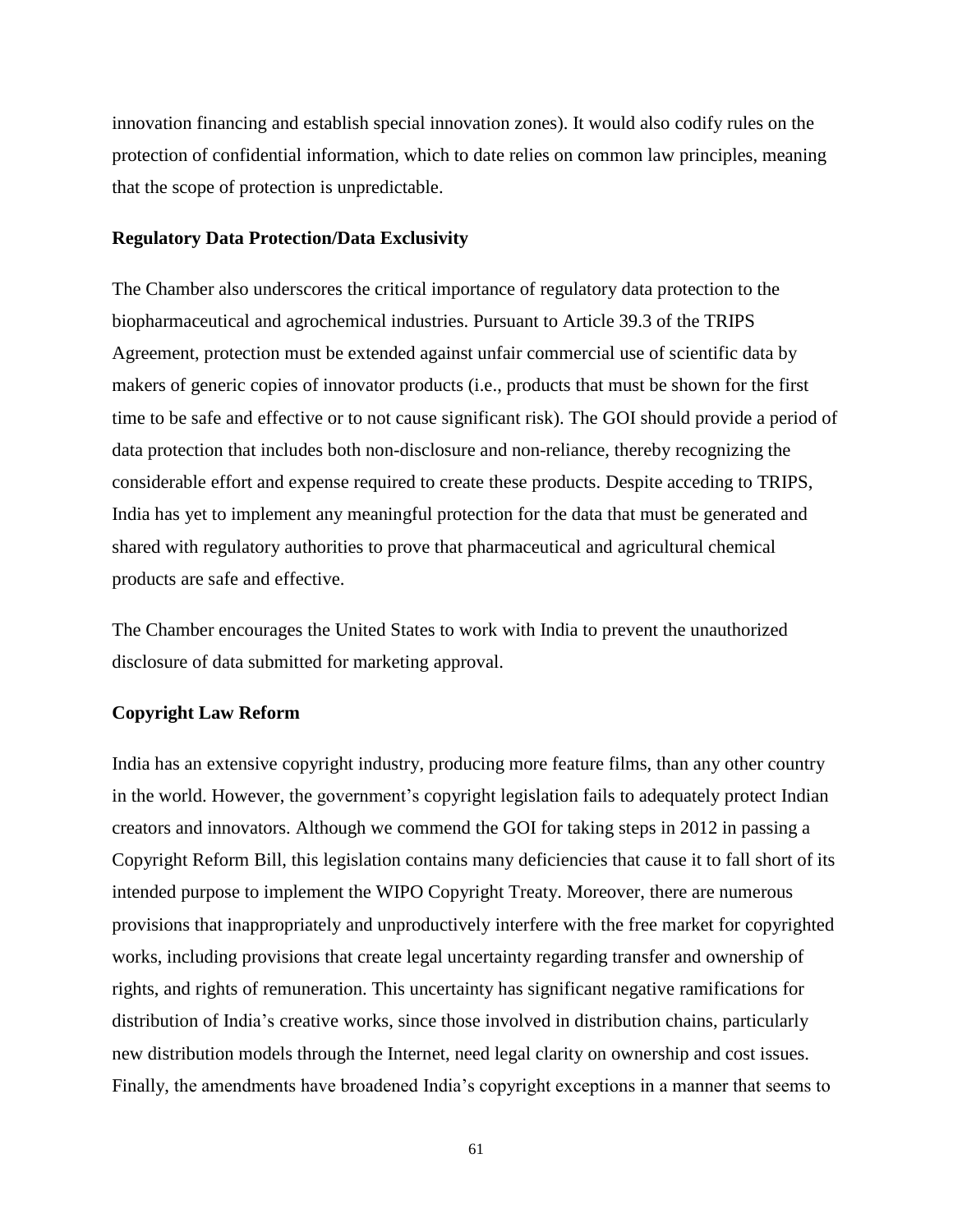be incompatible with the Berne three-step test, including the expansion of the private use exception to the potentially broad and ill-defined 'private and personal' use, and thus could significantly undercut the rights of creative industries.

The motion picture industry continues to face further challenges relating to piracy in India. The revised copyright legislation fails to provide adequate and effective protections to prevent the unauthorized copying of movies in theaters and optical disc piracy. India is among the top ten countries in the world for Internet piracy. According to a study released by the Motion Picture Distributor's Association (MPDA), pirated films out of India appear on the Internet in an average of 3.15 days, making India one of the top ten worst countries in the world. In addition, in 2012, the Entertainment Software Association (ESA) reported that India is sixth in the world in terms of number of connections by peers participating in the unauthorized file sharing of certain ESA member titles on public peer-to-peer networks. Lastly, camcording incidents in India continue to be a serious problem, with India accounting for 53 percent of all forensic matches in the Asia Pacific in 2012. We urge the United States to work with India to make sure that criminal anticamcording provisions are adopted either separately or as part of a revision to the Copyright Bill and that an effective optical disc law is adopted.

The film industry is not the only victim of piracy in India. The recording and music groups estimate a total of \$431 million in lost revenue in 2011 to piracy, and the reported rate of PC software piracy in 2011 was 63 percent in India, with the commercial value of unlicensed U.S. software in India estimated to be more than \$2.9 billion.

# **Enforcement**

In addition to strong intellectual property laws, better enforcement mechanisms are essential to combating intellectual property theft in India. Significantly more needs to be done to enhance the tools for rights holders and enforcement authorities to address the problem. A critical area of focus should be developing ways to incentivize intermediaries to cooperate with rights holders and enforcement officials to combat online intellectual property theft, including by imposing liability in appropriate circumstances on intermediaries that fail to take necessary measures to respond to acts of infringement.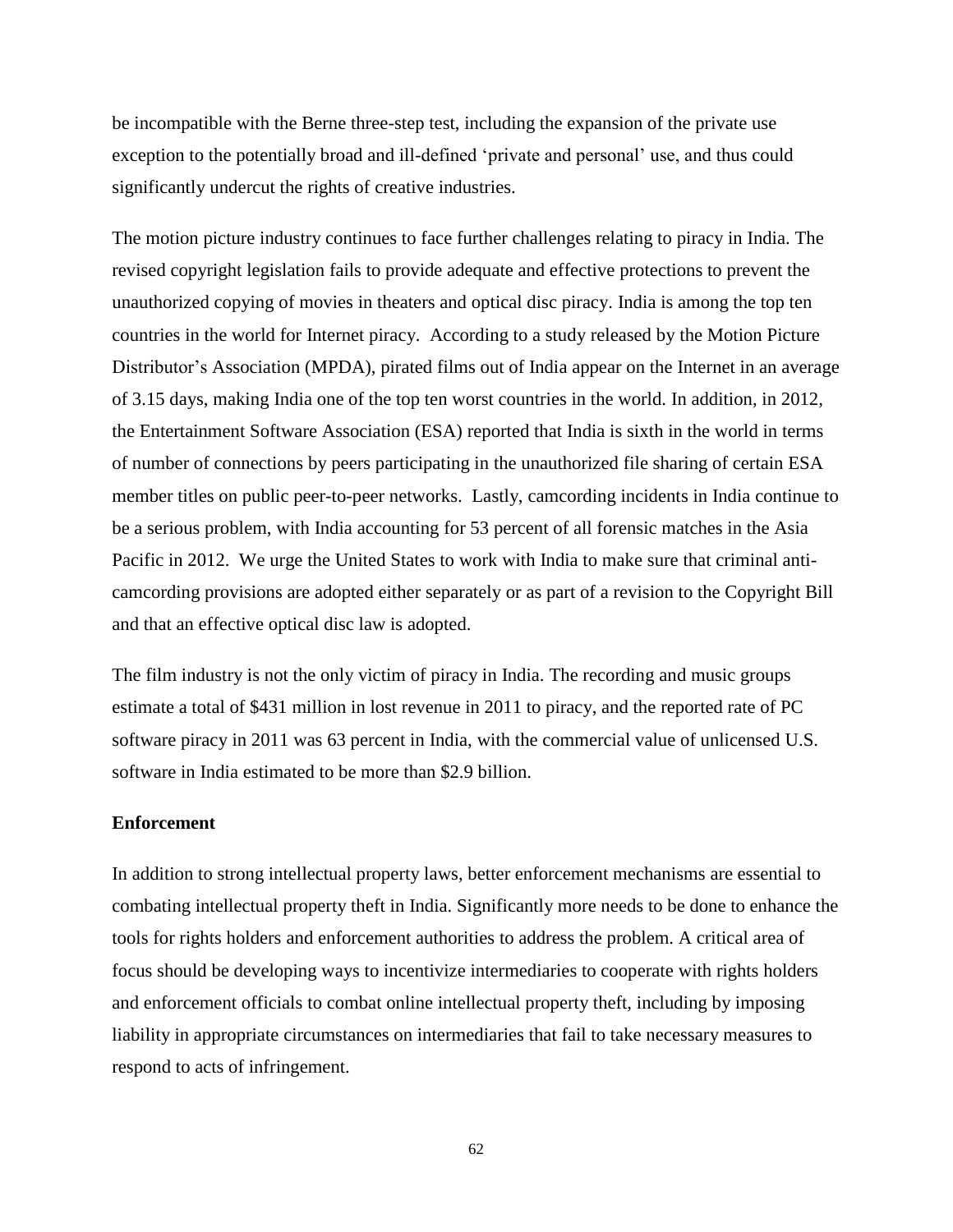In addition, judicial reform measures, such as the imposition of deterrent fines and imprisonment, and the establishment of specialized intellectual property courts, judges, and prosecutors are encouraged. The United States should also encourage India to empower customs officials to seize counterfeit and pirated goods *ex officio* and to destroy these goods, once judged illegal, so that they do not reenter the marketplace.

# **Trade Secrets**

As highlighted in the GIPC Index, Indian law does not provide strong or specific protection for trade secrets or confidential information. The current applicable statute is the 1872 Contract Act. Common law does provide a measure of protection, and there is some judicial precedent. However, because legal redress through the Indian justice system is a long and arduous process, it is difficult to secure even this measure of protection. In addition, Indian law does not provide for closed proceedings in relation to the trade secret or confidential information, which can thus be made public during the course of litigation.

## **Other IP Challenges**

India's tax policies provide further concern to industry, specifically, the policies related to compensation for captive development centers. U.S. multinationals generally assign routine development work to their India development centers. The development centers bear no financial risk for their development work and do not own any of the resulting IP rights. Accordingly, they are compensated on the internationally accepted cost-plus method. India's tax authorities are increasing their application of the profit-split method to determine development center compensation, effectively allocating a portion of the U.S. parent's IP profit to India. India's development centers operate similarly to other international development centers and should be similarly compensated on the internationally-recognized cost-plus basis to reduce controversy and minimize double taxation.

#### **Multilateral Engagement**

In addition to domestic policy actions such as those outlined above, we continue to be very concerned about India's policy position on intellectual property in a range of international fora. India has played a leading role in driving an IP weakening agenda at the UNFCCC, WTO, and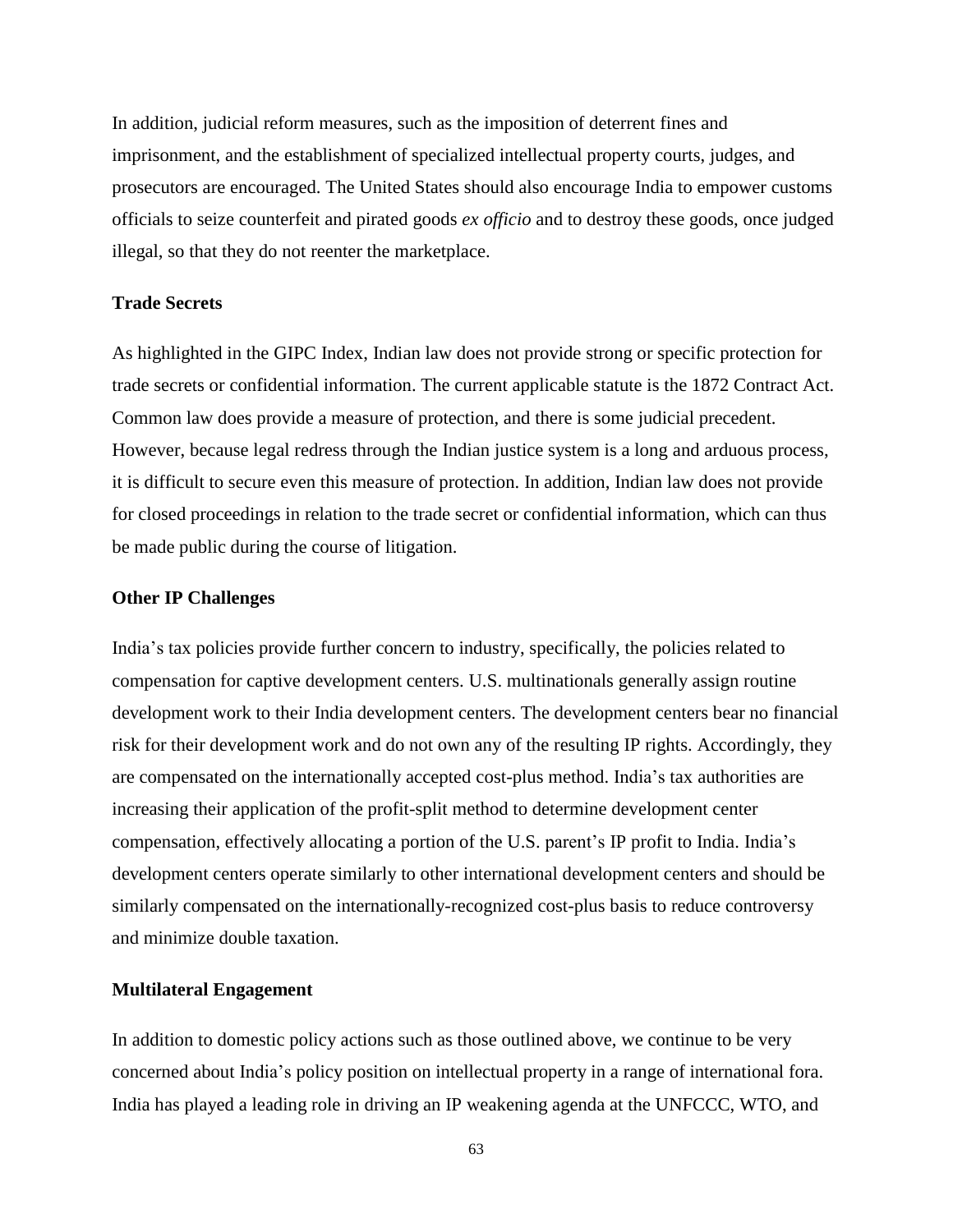WIPO, where government officials consistently represent intellectual property rights as a barrier to economic advancement and access to technology for developing countries even though the evidence does not support this view. These claims threaten to undermine not only U.S. innovation and industries, but also economic development and innovation in India, where domestic companies are in the process of maturing their capabilities in the IP generation and policy advocacy space. They also continue to distract negotiators in these and other fora from the real technology, trade, environmental and healthcare-related issues that they are or should be seeking to address.

Unfortunately, India's influence with respect to intellectual property policy may be expanding. In May 2013, the BRICS IP Offices agreed on a roadmap for collaboration.<sup>52</sup> The roadmap identifies India as the lead IP office to improve the influence of BRICS offices within WIPO and other forums.

l

<sup>52</sup> Available at: [http://www.rupto.ru/rupto/nfile/786b6c92-696b-11e3-731c-9c8e9921fb2c/SIGNED-BRICS-IP-OFFICES-](http://www.rupto.ru/rupto/nfile/786b6c92-696b-11e3-731c-9c8e9921fb2c/SIGNED-BRICS-IP-OFFICES-COOPERATION-ROADMAP.pdf)[COOPERATION-ROADMAP.pdf](http://www.rupto.ru/rupto/nfile/786b6c92-696b-11e3-731c-9c8e9921fb2c/SIGNED-BRICS-IP-OFFICES-COOPERATION-ROADMAP.pdf)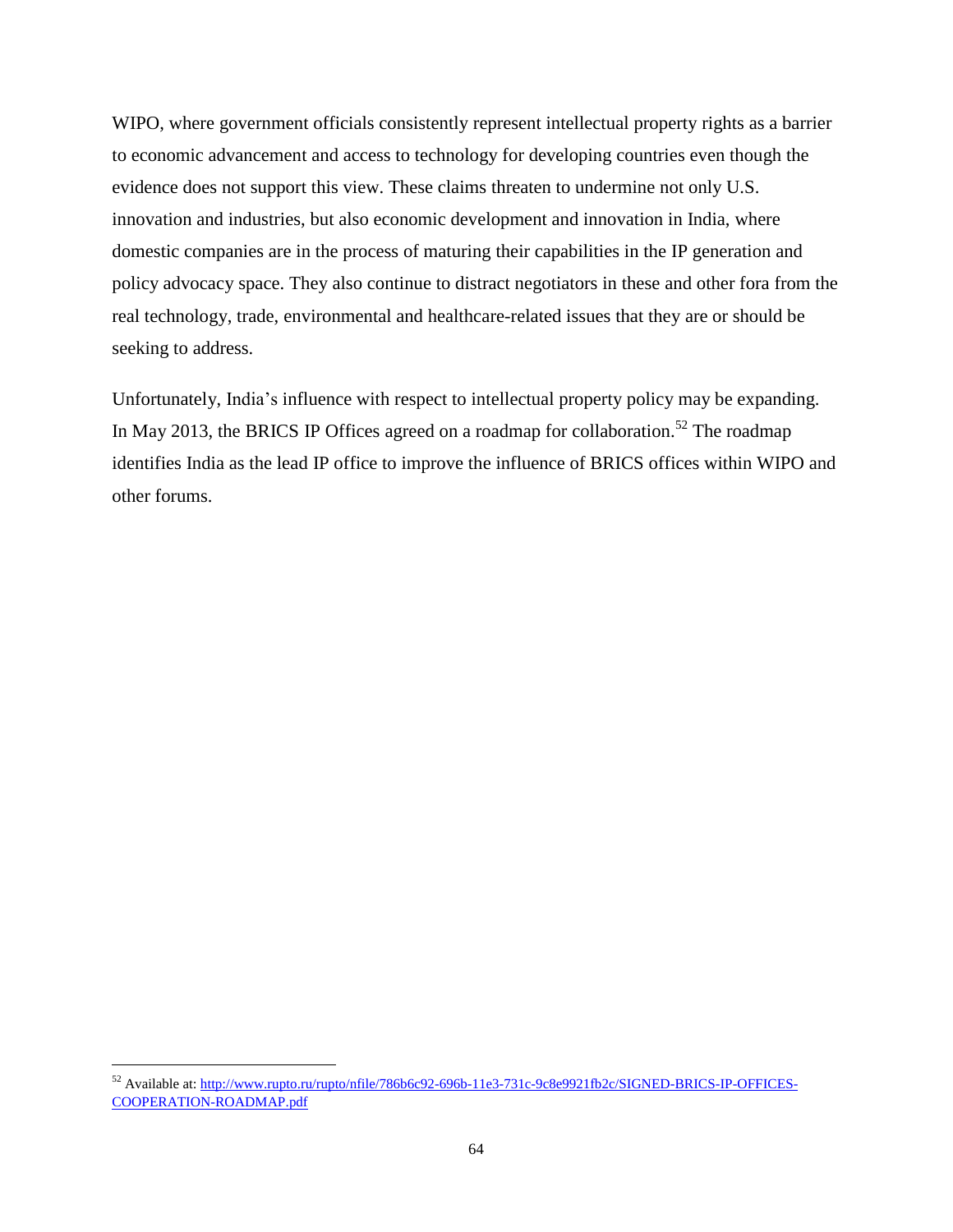# **Mexico**

The Chamber commends Mexico for making advancements in improving its intellectual property protection and enforcement efforts in recent years, including by granting *ex officio* authority to its law enforcement officials and their ongoing participation in the TPP negotiations. However, a number of key areas remain to be addressed regarding intellectual property protection and enforcement. In addition the Index<sup>53</sup> identifies significant areas of concern where intellectual property industries seek progress from Mexico in 2013.

## **Patent**

# **Patent Linkage**

The Chamber believes strongly that Mexico should continue to seek regulatory certainty related to patent linkage, consistent with its 2003 linkage decree, in order to help encourage the development and promotion of innovative pharmaceuticals and patient access to cutting edge, cost effective treatments. The 2003 linkage decree mandates coordination between the regulator, Federal Commission for Protection Against Health Risk (COFEPRIS), and the Patent Office (IMPI). Unfortunately, this decree is not currently implemented in a comprehensive and consistent manner. IMPI and COFEPRIS need to be aligned with numerous court precedents to establish a broader scope of patent linkage for the full range of pharmaceutical patents. Full linkage will avoid resorting to costly and long litigation proceedings for the publication of formulation and use-type patents.

# **Regulatory Data Protection**

l

In addition, we are concerned about Mexico's failure to uphold its North American Free Trade Agreement (NAFTA) commitment to provide adequate and effective protection against unfair commercial use and unauthorized disclosure of data submitted to obtain marketing approval for pharmaceutical products. While COFEPRIS published guidelines in June 2012 that provide

<sup>53</sup> U.S. Chamber of Commerce. (2014). GIPC International IP Index: *Charting the Course*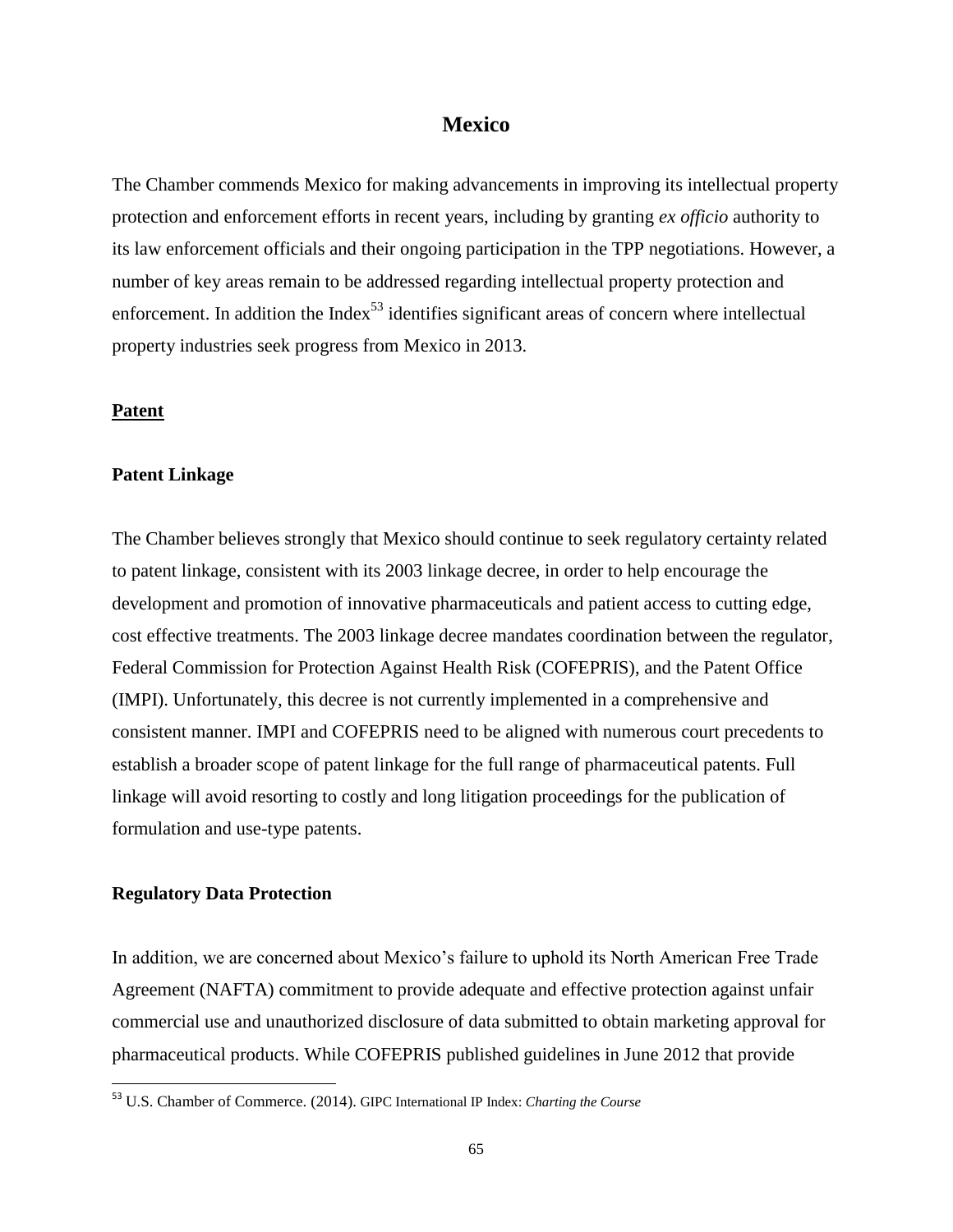protection for five years against the use of undisclosed test data by any person for the purpose of marketing, it only provides this protection for new chemical entities and is unclear whether this protection will extend to include biologics. The Chamber urges clarity on this protection to ensure that biologics will be included under these new guidelines.

### **Copyright**

The Mexican Congress recently passed a series of amendments to the Copyright Law. The amendments make very specific changes to certain enforcement provisions, including changing the process for infringement investigations, streamlining the infringement damages procedure, and increasing the fines for parties that fail to appear during mediation hearings. While these changes illustrate that the government acknowledges the importance of proper enforcement procedures, Mexico must continue to enhance its copyright protections. This includes fully implementing the WIPO Internet Treaties to which Mexico acceded in 2002, ensuring that performers and record companies have the ability in law and practice to prevent the uncompensated use of their recordings by broadcasters and establishments, and providing legal incentives for intermediaries to cooperate with rights holders in addressing the use of their services for infringing purposes.

# **Enforcement**

Mexico's border enforcement is also inadequate. While we commend Mexico, as noted above, for providing *ex officio* authority to its law enforcement officials, its ability to combat the transshipment of pirated and counterfeit goods through its borders would be significantly enhanced by providing similar authority to its customs officials. We therefore ask the United States Government to continue to urge the Government of Mexico to provide *ex officio* authority for its customs officials to allow for the seizure of counterfeit and pirated goods.

### **Camcording**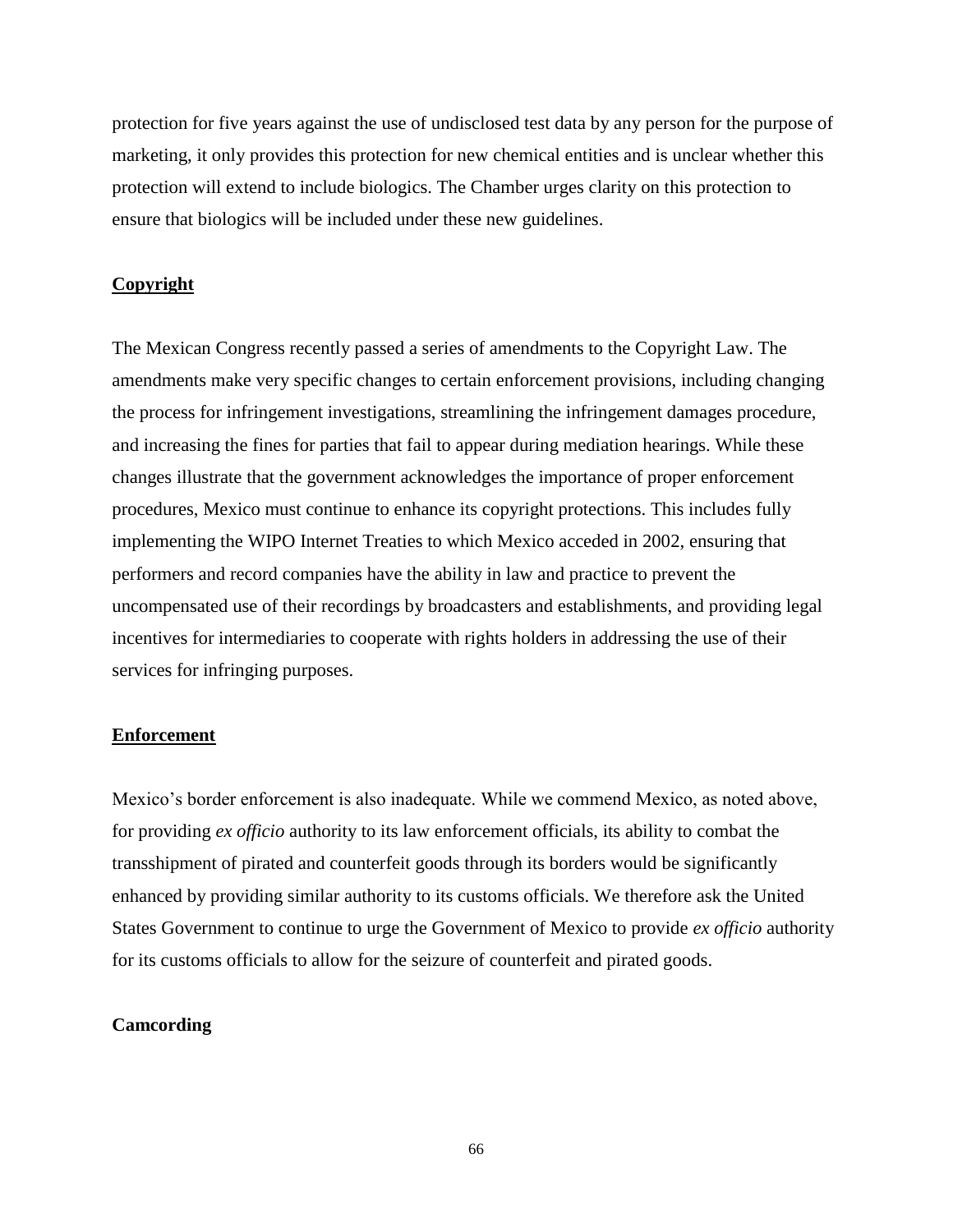We also urge Mexico to strengthen its criminal laws against the unauthorized camcording of films in theaters – there is no legitimate reason to camcord a film -- and to take steps to strengthen the enforcement of its copyright laws.

# **Trade Secrets**

The Chamber commends the Mexican Government for providing protection of trade secrets in their law and criminal code, but there is still much work to be done in the enforcement of the law. Security experts report that 97% of industrial espionage cases go unpunished and of the cases that are brought to court only 56% result in damages or fines.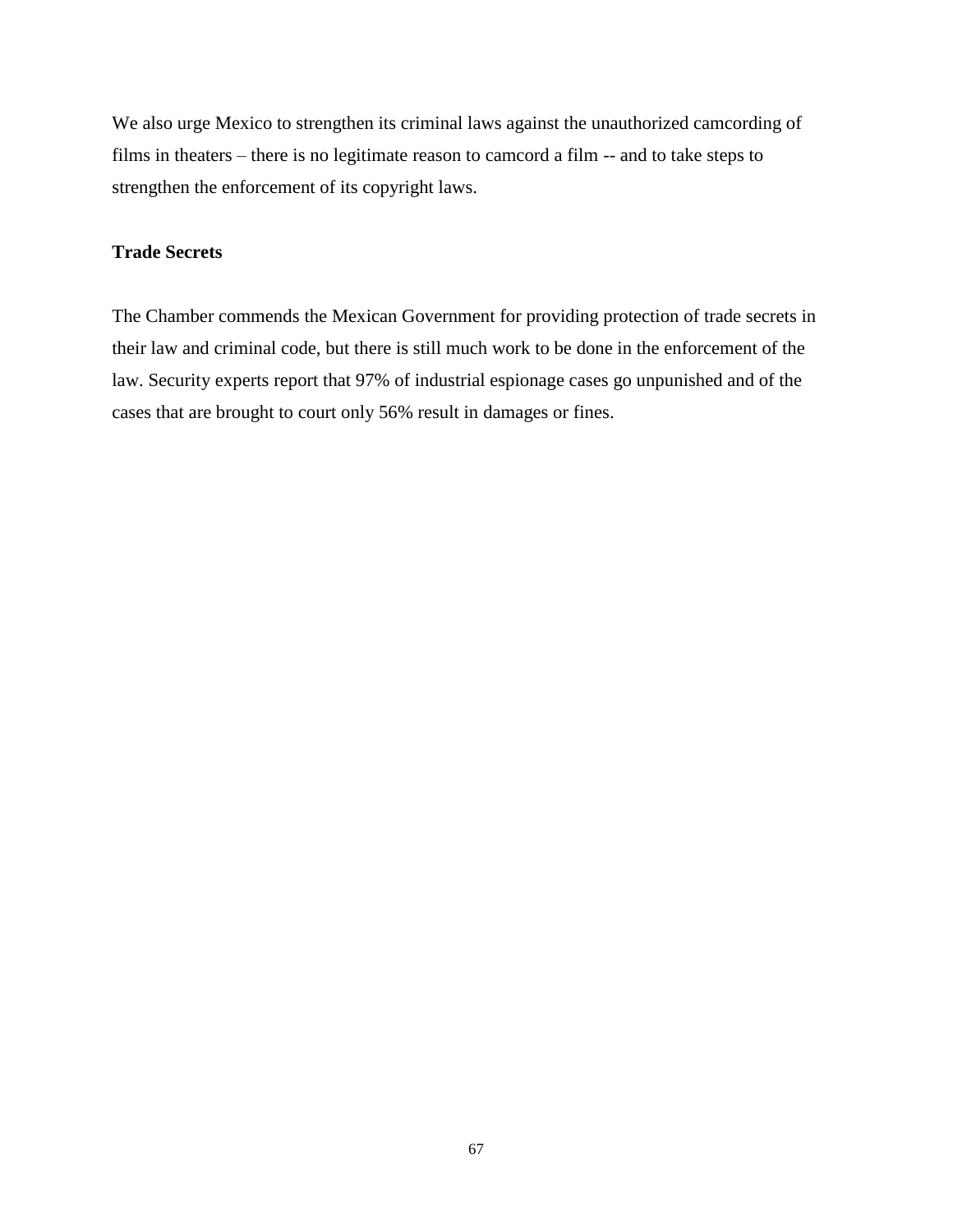# **Russia**

The Chamber remains cautiously optimistic that Russian accession to the WTO in 2012 will continue to serve as an impetus for implementing critical commitments to protect and enforce intellectual property rights as outlined in the intellectual property Action Plan developed with the United States. The Index<sup>54</sup> identifies significant areas of concern where intellectual propertyintensive industries seek progress from Russia in 2014.

# **Patents, Related Rights, and Limitations**

Significantly, Russia provides pharmaceutical patent owners a patent term extension for products delayed due to regulatory approval processes. However, a number of challenges remain in the area of patent protected inventions.

The Russian Civil Code Part IV does not provide for the patentability of computer-implemented inventions, and thus software patents are *de jure* unavailable in Russia. However, there are examples of patents being issued for some software-based technologies. This inconsistency should be remedied through clarity in the legal framework and an extension of patentability standards.

In 2010, the Government of Russia made initial positive efforts to provide six years of regulatory data protection for pharmaceutical products; however, despite three years passing, no progress has been observed. We encourage the United States to work with Russia to ensure the effective implementation of these data protection provisions.

Additionally, Russia has no law providing twelve years of regulatory data protection for biologic drugs. Adopting the U.S. standard for biologics would help resolve innovator and generic launch issues in Russia.

l

<sup>54</sup> U.S. Chamber of Commerce. (2014). GIPC International IP Index: *Charting the Course*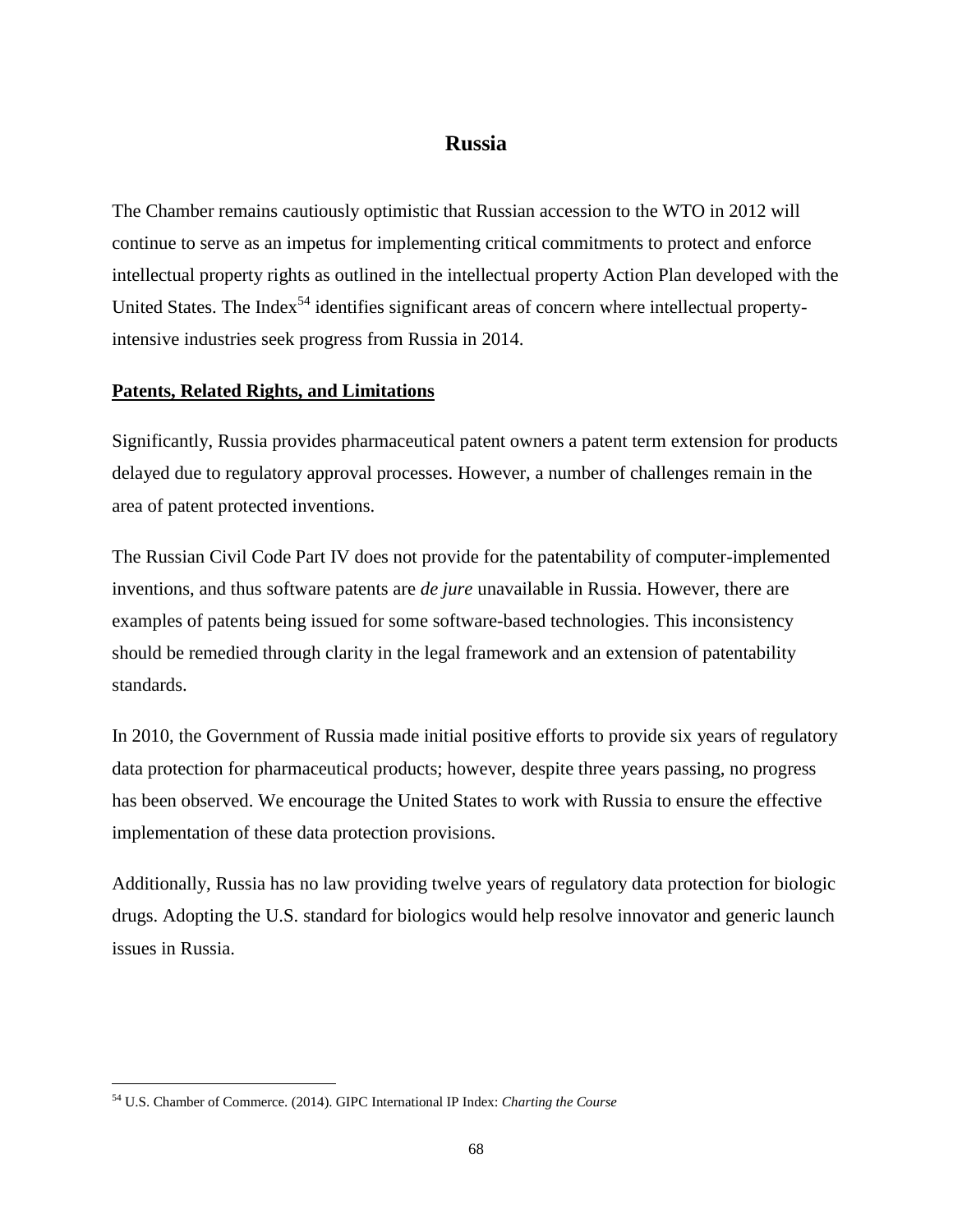# **Trade Secrets**

Trade secret theft, although punishable under the Civil Code Part IV, continues to be a significant problem in Russia, according to reports by the U.S. Government and intelligence agencies around the world.

### **Copyright**

In July 2013, the Russian Federation signed into law amendments to the Civil Code Part IV which included notice and takedown obligations to intermediaries upon notice of infringement by a rights holder. Additionally, these amendments include interim judicial measures which give the Moscow City Court the power of issuing temporary injunctions in these cases. As these laws are still relatively new we are still cautiously optimistic that they may provide effective in improving the enforcement environment online in Russia. The Chamber encourages vigorous enforcement of these new powers against infringements.

Russia has still yet to fully implement the WIPO Internet Treaties. The United States should work with Russia to ensure implementation of these treaties. Russia's intellectual property regime would also be improved by: providing thorough and clear criminal provisions against illegal camcording of motion pictures in theaters.

### **United States – Russian Intellectual Property Rights Action Plan**

Intellectual property dependent industries will be watching very closely the implementation of the United States-Russian Federation Intellectual Property Rights Action Plan issued on December 14, 2012. We believe that there are significant actions which can be immediately taken by the Russian government as a part of this commitment to resolving long-standing intellectual property issues, including actions against sites identified as notorious markets, such as vKontakte.

#### **Enforcement and the Rule of Law**

Despite the ongoing and numerous challenges, the Chamber has observed a number of improvements in Russian intellectual property enforcement in 2013. These include the launch of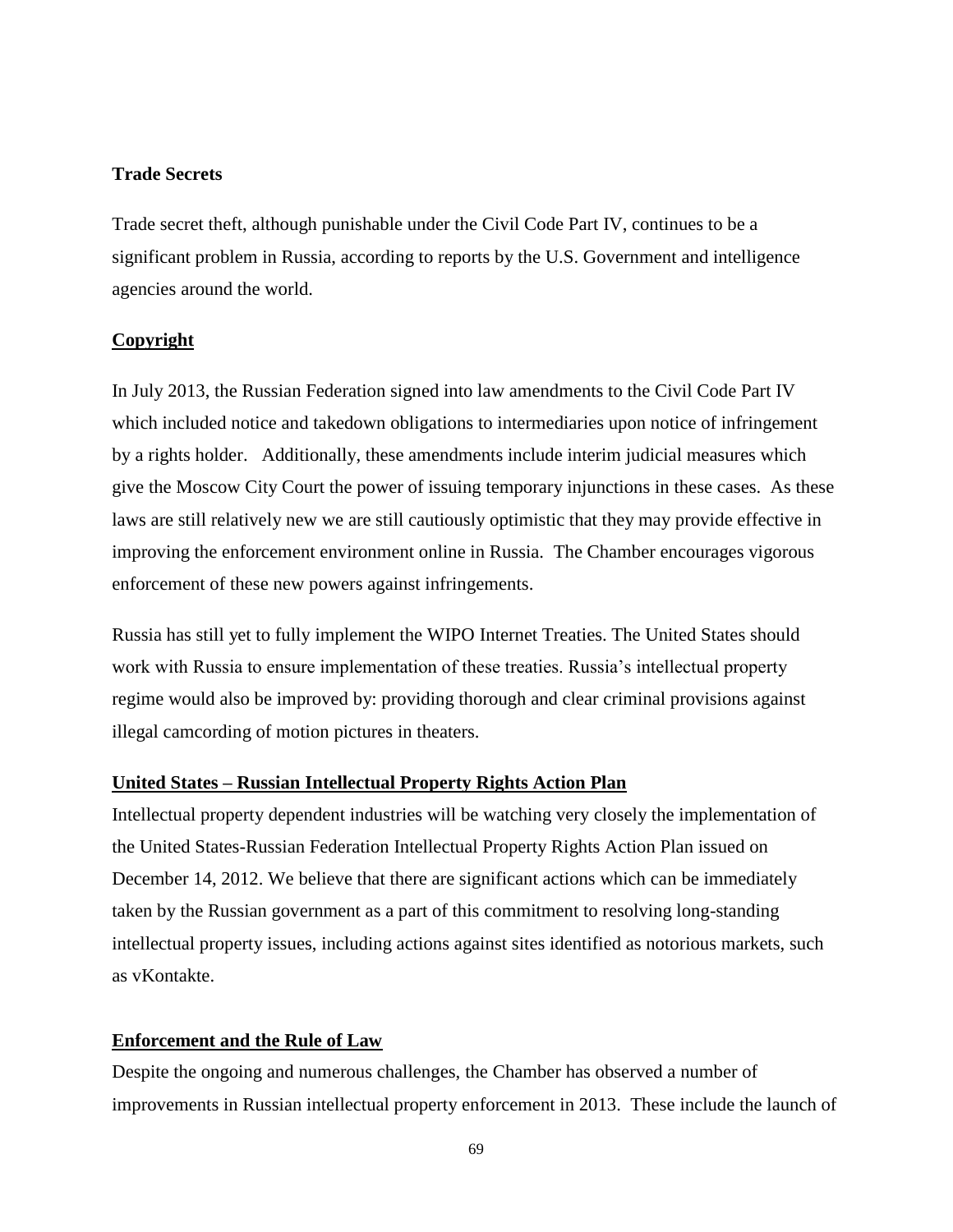a new court specializing in intellectual property disputes, which will act as a court of first instance with regards to challenges to regulatory acts, establishing the validity of IP rights, and as an appellate court with regards to IP cases. The future effects of this positive effort are hard to determine presently, however, we urge the United States government to work with these new entities to improve effective IP enforcement and the rule of law in Russia.

# **Mislabeled Herbal Supplements**

Medicinal products marketed as herbal supplements containing only natural ingredients have been found in previous testing to contain an active pharmaceutical ingredient under patent in Russia. These falsely labeled and marketed products can be purchased without a physician's prescription, endangering public health but also violating the patent holder's intellectual property rights.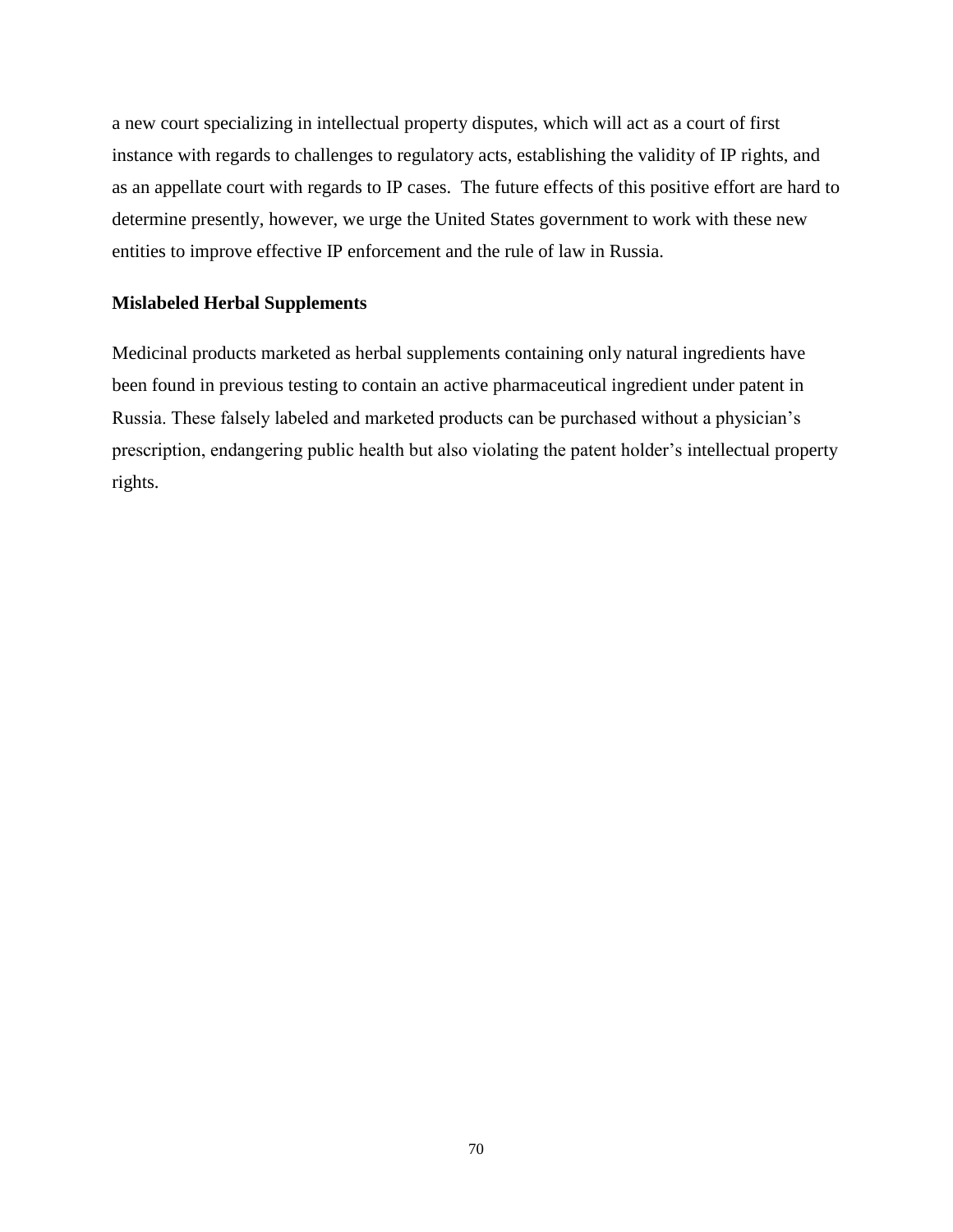# **Ukraine**

## **Patent**

Under the current compulsory license law in Ukraine it is uncertain whether a patent holder will receive a notification of a generic application for market authorization. It is also unclear whether the Ministry of Health conducts checks on patent and data validity for generics when granting marketing approval. These fundamental aspects of a legitimate compulsory licensing regime should be improved upon to assure innovators that their investment is being adequately protected by Ukrainian authorities.

#### **Data Exclusivity**

Despite improvements in the rules governing intellectual property enforcement, additional steps must be taken to ensure adequate protection for data submitted for marketing approval. Even though Ukraine has data protection laws, the Regulatory Agency has taken actions inconsistent with these laws. We ask the United States Government to work with the Government of Ukraine to ensure that the Regulatory Agency abides by its data protection obligations.

#### **Copyright**

Ukraine continues to lack effective enforcement against online copyright piracy. A draft law introduced in June 2013 provides a notice and takedown mechanism, but lacks critical components for effectiveness, including third party liability. The lack of liability would mean that failure to respond to a takedown notice would not result in consequences for the offending site.

Enforcement efforts to curb online piracy need increased focus, including efforts focused on the online notorious markets located in Ukraine identified in the 2012 Notorious Markets report and additional sites such as Futubox that are emerging as significant sources of unauthorized content.

In addition to the broader piracy problems experienced by rights owners in Ukraine, rogue collecting societies present an additional challenge to the successful commercialization of creative arts. These entities claim to have the rights to license artistic works for which they have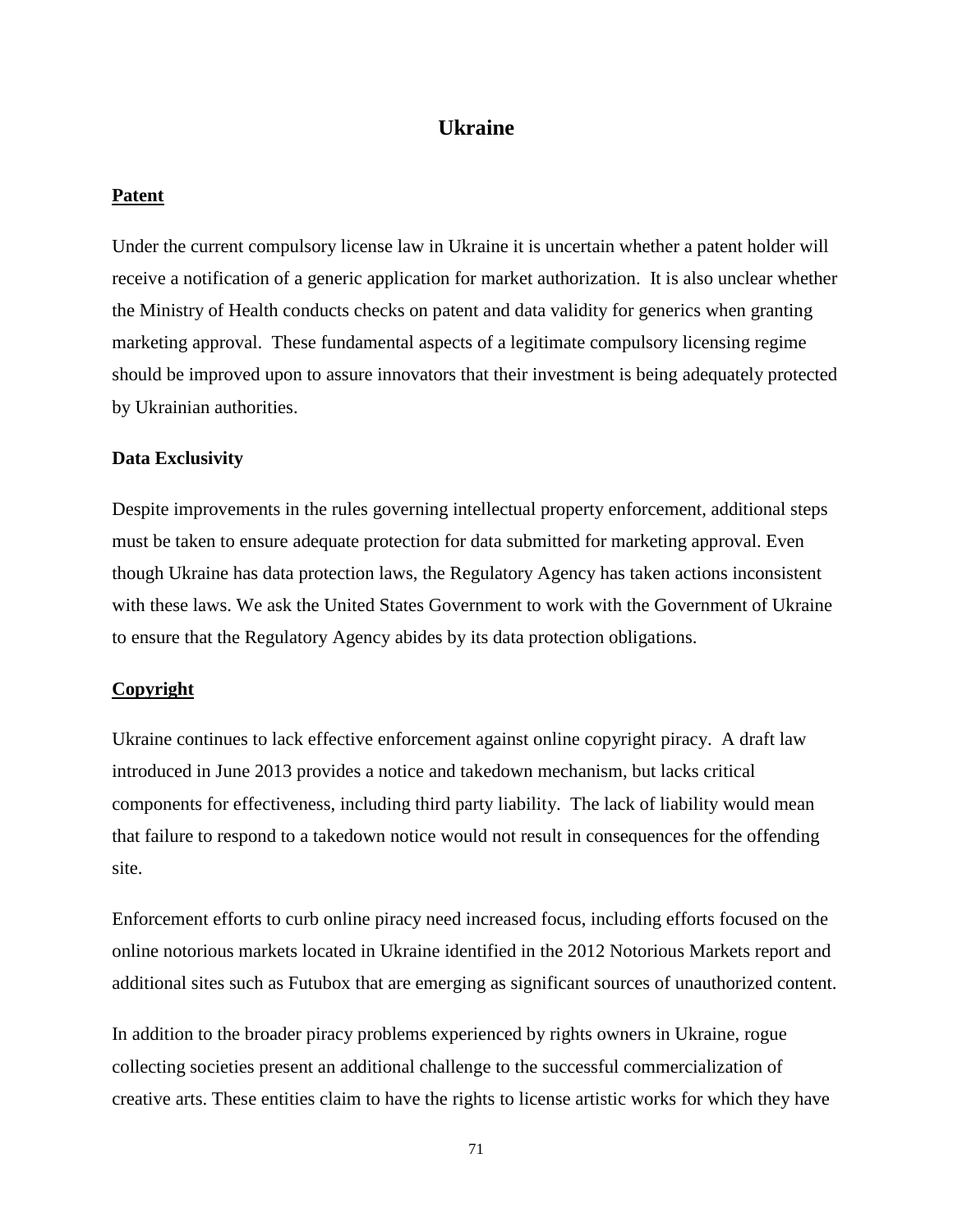no authority. Ensuring that proper accreditation is required and adequately enforced for collection societies to operate in Ukraine would be an important step toward reducing the infringing actions of these bad actors.

# **Legislation**

Ukraine's intellectual property laws continue to be in need of modernization. Agreements decided upon between the United States and Ukraine, in both 2006 and in 2010, designed to strengthen intellectual property reform have not been enacted. In fact, peer-to-peer hosting and illegal websites based in Ukraine have grown in the period since the original discussions. Ukraine should enact legislation to implement the WIPO Internet Treaties.

# **Enforcement**

The Chamber commends Ukraine for granting full *ex officio* authority, but is concerned by the lack of use of this power. Customs officials need to be trained on the importance of and the technical aspects of how to carry out their new authorities to seize counterfeit and pirated goods without a court order.

Ukraine remains a poor environment for enforcement of intellectual property rights, including: high availability of counterfeit apparel, rampant copyright piracy, and the failure to curb illegal software use within government agencies.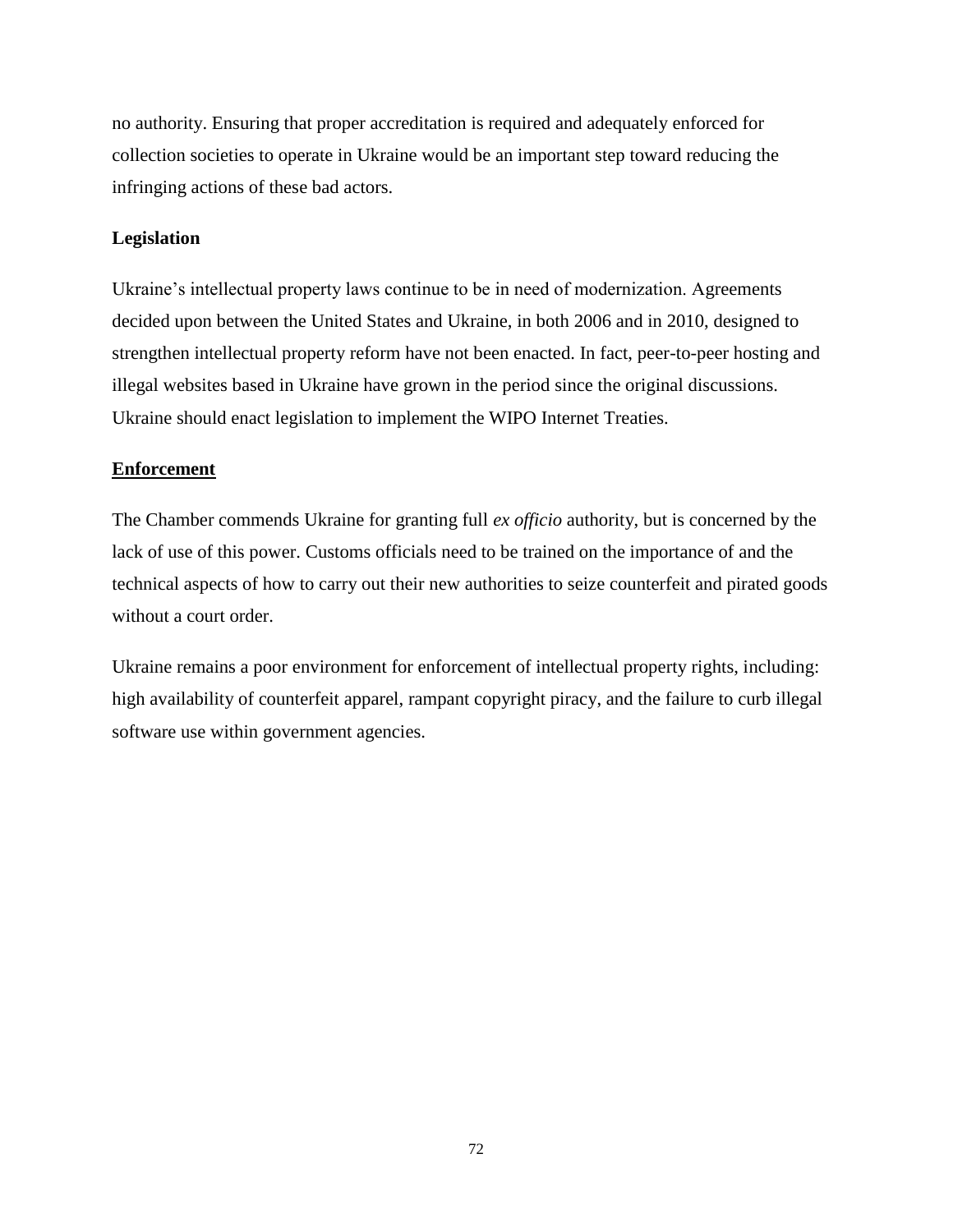# **South Africa**

The Chamber appreciates the South African Government's increased focused on intellectual property protections. While the Chamber welcomes some aspects of the Draft National Policy ("Draft Policy") on Intellectual Property released in September 2013, there are also elements, outlined below, which cause a serious concern for industry. The Index also enumerates further concerns with the current IP environment in South Africa. In order to support efforts in South Africa to improve the intellectual property regime, we encourage the U.S. Government to pursue the following goals with the South African Government.

#### **Patents**

### **Patentability**

Proposal are currently being considered in South Africa that state that developing countries can adopt IP policies that limit the extent of patenting and facilitate the introduction of generic competition. Further, the pharmaceutical patentability requirements included in the draft policy closely resemble that of Section 3(d) of India's Patent Act, which continues to be concerning to industry. The Chamber finds troublesome any IP policies which mirror India's due to the rapid deterioration in India's IP environment over the last two years. The Chamber believes that policies that deter incremental innovation will damage both the IP environment and the South African economy as incremental innovation provides incentives for companies to invest in a given country and bring new products to market. We urge the U.S. Government to work with the South African Government to reconsider the existing clauses in the Draft Policy, which would restrict, if not eliminate, forms of incremental innovation.

# **Compulsory Licensing**

South Africa is also considering introducing a "public health perspective into national IP laws" that would include the South African Government implementing a broad compulsory licensing policy. The Chamber believes the introduction of a compulsory licensing policy would not only represent a significant deterioration in the South Africa's IP system but also deter investment in the South African market. We strongly encourage the South African government to remove the references to compulsory licensing from current proposals in order to both make South Africa an